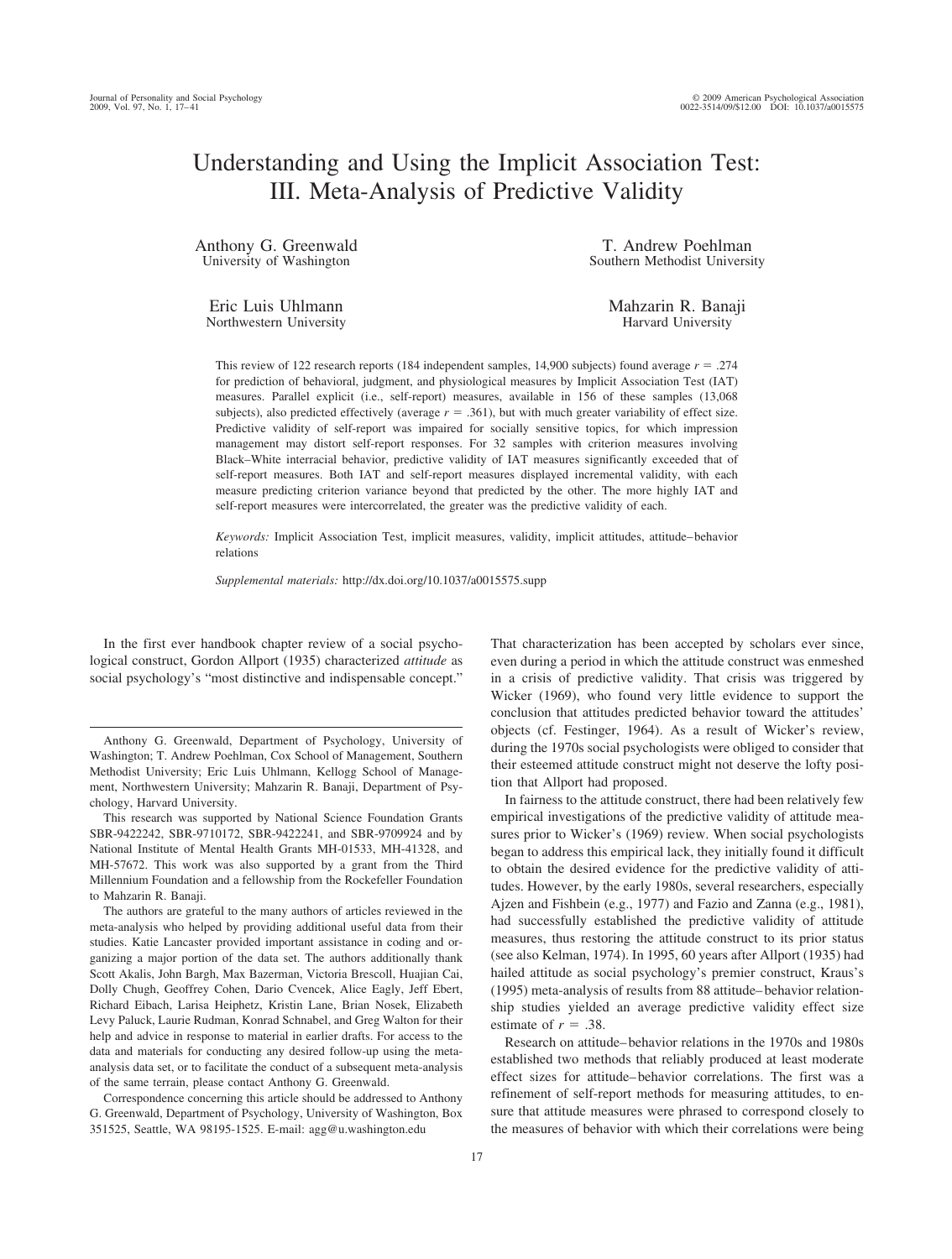examined (Ajzen & Fishbein, 1977). The second was to identify and capitalize on moderator variables that influenced the strength of attitude– behavior correlations, such as the personal importance of the attitude and its stability across time (e.g., Krosnick, 1988).

The attitude construct has developed further since Kraus's (1995) review. Recent findings have revealed attitudinal processes for which their possessors may have limited awareness and which, therefore, may not be well captured by self-report measures (e.g., Bargh, Chaiken, Govender, & Pratto, 1992; Bargh & Chartrand, 1999; Dovidio, Kawakami, Johnson, Johnson, & Howard, 1997; Fazio, Jackson, Dunton, & Williams, 1995; Greenwald & Banaji, 1995; Hetts, Sakuma, & Pelham, 1999; Jones, Pelham, Mirenberg, & Hetts, 2002; Nisbett & Wilson, 1977; von Hippel, Sekaquaptewa, & Vargas, 1997; Wittenbrink, Judd, & Park, 1997). The task of determining whether measures of this *implicit* aspect of attitudes effectively predict behavior has been pursued most extensively with one particular method, the Implicit Association Test (IAT; Greenwald, McGhee, & Schwartz, 1998; see recent overview by Nosek, Greenwald, & Banaji, 2007). This article summarizes research that has been conducted to evaluate the predictive validity of IAT measures. Although the present review is not limited to IAT measures of attitudes, nevertheless attitudes have been the dominant focus in predictive validity research on the IAT. Sixty-nine percent of the presently reviewed IAT studies focused on attitude measures.

#### The Implicit Association Test (IAT)

The IAT assesses strengths of associations between concepts by observing response latencies in computer-administered categorization tasks. In an initial block of trials, exemplars of two contrasted concepts (e.g., face images for the races Black and White) appear on a screen and subjects rapidly classify them by pressing one of two keys (for example, an *e* key for Black and *i* for White). Next, exemplars of another pair of contrasted concepts (for example, words representing positive and negative valence) are also classified using the same two keys. In a *first combined task*, exemplars of all four categories are classified, with each assigned to the same key as in the initial two blocks (e.g., *e* for *Black* or *positive* and *i* for *White* or *negative*). In a *second combined task*, a complementary pairing is used (i.e., *e* for *White* or *positive* and *i* for *Black* or *negative*).<sup>1</sup> In most implementations, respondents are obliged to correct errors before proceeding, and latencies are measured to the occurrence of the correct response. The difference in average latency between the two combined tasks provides the basis for the IAT measure. For example, faster responses for the {Black+positive/White+negative} task than for the {White-positive/Black-negative} task indicate a stronger association of Black than of White with positive valence.

Research conducted since the initial 1998 publication of the IAT has provided substantial evidence concerning the psychometric properties of IAT measures (Egloff & Schmukle, 2002; Greenwald & Farnham, 2000; Greenwald & Nosek, 2001; Lane, Banaji, Nosek, & Greenwald, 2007; Nosek et al., 2007; Rudman, Greenwald, Mellott, & Schwartz, 1999). IAT measures have typically displayed good internal consistency (Bosson, Swann, & Pennebaker, 2000; Dasgupta & Greenwald, 2001; Greenwald & Farnham, 2000; Greenwald & Nosek, 2001); IAT measures are not influenced by wide variations in subjects' familiarity with IAT

stimuli (Dasgupta, McGhee, Greenwald, & Banaji, 2000; Ottaway, Hayden, & Oakes, 2001; Rudman et al., 1999); and IAT measures are relatively insensitive to procedural variations such as the number of trials, the number of exemplars per concept, and the time interval between trials (Greenwald et al., 1998; Nosek, Greenwald, & Banaji, 2005). Test–retest reliability of IAT measures was recently reported to have a median value of  $r = .56$  across nine available reports (Nosek et al., 2007).

A useful property of IAT measures is their presumed reliance on associative processes that can operate automatically (Devine, Plant, Amodio, Harmon-Jones, & Vance, 2002; Greenwald et al., 2002; see Conrey, Sherman, Gawronski, Hugenberg, & Groom, 2005, for an investigation aimed at distinguishing the contributions of automatic and controlled processes to IAT measures). The sensitivity of IAT measures to automatically activated associations is sometimes credited with making IAT scores resistant (even if not immune) to faking. For example, subjects instructed to fake positive attitudes toward gay men were able to do so on a selfreport questionnaire but not on a homosexual– heterosexual attitude IAT (Banse, Seise, & Zerbes, 2001). Asendorpf, Banse, and Mücke (2002) obtained similar findings with a shyness selfconcept IAT, as did Kim (2003) with a race attitude IAT measure. Similarly, subjects instructed to make a good impression in a job application scenario easily altered their self-report responses to appear low in anxiety, but their scores on an anxiety self-concept IAT were relatively unaffected (Egloff & Schmukle, 2002). Subjects who are explicitly instructed to slow their responding in one of the IAT's two combined tasks can use that instruction to produce faked scores. At the same time, most naive subjects do not spontaneously discover this strategy (Cvencek, Greenwald, Brown, Gray, & Snowden, 2008; Kim, 2003; Steffens, 2004; but cf. Fiedler & Bluemke, 2005).

Widespread use of the IAT to investigate attitudes has produced a situation like that which existed for self-report measures of attitudes at the time of Wicker's (1969) review. It is time to evaluate the IAT's ability to predict relevant social behavior (cf. Banaji, 2001; Fazio & Olson, 2003; Karpinski & Hilton, 2001; M. A. Olson & Fazio, 2004). The need for this evaluation of predictive validity is heightened by expressions of interest in using IAT measures for applications in law, policy, and business (e.g., Ayres, 2001; Banaji & Bhaskar, 2000; Banaji & Dasgupta, 1998; Chugh, 2004). Evaluating the predictive validity of IAT measures can also help achieve a goal that several commentators on IAT measures have urged: appraising the construct validity of IAT measures (Arkes & Tetlock, 2004; Blanton & Jaccard, 2006; De Houwer, Teige-Mocigemba, Spruyt, & Moors, in press; Fiedler, Messner, & Bluemke, 2006; Karpinski & Hilton, 2001; Rothermund & Wentura, 2004).

In recent investigations, IAT measures have been found to correlate with many measures of interest, such as anxious behav-

<sup>&</sup>lt;sup>1</sup> The combined-task classifications present random selections of one of the concept pairs (e.g., the two sets of faces) on odd-numbered trials and random selections of the other pair (e.g., the pleasant and unpleasant words) on even-numbered trials. This alternation, or task switching, has been found to produce measures of association strength (cf. Mierke & Klauer, 2001) that are superior to ones obtained with full randomization of the trial sequence.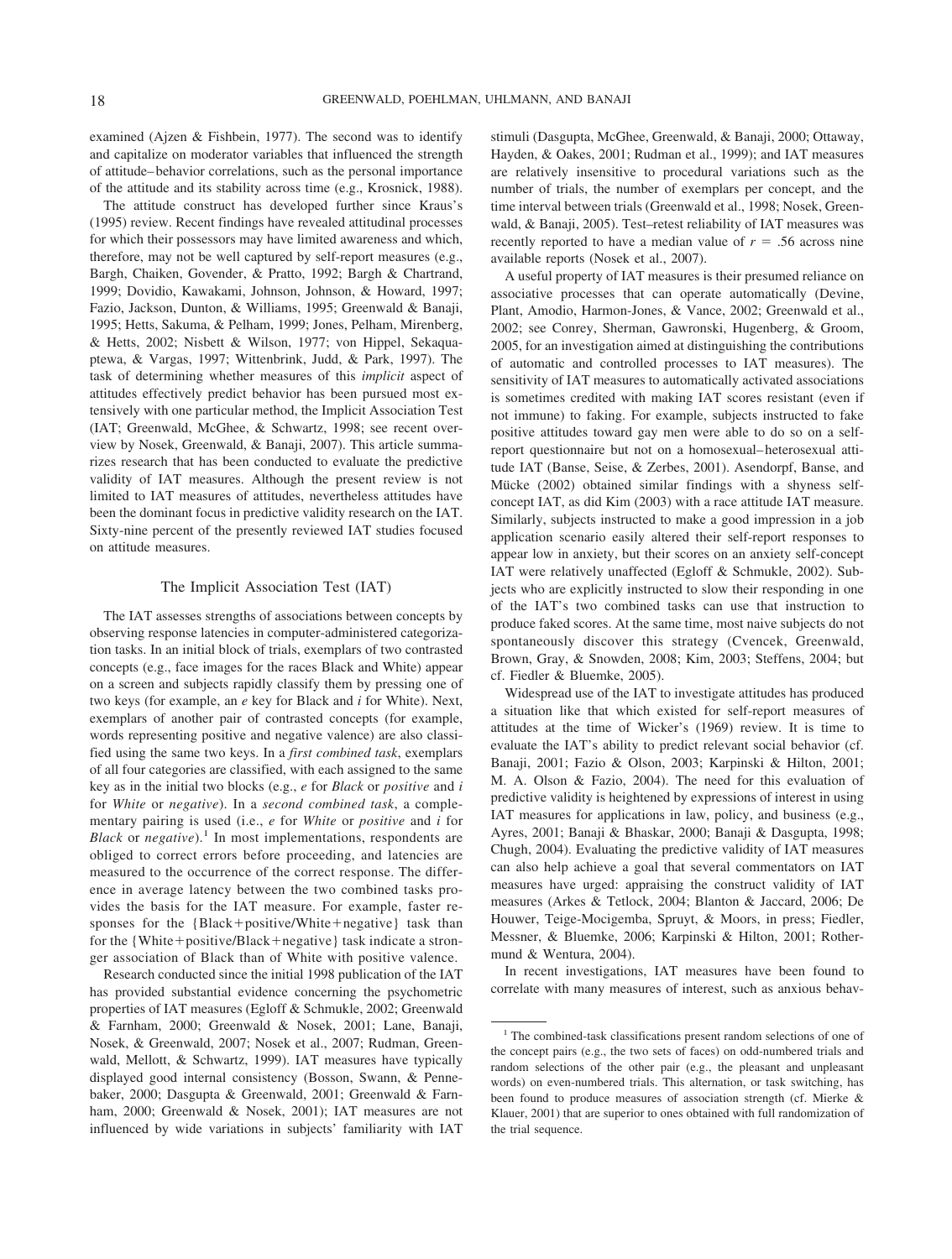iors (Asendorpf et al., 2002), preference for a partner to perform an intellectual task (Ashburn-Nardo, Knowles, & Monteith, 2003), math SAT scores (Nosek, Banaji, & Greenwald, 2002b), and alcohol consumption over the course of a month (Wiers, van Woerden, Smulders, & de Jong, 2002). In other studies, IAT measures did not predict measures with which a relation was expected (e.g., food choice in Karpinski & Hilton, 2001). The present research assessed the predictive validity of IAT measures quantitatively, while also comparing the predictive validity of IAT measures with that of parallel explicit (self-report) measures, which were available for almost 90% of the studies included in this review.

#### Method

#### *Criteria for Study Inclusion*

The authors sought to include all studies that reported predictive validity correlations involving four types of IAT measures of association strengths: attitudes (concept–valence associations), stereotypes (group–trait associations), self-concepts or identities (self–trait or self– group associations), and self-esteem (self– valence associations). A requirement for inclusion was that the predicted (i.e., criterion) measure was itself neither an implicit measure nor an alternative-format measure of the same construct being measured by the IAT predictor. Excluded, therefore, were studies focusing on correlations among IAT measures of different constructs (e.g., Greenwald et al., 2002) or studies in which use of the IAT was limited to investigating correlations between IAT and parallel self-report measures. Numerous studies of the latter type were recently reviewed meta-analytically by Hofmann, Gawronski, Gschwendner, Le, and Schmitt (2005), and this was also the subject of a 57-topic study by Nosek (2005). Also excluded were studies in which an IAT measure of self– group association (implicit identity) or group–valence association (implicit attitude) was correlated with membership in that group. An additional category of exclusions consisted of studies in which an IAT measure was used as a moderator variable, because these studies included no expectation of observing a direct correlation between the IAT measure and a criterion measure of behavior. The criterion measures that remained available for meta-analysis included a wide variety of measures of physical actions, judgments, preferences expressed as choices, and physiological reactions.

To illustrate the exclusions and inclusions: A study of correlations between an IAT measure of attitude toward mathematics and self-report measures of math attitudes (e.g., Nosek, Banaji, & Greenwald, 2002a) was excluded because the observed relationship was between IAT and self-report measures of the same construct (i.e., attitude toward mathematics). In contrast, studies reporting correlations between IAT race attitude measures and nonverbal actions toward persons of that race (e.g., McConnell & Leibold, 2001) were included. Known-groups studies that compared (for example) whether Japanese Americans and Korean Americans differed in an IAT measure of associations of positive or negative valence with the concepts Japanese and Korean (Greenwald et al., 1998, Experiment 2) were excluded because the self-identification (e.g., as Japanese American) was regarded as being too similar to a self-report of attitude. However, a study examining correlations between an IAT measure of attitude toward

smoking and self-reported smoking status (Swanson, Rudman, & Greenwald, 2001) was included because the self-identification (as smoker or nonsmoker) could be understood as the measure of a relevant behavior. An experiment by Greenwald and Farnham (2000, Experiment 3) was excluded under the IAT-as-moderator exclusion because their hypothesis was that IAT-measured selfesteem might moderate attributions in response to success versus failure, rather than predicting a direct relation between the selfesteem and attribution measures.

#### *Search Method*

Studies were initially sought using three methods: (a) PsycINFO search (using the keywords *IAT*, *Implicit Association Test*, *implicit measure*, *implicit attitudes*, *automatic attitudes*, or *implicit social cognition*), (b) Internet search (using Google, keywords *IAT* or *Implicit Association Test*), and (c) e-mail to the Society of Personality and Social Psychology's mailing list, requesting any in-press or unpublished research using IAT measures. The reference sections of the articles thus obtained were further searched for relevant studies. When this article was accepted for publication in December 2007, the database for its meta-analysis included 103 reports. At that point, a search to determine the availability of more recent versions of included reports led to dropping four reports that were superseded by more recent versions that reported more data, and one other report for which insufficient documentation was available. The search for more recent versions produced an additional 20 reports for which manuscripts had not previously come to the authors' attention but were determined to have existed in some usable preliminary form prior to the February 1, 2007 cutoff date. Reports that could not be established as having been distributed in some form prior to the cutoff date were not included.

Many reports did not contain effect sizes either in the desired form of zero-order correlations (*r*s) or as other statistics that could be converted to zero-order correlations. Additionally, many desired effect sizes— especially ones involving self-report measures—were not included in the available reports. Anthony G. Greenwald corresponded with authors in search of these potentially useful additional effect sizes. These were obtained in the great majority of cases. Of the 1,461 effect sizes that comprise the database for this article, 426 (29.2%) were obtained as a result of such further correspondence with authors.

#### *Calculation of Effect Sizes*

Each of the 122 published or unpublished reports that met criteria for inclusion was separated into statistically independent samples (Lipsey & Wilson, 2001, p. 112). For each of these samples, a mean IAT–criterion measure correlation (ICC) was computed. Whenever possible, mean explicit (i.e., self-report) measure– criterion measure correlations (ECCs) and mean IAT– explicit correlations (IECs) were also computed. All of these mean effect sizes were computed using Fisher's *r*-to-*Z* transformation to average all correlations of the same type that were available in each independent sample. Each mean *Z* was associated with an inverse variance weight, which was computed as  $(n - 3)$  where *n* is the number of subjects in the independent sample (Hedges & Olkin, 1985, p. 333). The 122 reports thus provided 526 ICCs from 184 independent samples (see Appendix), based on 14,900 sub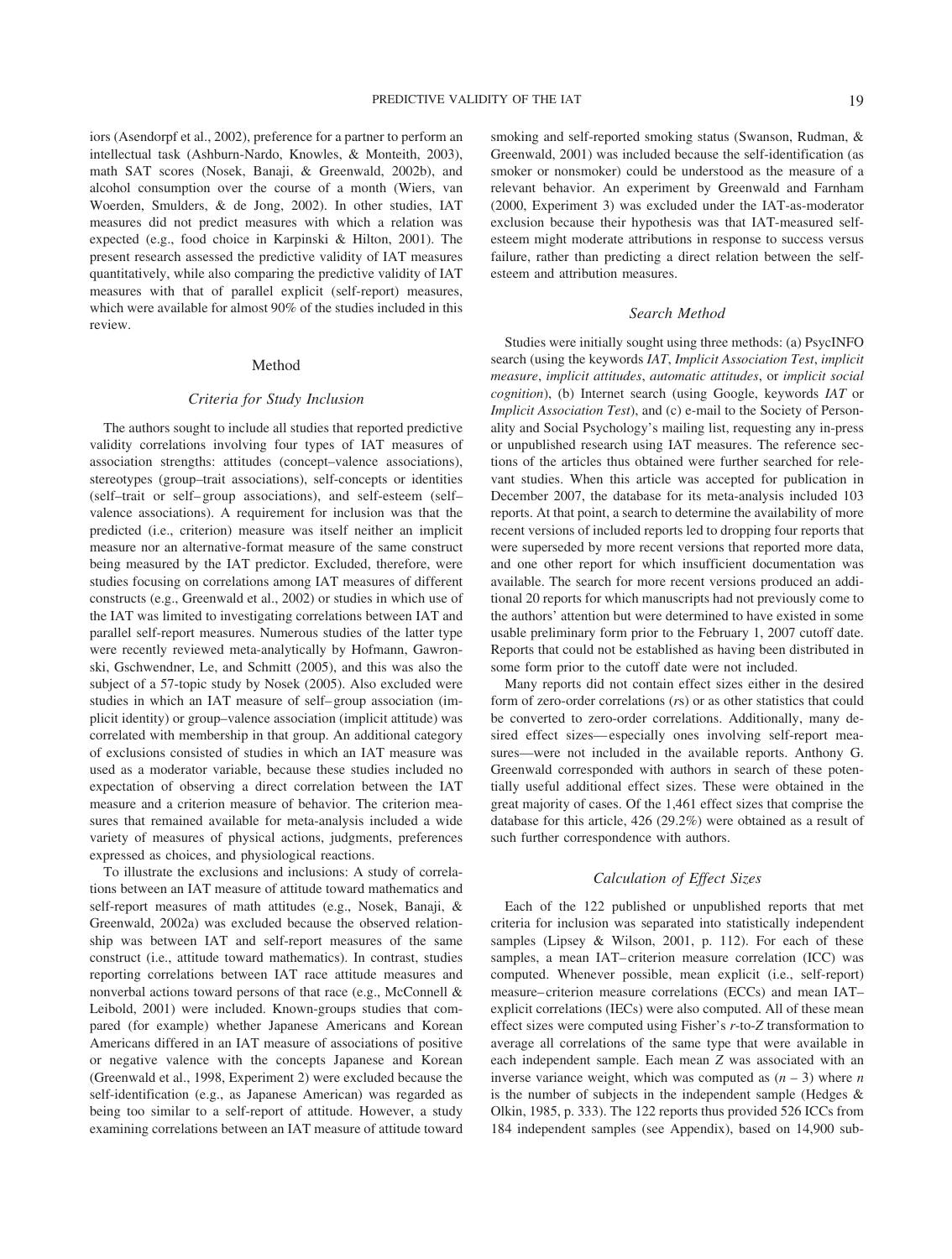jects.<sup>2</sup> There were 557 ECCs available from 156 of these independent samples (based on 13,068 subjects) and 378 IECs available from 155 of the samples (based on 13,120 subjects).

#### *Description and Coding of Moderators*

Variables identified as moderators that might explain acrosssample variance in effect sizes fell into three categories: *conceptual*, *methodological*, and *publication*. Conceptual moderators were variables suggested either by previous reviews of attitude– behavior relations (e.g., Kraus, 1995) or by findings of the developing literature using IAT measures. Methodological moderators included procedural variations that occur frequently in laboratory studies as well as other routine procedural variations of IAT studies. Two publication characteristics were used as moderators: (a) publication year and (b) status of report as published or unpublished.

Coding of several of the moderators required judgments based on reading of reports' *Method* sections. For the studies in the original (103-report) data analysis, three raters judged each study independently. One of those three raters was blind to results of all studies. The other two were aware of the results of different portions of the studies. For all study characteristics that required such judgments, satisfactory interrater reliability was observed (Cronbach's  $\alpha \geq .70$ ) and the three raters' judgments were averaged for use in analyses. Such reliable ratings of study characteristics have been used successfully in previous meta-analyses (e.g., Eagly, Johannesen-Schmidt, & van Engen, 2003). For methodological and other predictors, the few disagreements among the three judges were resolved by discussion.

While the meta-analysis was under review for publication, additional studies that qualified for inclusion were identified. For these studies, moderators were coded by one of the raters who had judged all of the previous studies (the other two were unavailable for this purpose). At the same time, that rater reviewed all previous ratings to ensure that the full set of studies was coded in consistent fashion.<sup>3</sup>

#### *Conceptual Moderators*

Descriptive statistics for the study characteristics coded as conceptual moderators are summarized in Table 1.

*Social sensitivity.* Subjects' desire to be perceived positively is widely assumed to be a potential source of distortion of self-report measures (e.g., Crosby, Bromley, & Saxe, 1980; Crowne & Marlowe, 1960; Dovidio et al., 1997; Fazio et al., 1995; Nosek & Banaji, 2002). Consequently, self-report measures in socially sensitive domains—such as self-reported attitudes and beliefs about racial or ethnic groups—might suffer impression-management distortions that could reduce their predictive validity. If, as is also widely assumed, IAT measures are relatively resistant to impression management, the social sensitivity of the study topic may have relatively little influence on their predictive validity (cf. Asendorpf et al., 2002; Banse et al., 2001; Egloff & Schmukle, 2002; Kim, 2003).

Raters were instructed to make separate judgments for each self-report and IAT measure in a report, judging the extent to which self-reporting the construct assessed by the measure might activate concerns about the impression that the response would

make on others. For example, self-reporting attitudes toward Black Americans is something that raters might judge to be considerably more socially sensitive than self-reporting attitudes toward brands of yogurt. Judgments were made on a scale of  $1-7$  ( $1 = not at all$ ) *likely to be affected by social desirability concerns*, 7 *extremely likely to be affected by social desirability concerns*). To repeat for clarity, the social sensitivity measure for IAT measures was judged to be the sensitivity associated with *self-reporting* the same attitude, belief, self-concept, or self-esteem measure. Interrater reliability for social sensitivity was acceptable ( $\alpha$  = .74). Because self-report scales often assessed constructs very similar to those assessed by IAT measures in the same study, the social sensitivity ratings for IAT and explicit measures that predicted the same criterion were very highly correlated,  $r(462) = .99$ . The lack of perfect correlation occurred because the IAT and self-report measure in a study did not always measure the same construct.

*Controllability of responses to the criterion measure.* Dualprocess models of social cognition suppose that introspectively accessible attitudes and beliefs effectively guide deliberate actions but play weaker roles in determining spontaneous actions. Therefore, implicit measures of attitudes and beliefs may predict spontaneous actions more effectively than do explicit measures (Asendorpf et al., 2002; Devine, 1989; Dovidio et al., 1997; Egloff & Schmukle, 2002; Fazio, 1990; Wilson, Lindsey, & Schooler, 2000). Some research with implicit measures other than the IAT has supported this supposition (e.g., Dovidio et al., 1997; Fazio et al., 1995).

However, not all automaticity theorists suppose that automatic attitudes relate more to spontaneous than to deliberately controlled responses. For example, Rudman (2004) pointed out that implicit measures sometimes correlate substantially with the (highly controllable) responses to parallel explicit measures of attitude, such as those toward political candidates (e.g., Greenwald, Nosek, & Banaji, 2003; Nosek, 2005; Nosek & Banaji, 2002), suggesting that they may also effectively predict other controllable behaviors (see also Bargh & Chartrand, 1999; Haidt, 2001; Wegner & Bargh, 1998).

Each criterion measure was rated for the extent to which the responses that it required were judged easy to consciously control. For example, choice of vote for a presidential candidate might be

<sup>&</sup>lt;sup>2</sup> Averaging effect sizes within independent samples is statistically desirable but can be conservative in estimating predictive validity. Consider Study 3 of Amodio and Devine (2006), which included (a) a race attitude IAT that was expected to predict voluntary selected seating distance from an African American and (b) a race stereotype IAT that was expected not to predict estimates of this seating distance measure. In the independent samples analysis, the predictive validity correlations of both IAT measures with the seating distance measure were averaged into the independentsample ICC.

<sup>&</sup>lt;sup>3</sup> A record of all analyses conducted on the final data set used in the article is available in the supplemental materials. An additional archive is available from the corresponding author, Anthony G. Greenwald, that contains all studies used in this article (and in addition, nearly 30 studies that have emerged in the meantime that would have qualified for the meta-analysis but were unavailable prior to the February 2007 cutoff date). It also contains correspondence with authors that led to obtaining the many effect sizes that were unavailable in original reports and the record of identification of effect sizes and coding of moderators.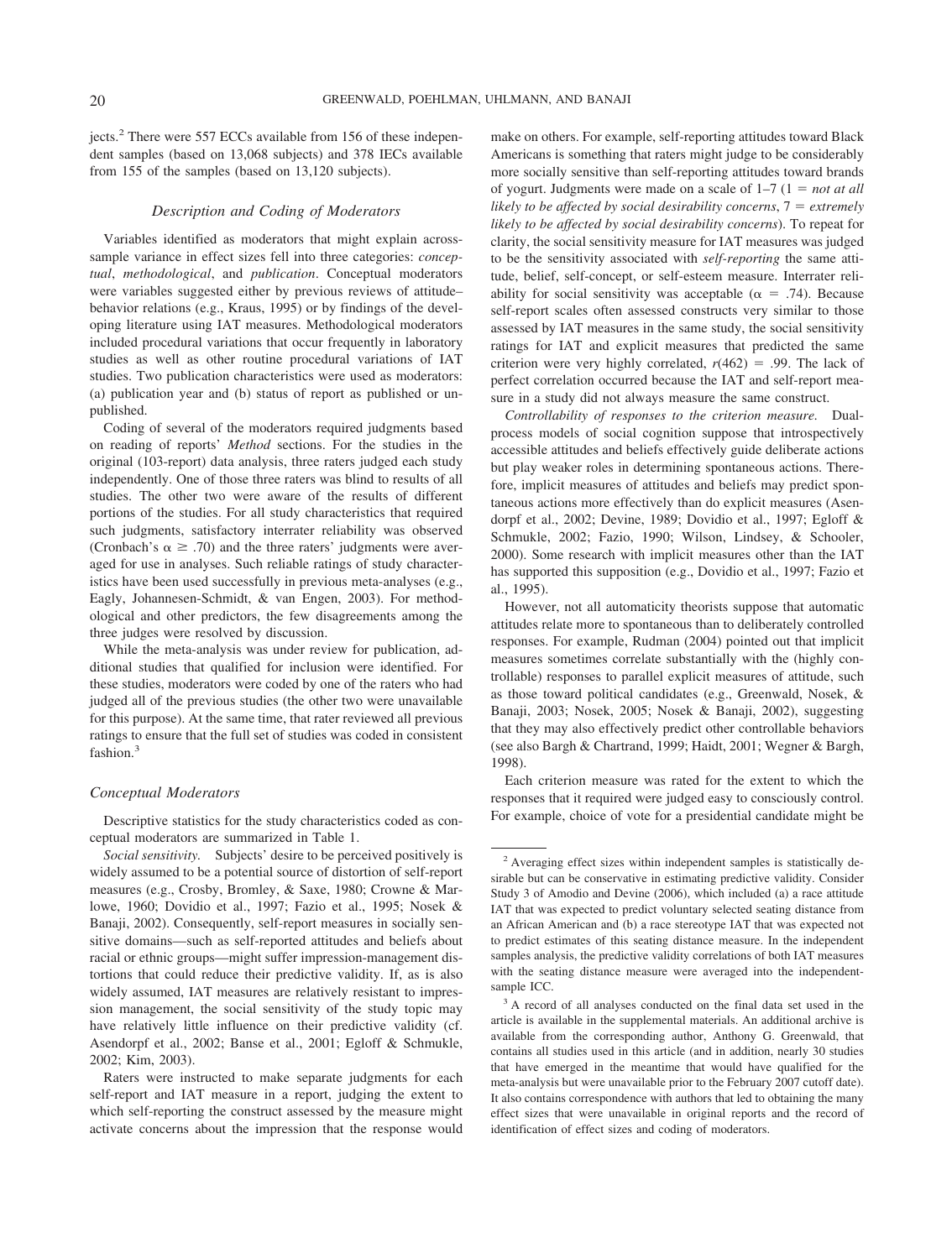| Table 1                                       |  |  |
|-----------------------------------------------|--|--|
| Description of Conceptual Moderator Variables |  |  |

|                                                              | Moderators in analyses of IAT-criterion<br>correlations (ICCs) |         |      |      |      | Moderators in analyses of explicit–criterion<br>correlations (ECCs) |         |      |      |      |
|--------------------------------------------------------------|----------------------------------------------------------------|---------|------|------|------|---------------------------------------------------------------------|---------|------|------|------|
| Moderator definition                                         | $\kappa$                                                       | Min     | Max  | M    | SD.  | k                                                                   | Min     | Max  | M    | SD   |
| IAT-explicit correlation (IEC; Fisher Z-transformed)         | 152                                                            | $-0.30$ | 0.93 | 0.23 | 0.23 | 152                                                                 | $-0.30$ | 0.93 | 0.23 | 0.23 |
| Predictor type ( <i>attitude</i> = 1, <i>other</i> = 0)      | 184                                                            | 0.0     | 1.0  | 0.69 | 0.42 | 156                                                                 | 0.0     | 1.0  | 0.64 | 0.44 |
| Social sensitivity of response to the predictor <sup>a</sup> |                                                                |         |      |      |      |                                                                     |         |      |      |      |
| $(range = 1-7)$                                              | 184                                                            | 1.0     | 7.0  | 3.93 | 2.17 | 154                                                                 | 1.0     | 7.0  | 3.73 | 2.16 |
| Controllability of response to the criterion measure         |                                                                |         |      |      |      |                                                                     |         |      |      |      |
| $(range = 0-10)$                                             | 184                                                            | 0.0     | 10.0 | 6.15 | 2.61 | 156                                                                 | 0.0     | 10.0 | 6.31 | 2.59 |
| Correspondence between IAT or self-report measure            |                                                                |         |      |      |      |                                                                     |         |      |      |      |
| and criterion measure (range $= 1-7$ )                       | 184                                                            | 1.0     | 5.0  | 3.20 | 1.13 | 155                                                                 | 1.0     | 5.0  | 3.26 | 1.11 |
| Complementarity of alternative concepts used in IAT          |                                                                |         |      |      |      |                                                                     |         |      |      |      |
| measures <sup>b</sup> (range = $1-9$ )                       | 177                                                            | 1.0     | 8.5  | 2.29 | 1.79 | 149                                                                 | 1.0     | 8.0  | 2.23 | 1.76 |

*Note.* Numbers of independent samples (*k*) are sometimes less than their maxima of  $k = 184$  for ICCs and  $k = 156$  for ECCs because reports did not always contain sufficient information to code the moderator.

<sup>a</sup> For Implicit Association Test (IAT) measures, this was rated social sensitivity of responding to a self-report measure of the measured attitude, belief, or self-concept predictor. b For self-report measures, the (average) rated complementarity for the study's IAT measure(s) was used as the moderator (see text).

easy to control, whereas nonverbal behaviors such as eye blinks, speech hesitations, or body orientation might be difficult to control. Judgments were made on a scale of  $0-10$  ( $0 = no$  *component of the response is consciously controllable*, 10 *all components of the response are consciously controllable*). Interrater reliability for controllability was satisfactory ( $\alpha = .80$ ).

*Complementarity.* For some preferences, liking one alternative implies disliking a complementary alternative. For example, having a positive attitude toward a candidate of one political party might imply having a negative attitude toward a political competitor from another party, but it might not imply having a negative attitude toward another candidate from the same party. In contrast, having a positive attitude toward one brand of yogurt might not imply having a negative attitude toward other brands of yogurt.

To rate complementarity, judges estimated the extent to which liking one of the two IAT target categories in a measure implied disliking the other. Judgments of complementarity used a 9-point scale  $(1 = extremely noncomplementary, 9 = extremely complex$ *mentary*). Interrater reliability was satisfactory ( $\alpha$  = .84). Complementarity was not coded for explicit measures because contrast categories were much less frequently included in the construction of explicit measures.

*Correspondence.* Ajzen and Fishbein (1977) identified a moderating role of similarity between verbal descriptions of attitude and behavior measures (i.e., correspondence between the measures) on magnitude of attitude– behavior correlations. They found greater attitude– behavior correlations the more the attitude measure shared features with the behavior measure. For example, church attendance was predicted more strongly by measures of an attitude toward the church being attended than by measures of an attitude toward religion in general. Kraus's (1995) meta-analysis confirmed this hypothesized moderating role of correspondence.

Correspondence was judged on a 7-point scale (1 *extremely low correspondence*, 7 *extremely high correspondence*). Interrater reliability for correspondence was acceptable ( $\alpha = .76$ ). Mean correspondence ratings between IAT and self-report measures that predicted the same criterion were highly correlated,  $r(464) = .80.$ 

The highest levels of correspondence observed in the data set for both IAT and self-report measures (rated for both at 5 on the 7-point scale) occurred with criterion measures involving political or consumer preferences. For example, in Karpinski, Steinman, and Hilton's (2005) study of intention to use Coke or Pepsi products, their IAT measure used these two brands as the contrasted categories, whereas their self-report measures included feeling thermometer, semantic differential, and 6-point Likert ratings of the two brands. An example of very low correspondence (rated 1 on the 7-point scale) was use of a race attitude IAT measure and self-reported racial attitudes in a study in which the criterion measures consisted of subtle nonverbal indicators of discomfort in interaction, such as speech dysfluency or bodily position (e.g., McConnell & Leibold, 2001).

*Type of predictor construct: Attitude versus belief, self-concept, or self-esteem.* Predictor IAT and explicit measures were easily categorizable as corresponding to constructs of attitude, belief (most often a stereotypic group–trait association), self-concept (including group identity), or self-esteem. Partly because the majority of studies used attitude measures and also because attitude has been such an important focus of previous predictive validity research, the measure of type of predictor was reduced to a dichotomy for moderator analyses, separating attitude measures (coded 1) from the other three types. Use of this moderator allowed determination of whether predictive validity for attitude measures was possibly greater than that for the other three types of measure. This binary moderator was coded separately for IAT and self-report measures. Seventeen percent of independent samples had mixtures of types of predictors, leading to independent samples having values of this predictor between 0 and 1. The correlation of values of this moderator between IAT and self-report measures in independent samples that had both types of measure was  $r(157) = .67$ .

*IEC.* Research investigations have found that correlations between implicit and explicit measures vary widely (Hofmann et al., 2005; Nosek, 2005). Several theorists have proposed that weak relationships between implicit and self-report attitude responses may indicate intrapsychic conflict (Epstein, 1994; Fazio, 1990;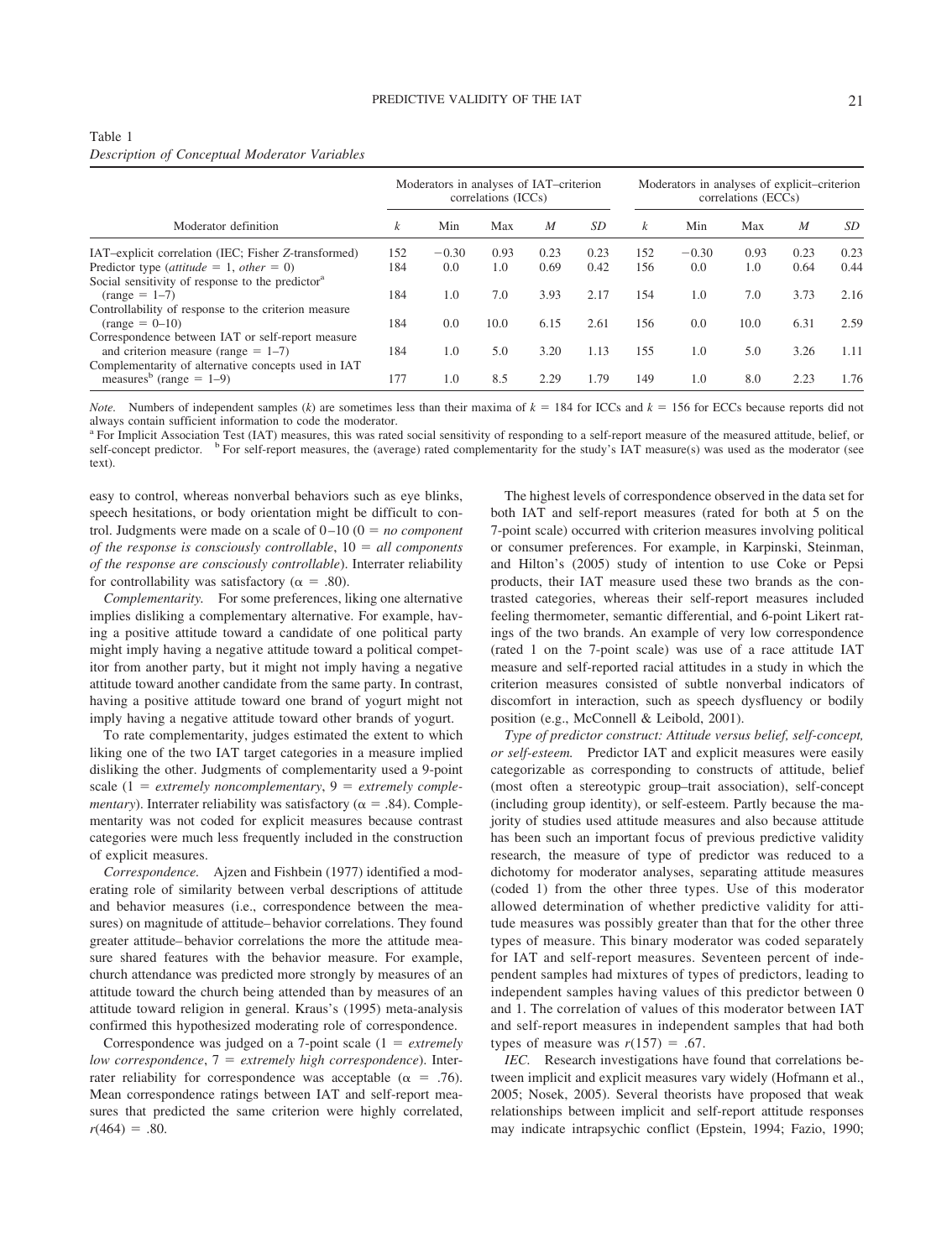Gaertner & Dovidio, 1986; Jordan, Spencer, Zanna, Hoshino-Browne, & Correll, 2003; McGregor & Marigold, 2003; Nosek, 2005; Petty, Tormala, Briñol, & Jarvis, 2006; Wilson et al., 2000). Empirical research has demonstrated discrepancies between implicit (or automatic) and explicit (or deliberative) measures in the domains of problem solving (Epstein, 1994), race prejudice (Fazio & Olson, 2003; Gaertner & Dovidio, 1986), and attitude change (Wilson et al., 2000). The frequent observation of weak correlations between implicit and explicit measures suggests that inconsistency between them is relatively common (cf. Hofmann et al., 2005; Nosek, 2005). If high IECs indicate that automatic and controlled influences on behavior support one another, then high IECs may be associated with high predictive validity for both IAT and self-report measures. As already described, IECs were available for 155 of the 184 independent samples.

#### *Methodological Moderators*

Procedural and method variations that were coded for use as potential moderators are summarized in Table 2.

*Number of effect sizes and number of IAT measures.* It was possible that, when studies included multiple effect sizes, these might include measures expected to show weak effects along with ones expected to show strong effects. Consequently, average effect sizes might be weaker in studies that had larger numbers of effect sizes. Number of IAT measures in the study was a related predictor that was used as a potential moderator of ICCs.

*Number of subjects.* Sample sizes averaged  $n = 81.0$ , but there was wide variation  $(SD = 141.5)$ . There are two diverging expectations for a moderating role of sample size. If large sample sizes are used to provide added power when expected effect sizes are small, large sample sizes should be associated with relatively small ICCs or ECCs. However, sample size variations may also result from variations in cost or convenience of obtaining subjects, in

which case there is little basis for expecting a relationship between sample size and predictive validity effect size.

*Subject response versus experimenter-observed criterion measure.* Each criterion measure was coded dichotomously as to whether it was observed (i.e., unobtrusively recorded by the experimenter, which was coded 1) or, alternately, based on subjects providing information via either paper–pencil responses or computer entry (coded 0). For IAT and self-report predictors, respectively, 33% and 35% of independent samples had unobtrusively observed criterion measures. There was no advance expectation about how this might relate to observed effect sizes.

*IAT scoring method.* Each study was coded as to whether its IAT measure was computed using averaged combined-task latencies in millisecond units, averaged combined-task latencies in log-transformed latencies (both coded 0), or the *D* scoring algorithm (Greenwald, Nosek, & Banaji, 2003; coded 1). There was a weak expectation of effects being stronger for the *D* algorithm, because of its somewhat superior psychometric properties.

*Order and proximity of measures.* Variation of timing of IAT or self-report predictors in relation to the criterion measure was a potentially interesting moderator. When an IAT measure precedes the criterion measure, accessibility of the associations measured by the IAT may be enhanced or primed, thereby possibly inflating predictive validity correlations. In support of this possibility, Monteith, Voils, and Ashburn-Nardo (2001) reported that IAT effects can be "palpable" to subjects, who may be able to discern their possession of the associations measured by the IAT. On the other hand, and as suggested by Bem's (1972) self-perception theory, completing a criterion measure may temporarily modify the associations measured by the IAT, which might increase correlation between the IAT and criterion measures. Each study was coded to indicate whether IAT or self-report predictors preceded or followed their associated criterion measures. Studies that counterbalanced predictor– criterion order (only 5% of the total for IAT measures) received an intermediate code.

#### Table 2

| Description of Methodological and Publication Moderator Variables |
|-------------------------------------------------------------------|
|-------------------------------------------------------------------|

|                                                                                                                                         | Predictors of IAT-criterion correlations<br>(ICCs) |          |       |        |       | Predictors of explicit–criterion<br>correlations (ECCs) |          |       |        |       |
|-----------------------------------------------------------------------------------------------------------------------------------------|----------------------------------------------------|----------|-------|--------|-------|---------------------------------------------------------|----------|-------|--------|-------|
| Moderator definition                                                                                                                    |                                                    | Min      | Max   | M      | SD    | k                                                       | Min      | Max   | M      | SD    |
| Number of effect sizes available in the independent sample<br>Mean sample size, averaged over effect sizes in the                       | 184                                                |          | 29    | 2.86   | 3.49  | 156                                                     |          | 29    | 3.57   | 4.53  |
| independent sample                                                                                                                      | 184                                                | 9        | 1,386 | 81.0   | 141.5 | 156                                                     | 9        | 1,386 | 83.8   | 152.9 |
| Number of IAT measures obtained from each subject <sup>a</sup><br>Criterion data collection method $(0 = subject response,$             | 184                                                |          | 6     | 1.51   | 0.97  |                                                         |          |       |        |       |
| $1 = experimenter observation$ )                                                                                                        | 184                                                | $\theta$ |       | 0.33   | 0.46  | 156                                                     | $\Omega$ |       | 0.35   | 0.46  |
| IAT scoring method (1 = D algorithm, 0 = other) <sup>a,b</sup><br>Predictor–criterion ordinal position relation $(1 = predictor first,$ | 145                                                | $\Omega$ |       | 0.48   | 0.50  |                                                         |          |       |        |       |
| $2 = counterbalanced, 3 = predictor last)$                                                                                              | 156                                                |          | 3     | 1.81   | 0.95  | 126                                                     |          | 3     | 1.82   | 0.90  |
| Predictor-criterion session relation ( $0 = predictor$ and criterion                                                                    |                                                    |          |       |        |       |                                                         |          |       |        |       |
| in same session, $1 = separate sessions$ )                                                                                              | 171                                                | $\theta$ |       | 0.18   | 0.38  | 141                                                     | $\Omega$ |       | 0.18   | 0.39  |
| Publication year                                                                                                                        | 184                                                | 1999     | 2008  | 2004.6 | 2.37  | 156                                                     | 1999     | 2008  | 2004.7 | 2.38  |
| Publication status ( $0 = \text{unpublished}$ , $1 = \text{published}$ or in press)                                                     | 184                                                | $\theta$ |       | 0.83   | 0.38  | 156                                                     | $\Omega$ |       | 0.83   | 0.37  |

*Note.* Numbers of independent samples (*k*) are sometimes less than their maxima of  $k = 184$  for ICCs and  $k = 156$  for ECCs because reports did not always contain sufficient information to code the status of the moderator.

<sup>a</sup> These moderators applied only to IAT measures. <sup>b</sup> The *D* algorithm is the scoring procedure introduced by Greenwald et al. (2003).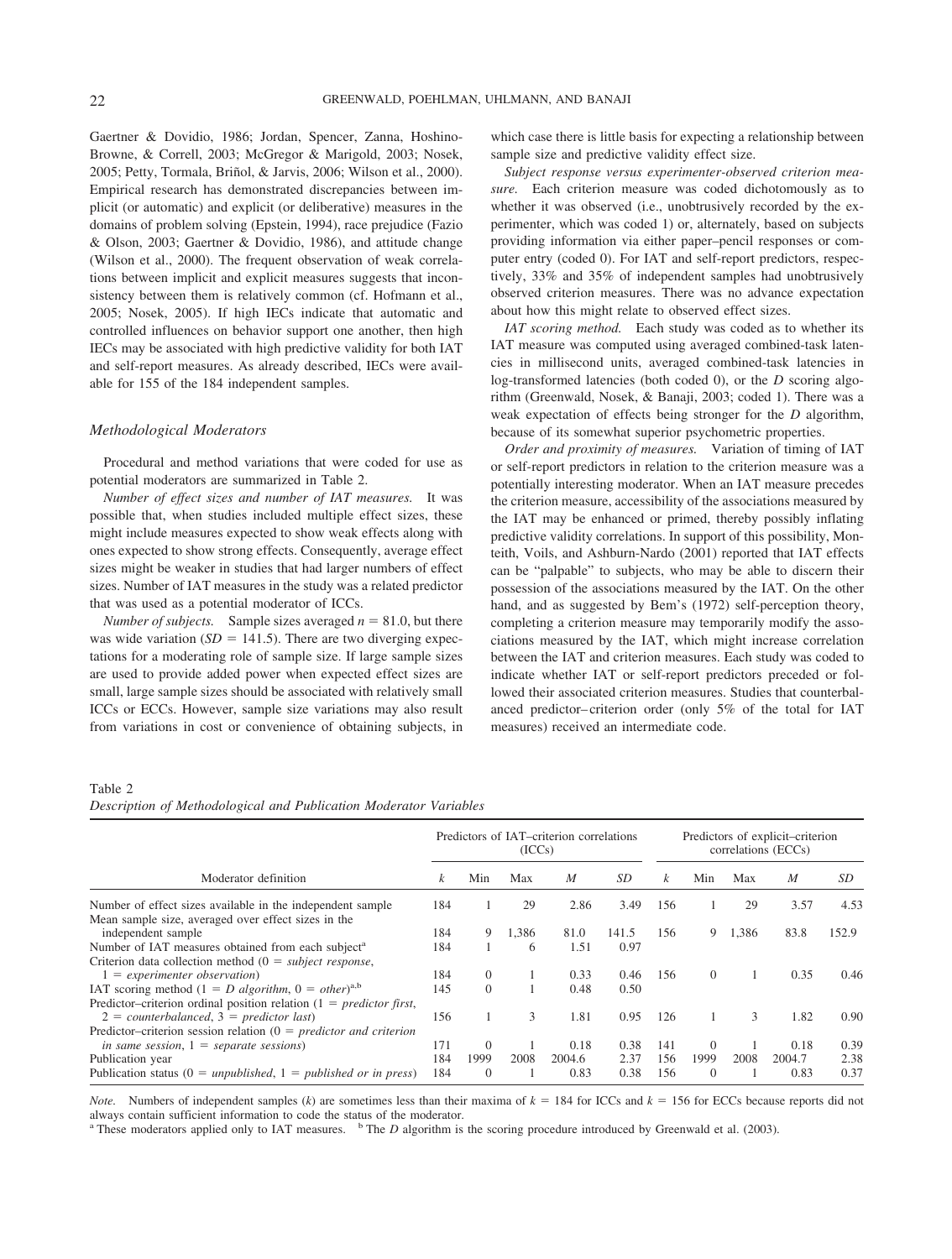Administering criterion measures in sessions separate from the assessment of IAT or self-report predictors might minimize mutual influences between predictor and criterion measures (Fazio & Olson, 2003; Kraus, 1995). For both ICCs and ECCs, 18% of independent samples had criterion measures in a separate session from predictors.<sup>4</sup>

#### *Publication Moderators*

Standard practice for reporting meta-analyses includes coding year of publication, type of research participant (student or nonstudent), and site of study (field or laboratory). Most of the studies included in this meta-analysis were laboratory studies with undergraduate students as subjects. Only 14 reports (11%) used nonstudent samples. Ten of these used clinical populations, for some of which data collection was in a laboratory setting. Because of the small number of nonstudent and nonlaboratory samples, neither the type of subject nor the site of study was used as a moderator. However, studies were coded for year of publication and for publication status ( $0 = \text{unpublished}$  vs.  $1 = \text{published}$  or in press). For both ICCs and ECCs, only 17% of independent samples were from unpublished reports. This small proportion of unpublished studies may in part be a consequence of the approximate 18-month interval between the cutoff date for inclusion in the meta-analysis (early 2007) and completion of this article. In the interim, several reports that had entered the meta-analysis in unpublished form transitioned to published or in-press status. Table 2 includes descriptive characteristics of the publication moderators.

#### *Criterion Measure Domain*

Effect sizes were sorted into nine domains based on similarities among criterion measures. These nine criterion categories, which are listed in Table 3 and are considered in more detail later, served primarily to distinguish well-recognized topical groupings of effect sizes, primarily for use in presenting descriptive summaries (see Figures 1 and 2).

#### Results

#### *Analysis Overview*

This article's first goal was to estimate an average effect size for IAT– criterion correlations (ICCs). Shortly after the authors started to analyze the ICC data it became obvious that, because parallel self-report measures were used in many of the studies, it would be possible to provide comparative predictive validity estimates for explicit– criterion correlations (ECCs). A further consequence of the frequent use of self-report measures in the meta-analyzed studies was that IAT-explicit correlations (IECs) were available for 155 (84%) of the 184 independent samples. This made it possible to report analyses that partly overlapped with Hofmann et al.'s (2005) recent meta-analysis of IECs and Nosek's (2005) extensive study of IAT–self-report correlations. Availability of a complete trio of effect sizes—ICC, ECC, and IEC—in 152 samples permitted estimation of partial correlations of IAT and selfreport measures with criterion measures. With the other type of predictor partialed, it was possible to assess incremental validity of each type of predictor. Although these estimated partial correlations provided less than perfect estimates of incremental validity

(for reasons to be explained when presenting them), they are nevertheless informative.

Mean sample-size-weighted effect sizes for ICCs, ECCs, and IECs were examined both as aggregates across all independent samples and as aggregates within each of the nine criterion category domains. Potential moderators of magnitude for each type of effect size (ICC, ECC, and IEC) were also examined in two series of sample-size-weighted regression analyses—the first for conceptual moderators and the second for methodological and publication moderators. Except where noted otherwise, these analyses used mixed statistical models in which a random component of between-studies variance was fit by maximum likelihood estimation.<sup>5</sup>

#### *Aggregate Effect Sizes and Homogeneity Tests*

Table 3's top row of data reports weighted average effect sizes for ICCs, ECCs, and IECs, aggregated across all available independent samples ( $k = 184$  for ICCs;  $k = 156$  for ECCs;  $k = 155$ for IECs). The aggregate weighted average effect sizes were  $\bar{r}_{\text{ICC}}$  = .274,  $\bar{r}_{ECC}$  = .361, and  $\bar{r}_{IEC}$  = .214. All three types of effect size were significantly heterogeneous when tested with fixed-effects models. The *Q* statistics (with their associated degrees of freedom) were  $Q_{\text{ICC}}(183) = 576.7$ ,  $Q_{\text{ECC}}(155) = 1,914.5$ , and  $Q_{\text{IEC}}(154) =$ 731.2. Substantially greater heterogeneity in ECCs than ICCs was revealed not only by the very different values of their *Q* statistics but also by standard deviations reported in Table 3. The weighted standard deviation for all ECCs  $(SD = .391)$  was almost double that for ICCs  $(SD = .215)$ , indicating considerably greater variability of effect sizes for ECCs than ICCs.

Table 3 also reveals variations in effect sizes across the nine criterion domains. For ICCs, mean effect sizes ranged from .171 to .483 for the nine domains. For ECCs, the range was almost double that for ICCs, from .118 to .709. IECs were overall slightly lower than ICCs and more substantially lower than ECCs, with a range from .091 to .537. All three types of aggregate effect size were largest for political preferences ( $\bar{r}_{\text{ICC}} = .48$ ;  $\bar{r}_{\text{ECC}} = .71$ ;  $\bar{r}_{\text{IEC}}$  .54). ICCs were smallest for close relationships ( $\bar{r}_{\text{ICC}} = .17$ ) and for gender/sexual orientation ( $\bar{r}_{\text{ICC}} = .18$ ), whereas ECCs were smallest for race ( $\bar{r}_{ECC}$  = .12) and other intergroup behavior ( $\bar{r}_{ECC}$  = .12). IECs were smallest for close relationships ( $\bar{r}_{\text{IEC}}$  = .09) and race  $(\bar{r}_{\text{HC}} = .12)$ . Except for the aggregate IEC for the close relationships category, all reported aggregate effect sizes for ICCs, ECCs, and IECs differed significantly from zero in the positive direction by a random-effects test, with two-tailed  $\alpha = .05$ .

The criterion domain of White–Black interracial behavior  $(k =$ 32) and the "other intergroup" category  $(k = 15)$ , which included behavior toward groups defined by ethnicity, age, or weight, were

<sup>4</sup> In his meta-analysis of attitude– behavior relations, Kraus (1995) required (as an inclusion condition) that predictor and criterion measures be obtained in separate sessions. Such separate session designs were quite infrequent in the reports included in this meta-analysis. This observation may indicate a shift in research practices toward single-session studies in recent years, but it may also indicate that researchers who work with IAT measures have been relatively unconcerned about within-session contamination between IAT measures and criterion measures.

<sup>5</sup> These analyses used SPSS macros described by Lipsey and Wilson (2001).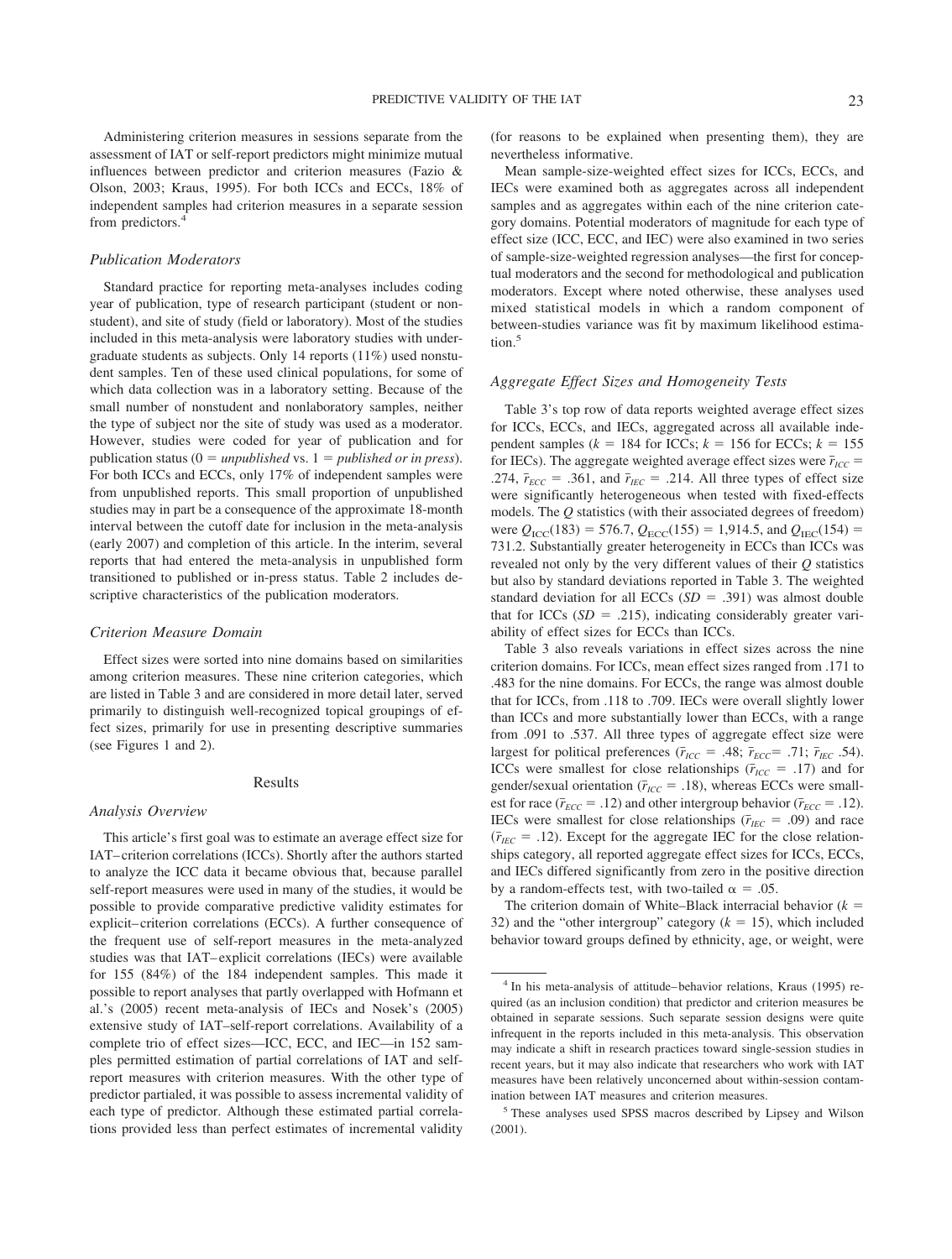Table 3

|                         | IAT-criterion correlations (ICCs) |     |        |      | Explicit–criterion correlations (ECCs) |     |        |      | IAT-explicit correlations (IECs) |     |        |      |
|-------------------------|-----------------------------------|-----|--------|------|----------------------------------------|-----|--------|------|----------------------------------|-----|--------|------|
| Criterion domain        | $r$ (95% CI)                      | k   | N      | SD   | $r$ ( $\pm$ 95% CI)                    | k   | N      | SD   | $r$ ( $\pm$ 95% CI)              | k   | N      | SD   |
| All independent         |                                   |     |        |      |                                        |     |        |      |                                  |     |        |      |
| samples                 | $.274 (\pm .029)$                 | 184 | 14,900 | .215 | .361 $(\pm .056)$                      | 156 | 13,068 | .391 | .214 $(\pm .039)$                | 155 | 13,121 | .258 |
| Race (White vs.         |                                   |     |        |      |                                        |     |        |      |                                  |     |        |      |
| Black)                  | .236 $(\pm .062)^{\dagger}$       | 32  | 1,699  | .186 | .118 $(\pm .108)^{\dagger}$            | 28  | 1,568  | .295 | .117 $(\pm .074)^{\dagger}$      | 27  | 1,589  | .198 |
| Other intergroup        |                                   |     |        |      |                                        |     |        |      |                                  |     |        |      |
| behavior                | .201 $(\pm .093)^{\dagger}$       | 15  | 678    | .189 | $.120 \ (\pm .165)$                    | 12  | 525    | .297 | .148 $(\pm .115)$                | 12  | 544    | .207 |
| Gender/sexual           |                                   |     |        |      |                                        |     |        |      |                                  |     |        |      |
| orientation             | .181 $(\pm .081)^{\dagger}$       | 15  | 1,094  | .164 | $.224 (\pm .151)$                      | 12  | 828    | .279 | $.172 \ (\pm .101)$              | 12  | 876    | .182 |
| Consumer                |                                   |     |        |      |                                        |     |        |      |                                  |     |        |      |
| preferences             | .323 $(\pm .049)$                 | 40  | 3,257  | .171 | $.546 (\pm .065)$                      | 38  | 3,126  | .258 | .319 $(\pm .056)$                | 38  | 2,994  | .190 |
| Political preferences   | .483 $(\pm .071)$                 | 11  | 2,903  | .145 | $.709 \ (\pm .094)$                    | 9   | 2,810  | .231 | $.537 (\pm .082)$                | 9   | 2,858  | .158 |
| Personality traits      | $.277 \ (\pm .064)$               | 24  | 1.456  | .169 | $.353 \ (\pm .105)$                    | 21  | 1.317  | .270 | $.166~(\pm .078)^{T}$            | 21  | 1,326  | .186 |
| Alcohol and drug use    | .221 $(\pm .069)$                 | 16  | 1,718  | .147 | $.269 \, (\pm .121)$                   | 16  | 1,712  | .262 | $.159 \ (\pm .080)$              | 16  | 1,736  | .166 |
| Clinical (e.g., phobia, |                                   |     |        |      |                                        |     |        |      |                                  |     |        |      |
| anxiety)                | .296 $(\pm .068)$                 | 19  | 1,318  | .161 | $.537 \ (\pm .127)$                    | 10  | 547    | .257 | .248 $(\pm .113)$                | 10  | 558    | .190 |
| Close relationships     | $.171 (\pm .094)$                 | 12  | 777    | .169 | .247 $(\pm .164)^{\dagger}$            | 10  | 635    | .279 | .091 $(\pm .116)^{\dagger}$      | 10  | 640    | .189 |

*Weighted Mean Effect Sizes and Homogeneity Tests for ICCs, ECCs, and IECs in All Independent Samples and Within Nine Criterion Measure Domains*

*Note.* Aggregate effect sizes were computed for Fisher's *Z*-transformed *r* values. For "All independent samples," the weighted mean effect sizes (*r*), their 95% confidence intervals (CIs), and their weighted standard deviations (*SD*s), transformed back to the *r* metric, were obtained from a random-effects test. For the nine categories, these results were from a mixed-model analysis of variance of differences among the categories.  $k =$  number of samples associated with each weighted mean effect size;  $N =$  summed numbers of subjec

 $\phi$  = 0.05 for homogeneity test (i.e., homogeneous effect sizes), from fixed-effects analysis of the nine categories. All category aggregate effect sizes not marked with a dagger were significantly heterogeneous (i.e.,  $p \leq 0.05$  for the homogeneity test).

the only two domains in which average magnitudes of ICCs significantly exceeded those of ECCs. (These two domains were not grouped into a single category mainly because of a priori separate interest in the category of White–Black interracial behavior.) For interracial behavior, aggregate ICC ( $\bar{r}_{\text{ICC}}$  = .24) was significantly greater than aggregate ECC ( $\bar{r}_{ECC}$  = .12;  $z$  = 4.27,  $p = 10^{-5}$ ). The domain of interracial behavior was the only domain within which there was statistical homogeneity for all three types of effect size (i.e., all  $ps > .05$  for fixed-effects homogeneity tests).

#### *Regression Analyses With Conceptual Moderators*

In the attempt to identify sources of variation in magnitudes of all three types of effect size, weighted regression analyses were conducted (Hedges & Olkin, 1985; cf. Lipsey & Wilson, 2001, p. 122), using the previously described conceptual, method, and publication moderators. Criterion domain was not used as a predictor in any analyses of conceptual moderators because (as is described more fully later) criterion domain variations were extensively confounded with several conceptual moderators.

*ICCs.* Table 4 summarizes the weighted regression analyses involving conceptual moderators of ICCs. Moderator effects are shown both for analyses using each moderator as the sole regression predictor (univariate analysis; see left side of Table 4) and for a multiple weighted regression format that entered all moderators simultaneously (see right side of Table 4).

When used as a univariate predictor in a mixed model (fixed slopes, random intercepts), magnitude of IECs explained 29.9% of ICC variance ( $p = 10^{-15}$ ). Predictive validity of IAT measures was greater when self-report and IAT measures were more

strongly correlated. This finding is consistent with the reasoning that both ICCs and ECCs should be relatively strong when there is little conflict or dissociation between these two measures. A large value of IEC (correlation between self-report and IAT) indicates the lack of dissociation. Three other conceptual moderators were also significant in univariate analyses (see left side of Table 4). Predictive validity of IAT measures was greater with (a) greater complementarity of the two categories contrasted in IAT measures (explaining 9.8% of variance,  $p = 10^{-5}$ ), (b) greater correspondence between the IAT and the criterion measure (6.5% of variance,  $p = .001$ ), and (c) lower social sensitivity of the implicit construct being measured  $(3.4\% \text{ of variance}, p = .02)$ . Complementarity and social sensitivity were also significant predictors in the simultaneous analysis (right side of Table 4), but correspondence was not. This difference between univariate and simultaneous regression results is expected when there is collinearity (correlation) among predictors—this is considered more fully in the Discussion.

*ECCs.* Table 5 presents the analysis of conceptual moderators of predictive validity for ECCs. Note that even though complementarity was a property of each study's IAT measures it was used as a predictor in the analysis of ECCs. This was because of the suspicion that complementarity might capture properties of the study independent of the structure of the IAT measure.

As was true for ICCs, IEC magnitude was the strongest individual predictor of ECCs in univariate analyses (see left side of Table 5), where it accounted for 34.3% of ECC variance in a univariate analysis ( $p = 10^{-20}$ ). All five other moderators also had significant univariate effects in the analysis of ECCs. Predictive validity of self-report measures was (a) strongly reduced by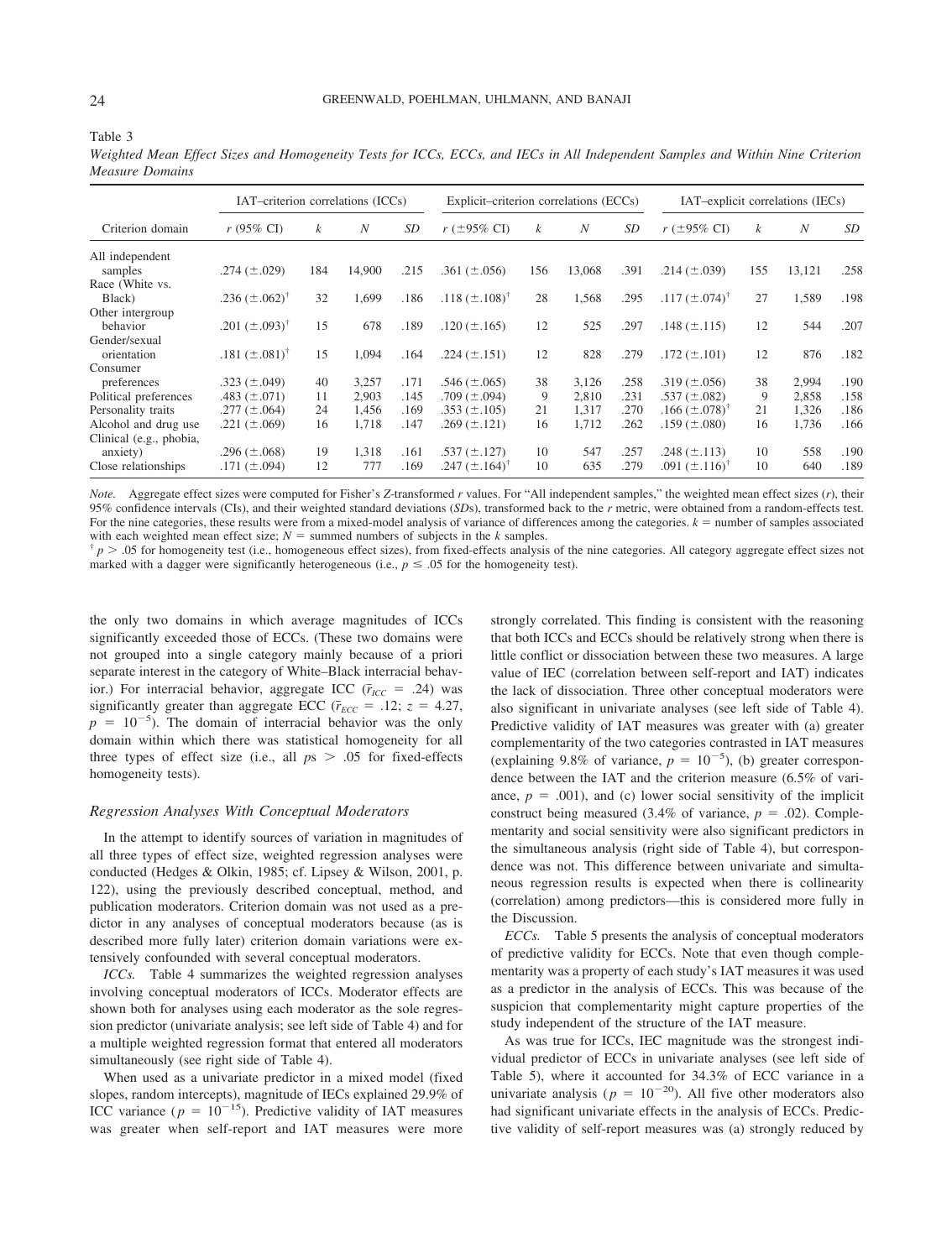|                        |         |         |                    |         | Weighted regression analyses of ICCs |         |                                  |         |           |
|------------------------|---------|---------|--------------------|---------|--------------------------------------|---------|----------------------------------|---------|-----------|
|                        |         |         | Univariate effects |         |                                      |         | Simultaneous effects $(k = 145)$ |         |           |
| Moderator <sup>a</sup> | B       | β       | k                  | Z.      | $\boldsymbol{D}$                     | B       | β                                | Z.      |           |
| <b>IEC</b>             | .471    | .547    | 152                | 7.92    | $10^{-15}$                           | .384    | .451                             | 5.49    | $10^{-8}$ |
| Predictor type         | .059    | .126    | 184                | 1.57    | .12                                  | .024    | .051                             | 0.68    | .50       |
| Social sensitivity     | $-.017$ | $-.184$ | 184                | $-2.31$ | .02                                  | $-.020$ | $-.220$                          | $-2.18$ | .03       |
| Controllability        | .006    | .079    | 184                | 0.97    | .33                                  | $-.001$ | $-.018$                          | $-0.25$ | .81       |
| Correspondence         | .044    | .254    | 184                | 3.27    | .001                                 | $-.026$ | $-.151$                          | $-1.46$ | .15       |
| Complementarity        | .032    | .313    | 177                | 4.24    | $10^{-5}$                            | .025    | .259                             | 3.24    | .001      |

| Table 4                                                                                            |  |  |
|----------------------------------------------------------------------------------------------------|--|--|
| Tests of Weighted Regression Models for Conceptual Moderators of IAT–Criterion Correlations (ICCs) |  |  |

*Note.* Analyses were conducted using Fisher's *Z*-transformed *r* values and mixed-effects models (fixed slopes, random intercepts). Summary statistics for the simultaneous regression analysis are  $R^2 = .401$ ; two-tailed  $p = 10^{-18}$ ; random-effects variance component = .0058; mean effect size (*r*) = .280; *k* = number of samples in each analysis;  $B =$  unstandardized regression coefficient;  $\beta =$  standardized regression coefficient;  $z =$  critical ratio test for the regression coefficient;  $p =$  two-tailed probability of z; IEC = Fisher's Z-transformed IAT-explicit correlation; IAT = Implicit Association Test.<br><sup>a</sup> See Table 1 for descriptions of the conceptual moderator variables.

social sensitivity of the construct being measured (24.4% of variance,  $p = 10^{-10}$ ), (b) increased by correspondence between predictor and criterion measures (35.3% of variance,  $p = 10^{-17}$ ), (c) increased by complementarity  $(9.5\% \text{ of variance}, p = .0001)$ , (d) increased by controllability of the criterion measure (8.8% of variance,  $p = .0009$ ), and (e) also greater for attitude predictors than other types (9.8% of variance,  $p = .0002$ ). The univariate effect of social sensitivity on predictive validity of ECCs was an order of magnitude greater (24.4% of variance in the univariate analysis) than was its effect on predictive validity of ICCs (3.4% of variance). This large difference was consistent with the expectation that predictive validity of self-report (but not of IAT) measures might be impaired in socially sensitive domains.

Social sensitivity, correspondence, and complementarity remained significant as predictors in the simultaneous regression analysis, but controllability and predictor type did not (see right side of Table 5). All regression coefficients were substantially reduced from the univariate analyses, a consequence of correlations among the predictors. These correlations have implications

for theoretical interpretation, a topic that is treated in the Discussion.

*IECs.* Table 6 presents the analysis of IECs that is parallel to those just described for ICCs and ECCs. Two type-of-predictor (attitude vs. other types) moderators were used, one each for IAT and self-report measures. The social sensitivity and correspondence moderators were very highly correlated for IAT and selfreport measures and were therefore averaged for use as predictors in this analysis. Although all six of the conceptual moderators were significant in the univariate regression analyses of IECs, only two remained significant in the simultaneous regression analysis: IECs were greater with (a) greater complementary ( $p = .0001$ ) and (b) lower social sensitivity ( $p = .02$ ).

*Correlations among conceptual predictors.* Table 7 presents unweighted correlations among variables in the regression analyses of Tables 4–6. Correlations involving the conceptual moderators of ICCs are presented below the diagonal and those for ECCs are above the diagonal. Most notable in Table 7 are (a) the large magnitudes of many of these correlations—more than half of them

| Table 5                                                                                                 |  |  |
|---------------------------------------------------------------------------------------------------------|--|--|
| Tests of Weighted Regression Models for Conceptual Moderators of Explicit–Criterion Correlations (ECCs) |  |  |

|                        |         |         |                    |         | Weighted regression analyses of ECCs |         |                                  |               |           |
|------------------------|---------|---------|--------------------|---------|--------------------------------------|---------|----------------------------------|---------------|-----------|
|                        |         |         | Univariate effects |         |                                      |         | Simultaneous effects $(k = 144)$ |               |           |
| Moderator <sup>a</sup> | B       |         | k                  | Z.      | $\boldsymbol{n}$                     | B       | β                                | $\mathcal{Z}$ | n         |
| IEC                    | .936    | .586    | 152                | 9.17    | $10^{-20}$                           | .471    | .292                             | 4.28          | $10^{-5}$ |
| Predictor type         | .262    | .313    | 156                | 3.74    | .0002                                | .012    | .015                             | 0.23          | .82       |
| Social sensitivity     | $-.084$ | $-.494$ | 154                | $-6.26$ | $10^{-10}$                           | $-.037$ | $-.217$                          | $-2.52$       | .01       |
| Controllability        | .043    | .296    | 156                | 3.32    | .0009                                | .011    | .075                             | 1.20          | .23       |
| Correspondence         | .193    | .594    | 155                | 8.62    | $10^{-17}$                           | .090    | .278                             | 3.13          | .002      |
| Complementarity        | .064    | .308    | 149                | 3.85    | .0001                                | .037    | .187                             | 2.87          | .004      |

*Note.* Analyses were conducted using Fisher's *Z*-transformed *r* values and mixed-effects models (fixed slopes, random intercepts). Summary statistics for the simultaneous regression analysis are  $R^2 = .554$ ; two-tailed  $p = 10^{-35}$ ; random-effects variance component = .0368; mean effect size (*r*) = .393. *k* = number of samples in each analysis;  $B =$  unstandardized regression coefficient;  $\beta =$  standardized regression coefficient;  $z =$  critical ratio test for the weighted coefficient;  $p =$  two-tailed probability of z; IEC = Fisher's Z-transformed IAT-explicit correlation; IAT = Implicit Association Test.<br><sup>a</sup> See Table 1 for descriptions of the conceptual moderator variables.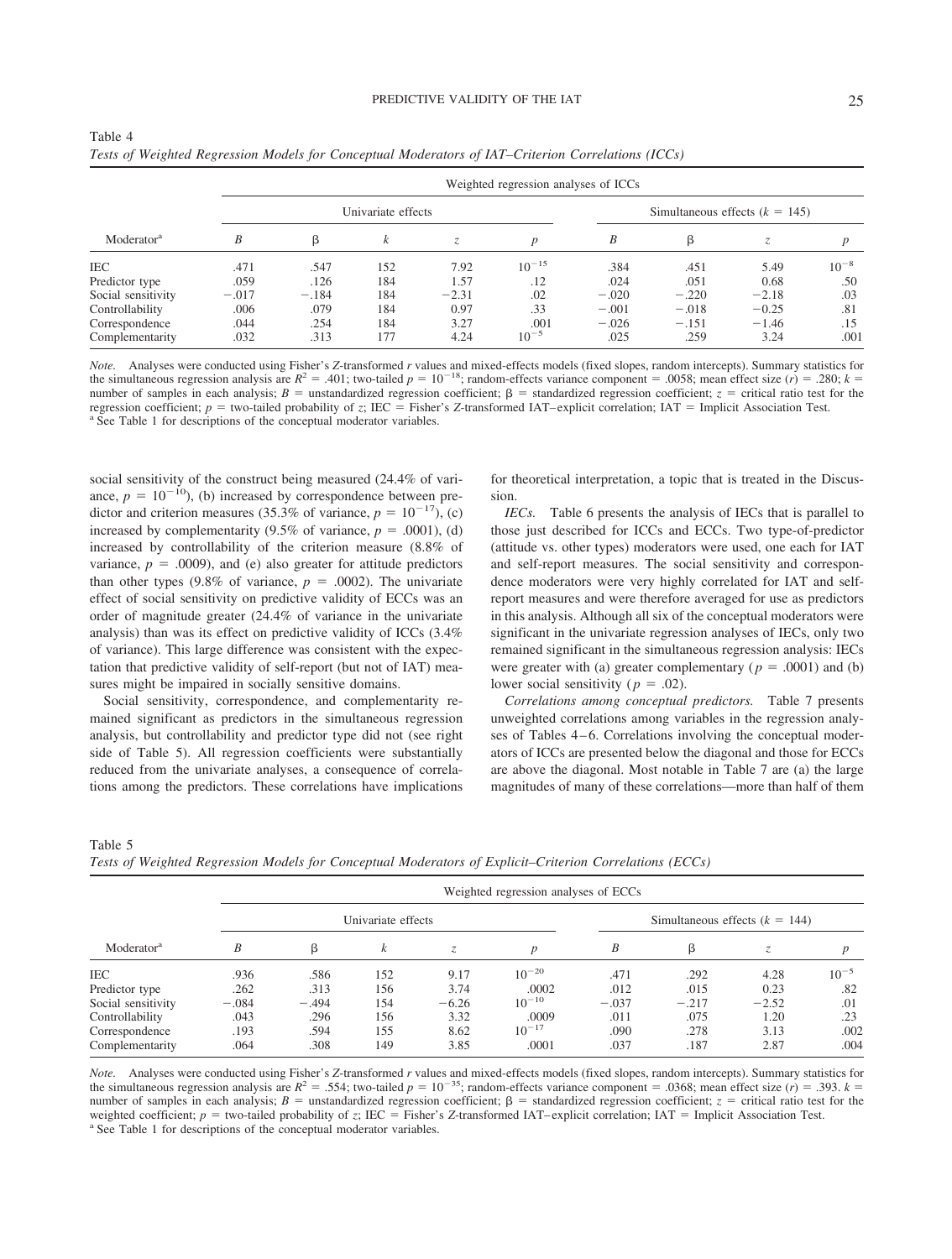|                            |         | Weighted regression analyses of IECs |                    |         |                  |         |                                  |             |       |  |  |
|----------------------------|---------|--------------------------------------|--------------------|---------|------------------|---------|----------------------------------|-------------|-------|--|--|
|                            |         |                                      | Univariate effects |         |                  |         | Simultaneous effects $(k = 145)$ |             |       |  |  |
| Moderator <sup>a</sup>     | B       | ß                                    | k                  |         | $\boldsymbol{D}$ | B       | β                                | $Z_{\rm s}$ | n     |  |  |
| IAT predictor type         | .167    | .310                                 | 152                | 3.63    | .0003            | .056    | .105                             | 0.88        | .38   |  |  |
| Self-report predictor type | .157    | .310                                 | 152                | 3.64    | .0003            | .048    | .094                             | 0.82        | .41   |  |  |
| Social sensitivity         | $-.033$ | $-.313$                              | 152                | $-3.58$ | .0003            | $-.029$ | $-.268$                          | $-2.42$     | .02   |  |  |
| Controllability            | .028    | .312                                 | 152                | 3.32    | .0009            | .009    | .100                             | 1.27        | .21   |  |  |
| Correspondence             | .081    | .398                                 | 152                | 4.93    | $10^{-6}$        | .012    | .060                             | 0.52        | .61   |  |  |
| Complementarity            | .046    | .378                                 | 145                | 4.49    | $10^{-5}$        | .038    | .322                             | 3.91        | .0001 |  |  |

| Table 6                                                                                           |  |
|---------------------------------------------------------------------------------------------------|--|
| Tests of Weighted Regression Models for Conceptual Moderators of IAT-Explicit Correlations (IECs) |  |

*Note.* Analyses were conducted using Fisher's *Z*-transformed *r* values and mixed-effects models (fixed slopes, random intercepts). The social sensitivity and correspondence predictors were averages of separate ratings for the Implicit Association Test (IAT) and self-report predictors. Summary statistics for the simultaneous regression analysis are  $R^2 = .341$ ; two-tailed  $p$ number of samples in each analysis;  $B =$  unstandardized regression coefficient;  $\beta =$  standardized regression coefficient;  $z =$  critical ratio test for the weighted coefficient;  $p =$  two-tailed probability of *z*. <br><sup>a</sup> See Table 1 for descriptions of the conceptual moderator variables.

corresponded to moderate or large effect sizes—and (b) the considerably larger correlations of moderators with ECCs (top row of Table 7) than with ICCs (first column of Table 7). This contrast of correlation magnitudes fits with the observations of stronger moderation effects for ECCs (see Table 5) than for ICCs (see Table 4). The intercorrelations among the moderators play a role in the Discussion section's analysis of differences between results of univariate and simultaneous regressions for conceptual moderators.

## *Weighted Regressions With Methodological and Publication Moderators*

Tables 8 and 9 summarize regression analyses involving method and publication moderators. (Table 2 provides summary descriptions of these moderator variables.) The simultaneous multiple regression analyses in the right sides of both tables showed very weak overall results (for ICCs,  $R^2 = .104$ ,  $p = .12$ ; for ECCs,  $R^2 =$ .110,  $p = .03$ ). Only the effect of method of data collection for the criterion measure on ECCs (see Table 9) was statistically significant in both univariate and simultaneous multiple regression tests. Effect sizes were smaller for criterion measures that required an

observer's coding of behavior than for criterion measures that resulted directly from subjects' responses. A similar, but weaker, effect was observed in the multiple regression analysis for ICCs (see Table 8).

Another effect in the analysis of method moderators that was consistent in direction for ICCs and ECCs, although not in statistical significance, was for number of effect sizes. For both ICCs and ECCs, effect sizes were weaker as more effect sizes were averaged together for a sample. This suggests some support for the speculation that studies with more predictive validity effect sizes were more likely to include effect sizes that were expected to show little or no predictive validity.

Tables 8 and 9 are most interesting for what they do not reveal. There were no effects of order-of-measurement moderators for either ICCs or ECCs. This included no significant effects due either to (a) timing of administration of criterion measures in relation to IAT or self-report predictors or (b) use of criterion and predictor measures in the same versus separate sessions. A second interesting nonsignificant result was that effect sizes were unrelated to publication status. Although effect sizes are often expected to be smaller for unpublished than published studies, the present

| v.<br>۰.<br>٠<br>× | ٠ |  |
|--------------------|---|--|
|                    |   |  |

| Unweighted Correlations Among Variables in the Regression Analyses of Tables 4-6 |  |  |  |
|----------------------------------------------------------------------------------|--|--|--|
|                                                                                  |  |  |  |

| Variable              |         |         |                          | 4       |                          |         |                               |
|-----------------------|---------|---------|--------------------------|---------|--------------------------|---------|-------------------------------|
| 1. ICC or ECC         |         | .574    | .293                     | $-.502$ | .389                     | .595    | .302                          |
| 2. IEC                | .429    |         | .285                     | $-.351$ | .352                     | .412    | .333                          |
| 3. Predictor type     | .173    | .298    | $\overline{\phantom{a}}$ | $-.133$ | .186                     | .380    | .117                          |
| 4. Social sensitivity | $-.141$ | $-.351$ | $-.037$                  |         | $-.385$                  | $-.695$ | .095                          |
| 5. Controllability    | .055    | .340    | .120                     | $-.347$ | $\overline{\phantom{a}}$ | .310    | .129                          |
| 6. Correspondence     | .186    | .406    | .331                     | $-.682$ | .274                     |         | .162                          |
| 7. Complementarity    | .312    | .329    | .279                     | .107    | .132                     | .170    | $\overbrace{\phantom{12332}}$ |
|                       |         |         |                          |         |                          |         |                               |

*Note.* Correlations below the diagonal used the 145 independent samples included in the simultaneous regression of predictors of IAT–criterion correlations (ICCs) in the right side of Table 2. Those above the diagonal used the 144 samples in the simultaneous regression of explicit– criterion correlations (ECCs) in the right side of Table 3. The variables representing ICCs, ECCs, and IAT– explicit correlations (IECs) were Fisher *Z*-transformed values of aggregated correlations of each type within independent samples. For  $n = 144$ , the minimum correlation associated with a *p* value of .005 is  $r =$ .233. IAT  $=$  Implicit Association Test.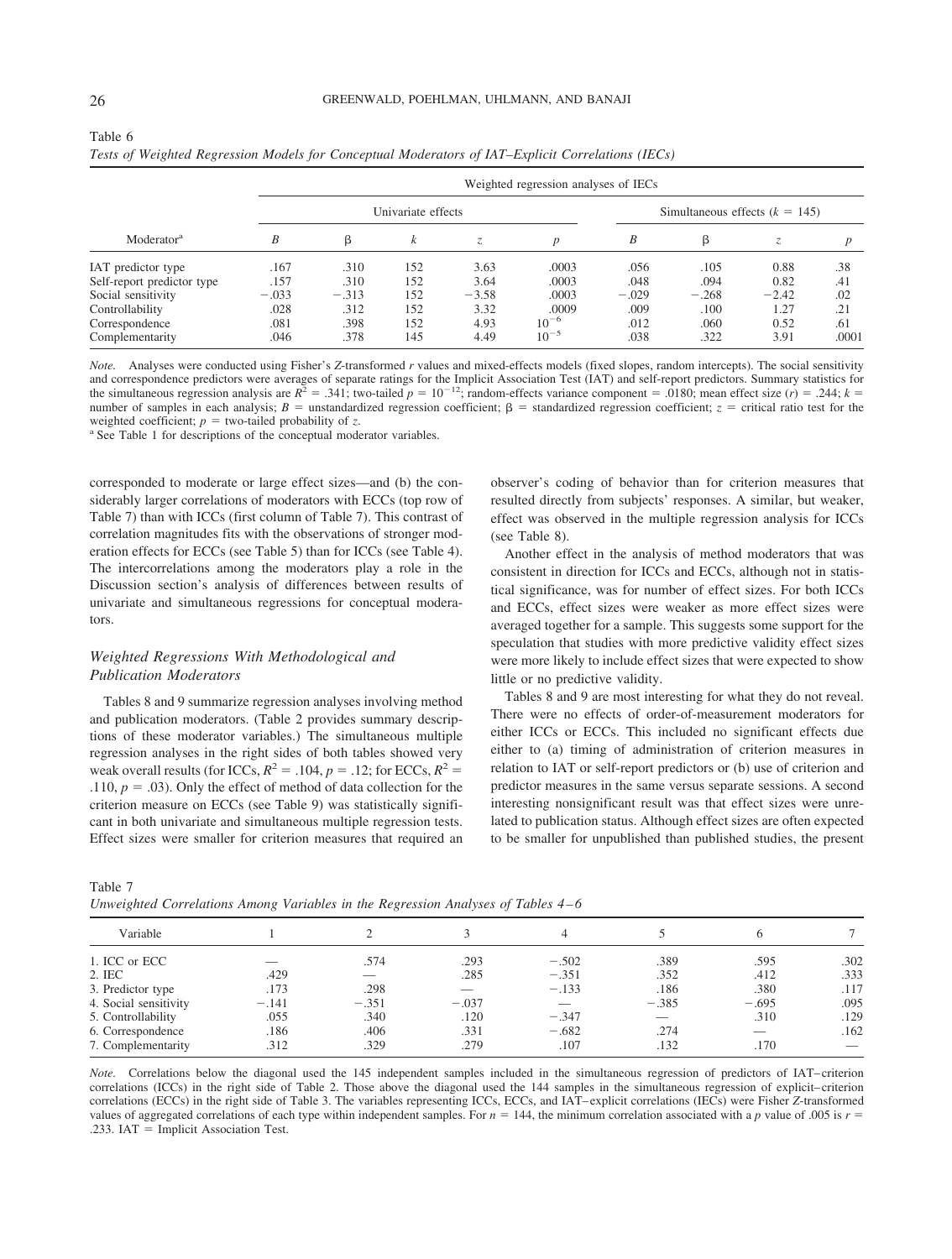|                                      |         | Weighted regression analyses of ICCs |                    |         |                  |                                  |         |         |                 |  |  |  |  |
|--------------------------------------|---------|--------------------------------------|--------------------|---------|------------------|----------------------------------|---------|---------|-----------------|--|--|--|--|
|                                      |         |                                      | Univariate effects |         |                  | Simultaneous effects $(k = 129)$ |         |         |                 |  |  |  |  |
| Moderator <sup>a</sup>               | B       | β                                    | k                  | Z.      | $\boldsymbol{p}$ | B                                | β       | Z.      | $p_{\parallel}$ |  |  |  |  |
| Number of effect sizes               | $-.010$ | $-.189$                              | 184                | $-2.32$ | .02              | $-.012$                          | $-.171$ | $-1.75$ | .08             |  |  |  |  |
| Mean sample size                     | .000    | .101                                 | 184                | 1.24    | .22              | .000                             | .022    | 0.22    | .83             |  |  |  |  |
| Number of IATs                       | $-.016$ | $-.083$                              | 184                | $-1.00$ | .32              | $-.018$                          | $-.098$ | $-0.94$ | .35             |  |  |  |  |
| Criterion data collection method     |         |                                      |                    |         |                  |                                  |         |         |                 |  |  |  |  |
| (subject response vs. observation)   | $-.058$ | $-.128$                              | 184                | $-1.58$ | .11              | $-.089$                          | $-.205$ | $-2.20$ | .03             |  |  |  |  |
| IAT scoring method                   | .018    | .044                                 | 145                | 0.48    | .63              | .057                             | .146    | 1.23    | .22             |  |  |  |  |
| Predictor-criterion ordinal position | .020    | .101                                 | 156                | 1.28    | .20              | .023                             | .108    | 1.16    | .25             |  |  |  |  |
| Predictor-criterion session relation | .024    | .046                                 | 171                | 0.53    | .60              | .083                             | .159    | 1.70    | .09             |  |  |  |  |
| Publication year                     | .005    | .065                                 | 184                | 0.80    | .42              | $-.004$                          | $-.047$ | $-0.40$ | .69             |  |  |  |  |
| Publication status                   | $-.007$ | $-.013$                              | 184                | $-0.16$ | .87              | $-.021$                          | $-.037$ | $-0.41$ | .68             |  |  |  |  |

Table 8 *Tests of Weighted Regression Models for Methodological and Publication Moderators of IAT–Criterion Correlations (ICCs)*

*Note.* Analyses were conducted using Fisher's *Z*-transformed *r* values and mixed-effects models (fixed predictor slopes, random intercepts). Summary statistics for the simultaneous regression analysis are  $R^2 = .104$ ; two-tailed  $p = .12$ ; random-effects variance component = .0165; mean effect size (*r*) = .269;  $k =$  number of samples in each analysis;  $B =$  unstandardized regression coefficient;  $\beta =$  standardized regression coefficient;  $z =$  critical ratio test for the regression coefficient;  $p =$  two-tailed probability of *z*; IAT = Implicit Association Test. a See Table 2 for descriptions of the methodological and publication moderator variables.

findings showed no support for that expectation. Lastly, the effect of IAT scoring method on ICC magnitudes (see Table 8) was weakly in the expected direction of showing stronger effect sizes for use of the *D* scoring algorithm (Greenwald et al., 2003) than for other scoring methods. However, this effect was not statistically significant.

### ICCs can also be seen in the wider 95% confidence intervals for black than gray bars in Figure 1. Third—and possibly most important—although average ECCs were significantly greater than ICCs in six criterion domains, the reverse was true for the two domains that involved intergroup behavior (the top two pairs of bars in Figure 1).

#### *Differences Among Criterion Measure Domains*

Figure 1 summarizes the aggregate effect sizes of ICCs and ECCs for the nine categories of criterion measure. Three findings are visible in the figure. First, effect sizes for both ICCs and ECCs varied widely across domains. Second, this across-domain variation in effect sizes was much greater for ECCs than for ICCs (i.e., lengths of the black bars in Figure 1 vary much more than do those of the gray bars); this greater heterogeneity of ECCs than

### *Incremental Validity—Partial Correlation Method*

The aim of determining whether IAT and self-report measures independently explained variance in criterion measures was at first frustrated because so few of the reports examined for this metaanalysis included regression analyses in which IAT and self-report measures were used as simultaneous predictors. An alternative approach was available for the 152 samples that permitted estimates of all three types of effect size—ICC, ECC, and IEC.

#### Table 9

*Tests of Weighted Regression Models for Methodological and Publication Moderators of Explicit–Criterion Correlations (ECCs)*

|                                      |         | Weighted regression analyses of ECCs |                    |         |                  |                                  |         |               |      |  |  |  |  |
|--------------------------------------|---------|--------------------------------------|--------------------|---------|------------------|----------------------------------|---------|---------------|------|--|--|--|--|
|                                      |         |                                      | Univariate effects |         |                  | Simultaneous effects $(k = 123)$ |         |               |      |  |  |  |  |
| Moderator <sup>a</sup>               | B       | $\beta$                              | k                  |         | $\boldsymbol{p}$ | B                                | β       | $\mathcal{Z}$ |      |  |  |  |  |
| Number of effect sizes               | $-.011$ | $-.141$                              | 156                | $-1.57$ | .12              | $-.013$                          | $-.173$ | $-2.01$       | .04  |  |  |  |  |
| Mean sample size                     | .001    | .210                                 | 156                | 2.47    | .01              | .000                             | .147    | 1.67          | .10  |  |  |  |  |
| Criterion data collection method     |         |                                      |                    |         |                  |                                  |         |               |      |  |  |  |  |
| (subject response vs. observation)   | $-.209$ | $-.261$                              | 156                | $-3.05$ | .002             | $-.157$                          | $-.233$ | $-2.64$       | .008 |  |  |  |  |
| Predictor-criterion ordinal position | $-.053$ | $-.134$                              | 126                | $-1.56$ | .12              | $-.046$                          | $-.129$ | $-1.35$       | .18  |  |  |  |  |
| Predictor-criterion session relation | $-.074$ | $-.084$                              | 141                | $-0.83$ | .40              | $-.072$                          | $-.090$ | $-1.00$       | .32  |  |  |  |  |
| Publication year                     | .015    | .095                                 | 156                | 1.09    | .27              | .006                             | .044    | 0.46          | .65  |  |  |  |  |
| Publication status                   | .087    | .089                                 | 156                | 0.99    | .32              | $-.060$                          | $-.075$ | $-0.86$       | .39  |  |  |  |  |

*Note.* Analyses were conducted using Fisher's *Z*-transformed *r* values and mixed-effects models (fixed predictor slopes, random intercepts). Summary statistics for the simultaneous regression analysis are  $R^2 = .110$ ; two-tailed  $p = .03$ ; random-effects variance component = .0624; mean effect size (*r*) = .341;  $k =$  number of samples in each analysis;  $B =$  unstandardized regression coefficient;  $\beta =$  standardized regression coefficient;  $z =$  critical ratio test for the regression coefficient;  $p =$  two-tailed probability of *z*. a See Table 2 for descriptions of the methodological and publication moderator variables.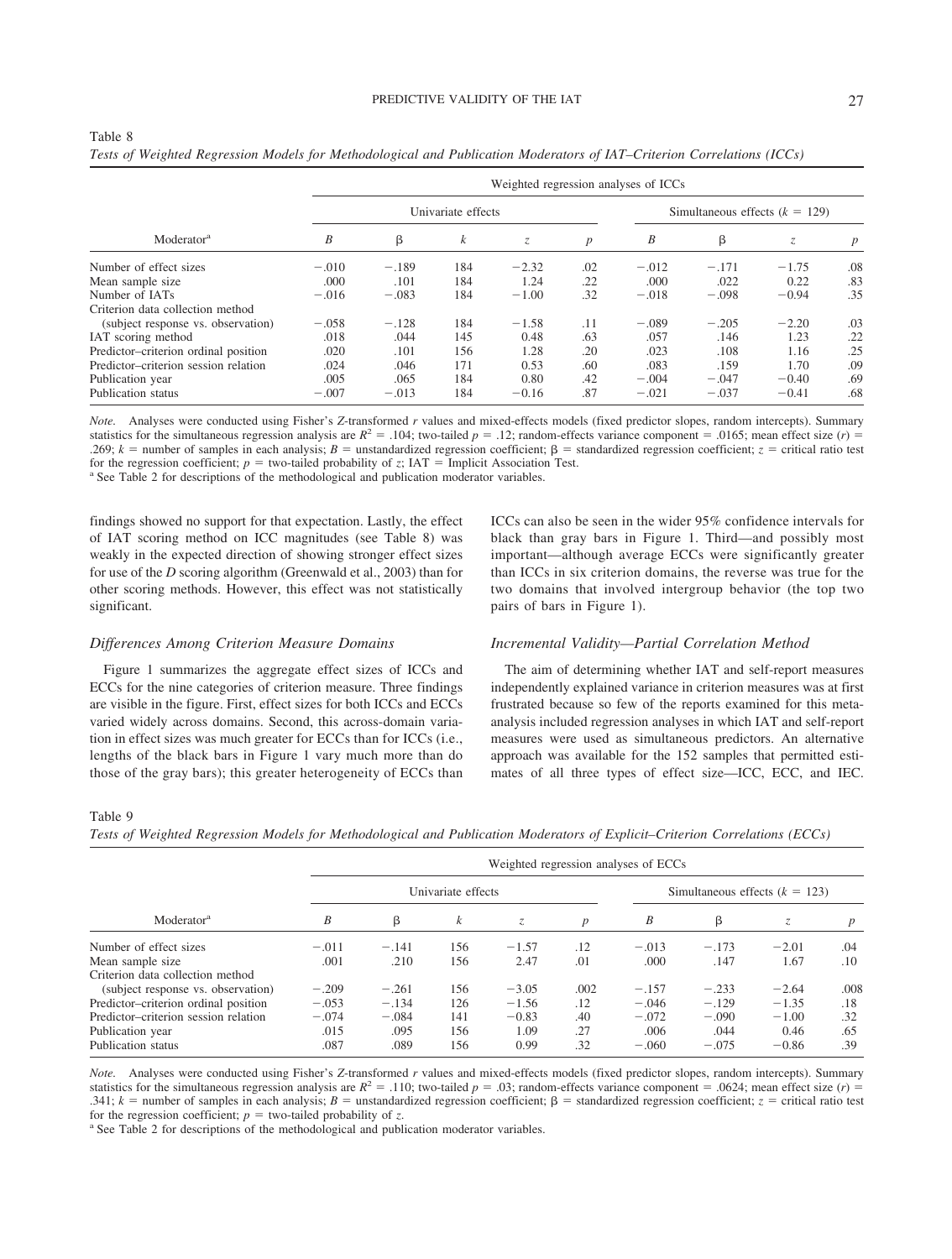

*Figure 1.* Weighted average IAT–criterion (ICC) and explicit–criterion (ECC) correlations for nine domains of criterion measures (see Table 3). Significance tests ( *p* values) are from paired-sample, fixed-effects tests for difference in magnitudes of the two types of effect size. Numbers of samples (*k*) for significance tests are shown in Figure 2 (samples for which both effect sizes were available). However, this figure's plotted average effect sizes and 95% confidence interval error bars are based on all available samples, for which the number of samples are given in the axis labels (for ICCs first, ECCs second).  $IAT = Implicit Association Test$ .

Availability of these three effect sizes permitted estimates of two partial correlations: (a) correlation of IAT with criterion, partialing self-report  $(r_{IC,E})$  and (b) correlation of self-report with criterion, partialing IAT  $(r_{ECI})$ .

Three cautions must be considered in using the trios of effect sizes to estimate partial correlations that might be interpreted as indicators of incremental validity. First, the *r* values that were used to compute the partial *r*s were often averages over available *r*s of the same type within each independent sample. Second, the three *r* values for each sample were not always based on data provided by exactly the same subjects. Third, although a significant partial correlation indicates that the effect of one predictor is *statistically* independent of the partialed predictor, it does not necessarily indicate that the two predictors are *conceptually* independent.

The possibility of spurious significant partial correlations for conceptually similar predictors arises when the two predictors contain measurement error—as was certainly the case for all IAT and self-report measures in the reports gathered for the present meta-analysis. Consider the hypothetical case of a criterion measure (*Y*) being predicted by two predictors  $(X_1$  and  $X_2$ ), both of which are assumed to measure the same construct  $(X)$ . If  $X_1$  and  $X_2$ have uncorrelated measurement errors, each can have some incremental validity in predicting *Y*—that is, each will have a positive partial correlation with *Y*, controlling for the other. Even though the three considerations just described complicate interpretation of partial correlations as indicators of incremental validity, some patterns of results can permit unequivocal conclusions.

The desired partial correlations,  $r_{ICE}$  and  $r_{EC}$ , were computable for 152 of the 184 independent samples in the meta-analysis. For both  $r_{ICE}$  and  $r_{EC}$ , overall weighted mean values were significantly greater than zero. For the partial correlations of IAT measures with criterion measures,  $\bar{r}_{ICE}$  = .179,  $z = 14.18$ ,  $p =$  $10^{-45}$  (random-effects model). These  $\bar{r}_{ICE}$  values were significantly heterogeneous by a fixed-effects test,  $Q(151) = 238.8$ ,  $p =$  $10^{-5}$ . For partial correlations of self-report measures with criterion measures,  $\bar{r}_{ECI} = .321$ ,  $z = 11.73$ ,  $p = 10^{-31}$ . These  $\bar{r}_{ECI}$  values were also heterogeneous,  $Q(151) = 1,356.8, p = 10^{-192}$ .

Figure 2 shows the weighted average effect sizes for both  $r_{ICE}$ and  $r_{EC,I}$ , separately for the nine criterion measure domains. For two domains (White vs. Black race and other intergroup),  $\bar{r}_{ICE}$ significantly exceeded  $\bar{r}_{EC}$ . In all seven other domains,  $\bar{r}_{EC}$  significantly exceeded  $\bar{r}_{ICE}$ . The White versus Black race category was the only criterion domain for which the difference between partial correlations was statistically homogeneous,  $Q(26) = 32.7$ ,  $p = .17$ , fixed-effects test.

#### Discussion

The first goal of this meta-analysis was to estimate the average predictive validity effect size (*r*) of IAT measures. The weighted average of these IAT– criterion correlations (ICCs), based on 122 reports that contained 184 independent samples, was  $\bar{r}_{ICC} = .274$ , a level conventionally characterized as moderate (Cohen, 1977, p. 80). On average, correlations of self-report measures with criterion measures (ECCs) were larger:  $\bar{r}_{ECC}$  = .361. Other important findings were that (a) predictive validity of self-report measures (but not of IAT measures) was sharply reduced when research topics were socially sensitive, (b) IAT measures had greater predictive validity than did self-report measures for criterion measures involving interracial behavior and other intergroup behavior, and (c) both IAT and self-report measures showed incremental predictive validity with respect to each other.

The average ICCs and ECCs observed in this research were inevitably attenuated in magnitude due to unreliability of both predictor and criterion measures. Some methodologists (e.g., Schmidt, Pearlman, Hunter, & Hirsch, 1985) have advocated con-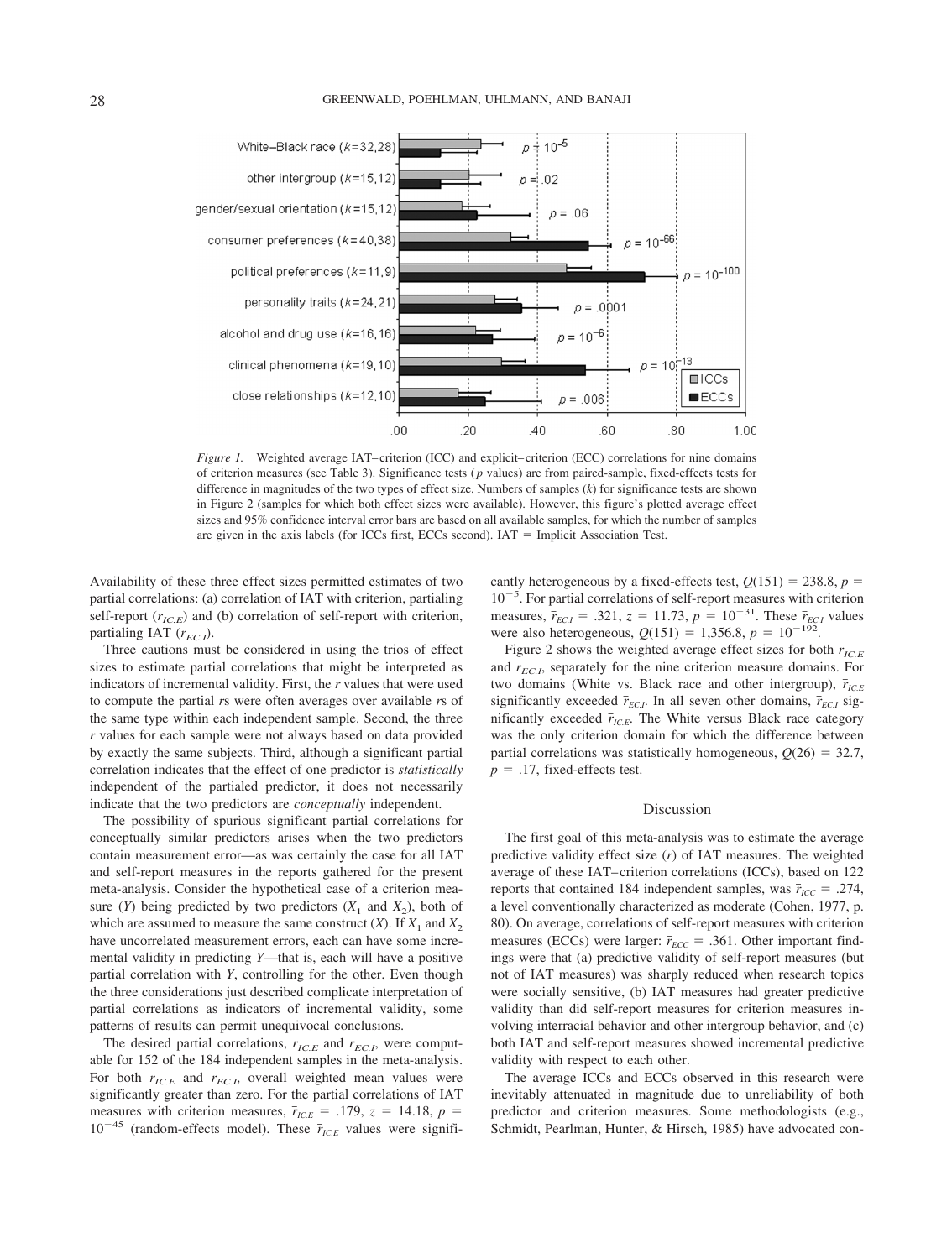

*Figure 2.* Weighted average partial IAT–criterion (IC.E) and explicit–criterion (EC.I) correlations (see text for further description) for nine domains of criterion measures (see Table 3). Significance tests ( *p* values) are from paired-sample, fixed-effects tests for difference in magnitudes of the two types of effect size. Numbers of samples (*k*) are those for which both types of effect size were available. Error bars are 95% confidence intervals.  $IAT = Implicit Association Test$ .

ducting meta-analyses on effect sizes that have had preliminary corrections for unreliability. Such disattenuated effect sizes are necessarily larger than published effect sizes, because they are computed by dividing the published effect size by the product of the square roots of reliabilities of the two component measures—a quantity that is necessarily less than 1.0. This strategy was not used because the authors had, at best, imprecise knowledge of reliabilities for most of the measures used in this meta-analysis.

Disattenuated correlations can nevertheless be crudely approximated by making assumptions about reliabilities of the measures composing the correlations. Using assumed reliabilities of  $r = .56$ for IAT predictors (based on Nosek et al., 2007) and  $r = .80$  for criterion measures (an estimate for which there can be no strong basis), the estimated average predictive validity of IAT measures in the present research would increase from the observed  $\bar{r}_{\text{ICC}} =$ .274 to a disattenuated  $\bar{r}_{\text{ICC}} = .409$ . A similar computation for ECCs, using reliability estimates of  $r = .85$  for self-report predictors and  $r = .80$  for criterion measures, yields a disattenuated estimate of  $\bar{r}_{ECC}$  = .438, compared to the observed  $\bar{r}_{ECC}$  = .361.

## *Predictive Validities Vary Across Domains of Criterion Behavior*

Average ECCs were greater than average ICCs for seven of the nine criterion domains (see Table 3 and Figure 1). Both ICCs and ECCs were greatest in magnitude for political preferences ( $\bar{r}_{\text{ICC}}$  = .483;  $\bar{r}_{ECC}$  = .709). The relatively high ICC effect sizes in the political domain and in the consumer preferences domain may indicate why these two, in combination, accounted for 28% of the meta-analyzed independent samples. Figures 1 and 2 showed that, in the domains of Black–White interracial behavior and other intergroup behavior (and only in these two domains) IAT measures

had greater predictive validity than did self-report measures. The relative success of IAT measures for these two topics may explain why these two have been so prominent in research using IAT measures—together they comprise 26% of the meta-analysis.

## *Social Sensitivity of Topic Impairs Predictive Validity of Self-Report Measures*

As a single predictor, social sensitivity of topic explained 24.4% of the variance in ECC effect sizes (see Table 5). Social sensitivity was a much weaker moderator of ICC effect sizes (3.4% of variance; see Table 4). To interpret this contrast, mean levels of social sensitivity were examined for the nine criterion domains. Rated social sensitivity ranged from 1 (*not at all likely to be affected by social desirability concerns*) to 7 (*extremely likely to be affected by social desirability concerns*). For the two domains with highest average ECCs (political preferences and consumer preferences), 100% of the samples had social sensitivity ratings of 3 or below. In contrast, for the two domains with the lowest average ECCs (White–Black race and other intergroup behavior), 100% of the samples had social sensitivity scores above 3. There was thus no overlap in rated social sensitivity of the study topics in these two sets of domains. Although this indicates that social sensitivity plausibly played a causal role in moderating predictive validity of self-report measures, it is also clear that its effect was confounded with differences in topic domains.

Comparison of social sensitivity's large effect on ECCs, compared with its much weaker effect on ICCs, fits with previous conclusions that impression management can undermine validity of self-report measures in socially sensitive domains (e.g., Greenwald et al., 2002; Nosek et al., 2007). An estimate of the magnitude of this interfering effect can be obtained by applying the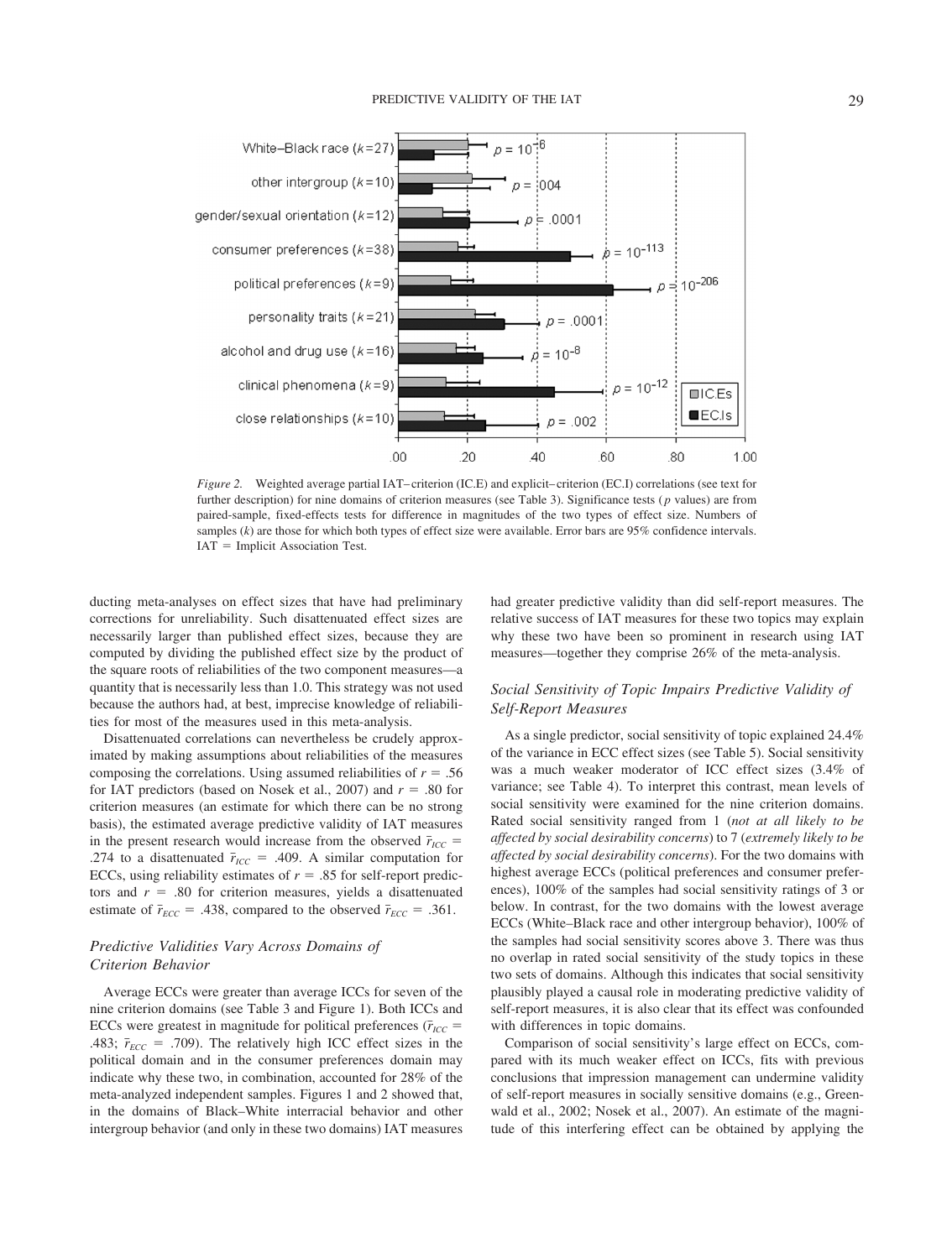unstandardized regression parameter estimates from the univariate regression of ECCs on social sensitivity.<sup>6</sup> Using those estimates, the expected predictive validity of self-report measures for a topic rated 1 (lowest) in social sensitivity is  $\hat{r}_{ECC} = .60$ , whereas that for a topic rated 7 (highest) in social sensitivity is  $\hat{r}_{\text{ECC}} = .10$ .

## *Mutual Incremental Validity of IAT and Self-Report Measures*

For 152 samples, availability of a trio of effect sizes—ICC, ECC, and IEC—permitted estimation of partial correlations. These partial correlations indicated that IAT and self-report measures had mutual incremental validity in predicting criterion measures. As was emphasized in presenting results, these partial correlation analyses have potential problems associated with averaging correlations within independent samples as well as from unreliability of measures. Those limitations notwithstanding, the partial correlation findings indicated clearly that IAT and self-report measures each predicted criterion variance that was not predicted by the other. For IAT measures, this was clearest for the White–Black race and other intergroup behavior topics. In these topic domains, evidence for incremental validity of IAT measures was accompanied by evidence for very low predictive validity of self-report measures (see Figures 1 and 2). In several other topic domains— especially consumer preferences, political preferences, and clinical phenomena—it was strongly evident that self-report measures predicted criterion variance not predicted by IAT measures.

## *Understanding the Strong Moderating Role of IEC Magnitude*

The finding that IEC magnitude was positively associated with predictive validity for both ICCs and ECCs was expected from reasoning that, when IAT and self-report measures agree, the constructs that they measure will likely reinforce each other in determining behavior. This, in turn, should produce relatively large predictive validity correlations for both types of measure. Confirming this expectation, IEC magnitude positively predicted 29.9% of the variability of ICC effect sizes and 34.3% of the variability of ECCs (see Tables 4 and 5).

It has been theorized that *response factors* (including demand characteristics, evaluation apprehension, and subject role-playing) and *introspective limits* will cause self-report measures to diverge from IAT measures, resulting in relatively low IECs (Greenwald et al., 2002, p. 17). In support of findings by Nosek (2005), the present research found strong evidence for effects of a response factor that plausibly reduced correlations between self-report and IAT measures: social sensitivity of the research topic. The present research found IECs to be markedly lower for highly sensitive topics than for topics rated low in social sensitivity. Supporting that observation, the unweighted correlation of IEC magnitude with rated social sensitivity of the topic was  $r = -.35$  for the samples used to analyze conceptual moderators of both ICCs and ECCs (see Table 7).<sup>7</sup>

Previous evidence for the role of introspective limits in affecting IEC magnitudes appeared in Hofmann et al.'s (2005) finding that IECs were larger when self-report measures were judged to be high in spontaneity (i.e., to be based on little introspection).

Reinforcing that observation, Ranganath, Smith, and Nosek (2008) reported that self-report measures had larger correlations with IAT measures when self-report procedures were modified to invite greater spontaneity. They achieved this either by asking subjects to describe "gut reactions" in their self-reports or by obliging subjects to give self-report responses under time pressure, thereby reducing opportunity to think about how to respond.

#### *Other Conceptual Moderators*

*Correspondence.* Correspondence between criterion measures and attitude predictors was first identified as a moderator of attitude– behavior relations by Ajzen and Fishbein (1977) and later confirmed as a moderator in Kraus's (1995) meta-analytic review. Correspondence was likewise found to be a significant moderator of ECCs in the present meta-analysis, both in univariate and simultaneous regression analyses (see Table 5). However, correspondence was a significant moderator of ICCs only in the univariate regression analysis (see Table 4).

*Complementarity.* As a characteristic of IAT measures, complementarity is high when liking one target category implies disliking its contrasted category. For example, in the United States, liking the Republican Party implies disliking the Democratic Party. As previously described, complementarity of IAT measures was suspected to be as much a characteristic linked to the topic of a research study as it was a characteristic of the study's IAT measures. This suspicion was confirmed by observing that, on its 1–9 scale, complementarity was much higher for political preference topics ( $M = 6.2$ ) than for all other topics ( $M = 2.0$ ). The moderating effects of complementarity on ICC and ECC effect sizes might therefore be in part a consequence of the relatively large numbers of subjects in studies of political preferences (see Table 3), giving that category relatively large weight in the metaanalysis.

*Controllability.* The introductory discussion of controllability as a potential moderator described dual-process theories that credit implicit measures with a stronger role in predicting spontaneous versus controlled behavior. According to these dual-process views (e.g., Strack & Deutsch, 2004; Wilson et al., 2000), the more controlled the behavior, the less well implicit measures should predict it. The introductory description also described the opposing view that implicit measures should be capable of predicting both controlled actions and spontaneous ones (e.g., Nosek & Banaji, 2002; Rudman, 2004). The present findings strongly supported the

<sup>&</sup>lt;sup>6</sup> For this regression equation, predicting  $Z_{\text{ICC}}$  from social sensitivity ratings, the unstandardized parameter estimates were 0.684 for intercept and  $-.084$  for slope.

 $<sup>7</sup>$  It is interesting that Hofmann et al. (2005) reported no "evidence that</sup> correlations [of IAT with self-report measures] were influenced by the degree of social desirability . . . associated with the topic" (p. 1380). The disparity between their conclusion and the present one may be explained by the difference between their operational definition of social desirability and the present definition of social sensitivity. For their meta-analysis, Hofmann et al. assessed social desirability with a rating of "how much are people in general concerned about whether their attitudes or personality characteristics are socially acceptable" (p. 1373; cf. Nosek, 2005, pp. 570 –571). This may differ enough from the present operation (a rating of concern about the impression that the self-report response would make on others) to explain the difference in results.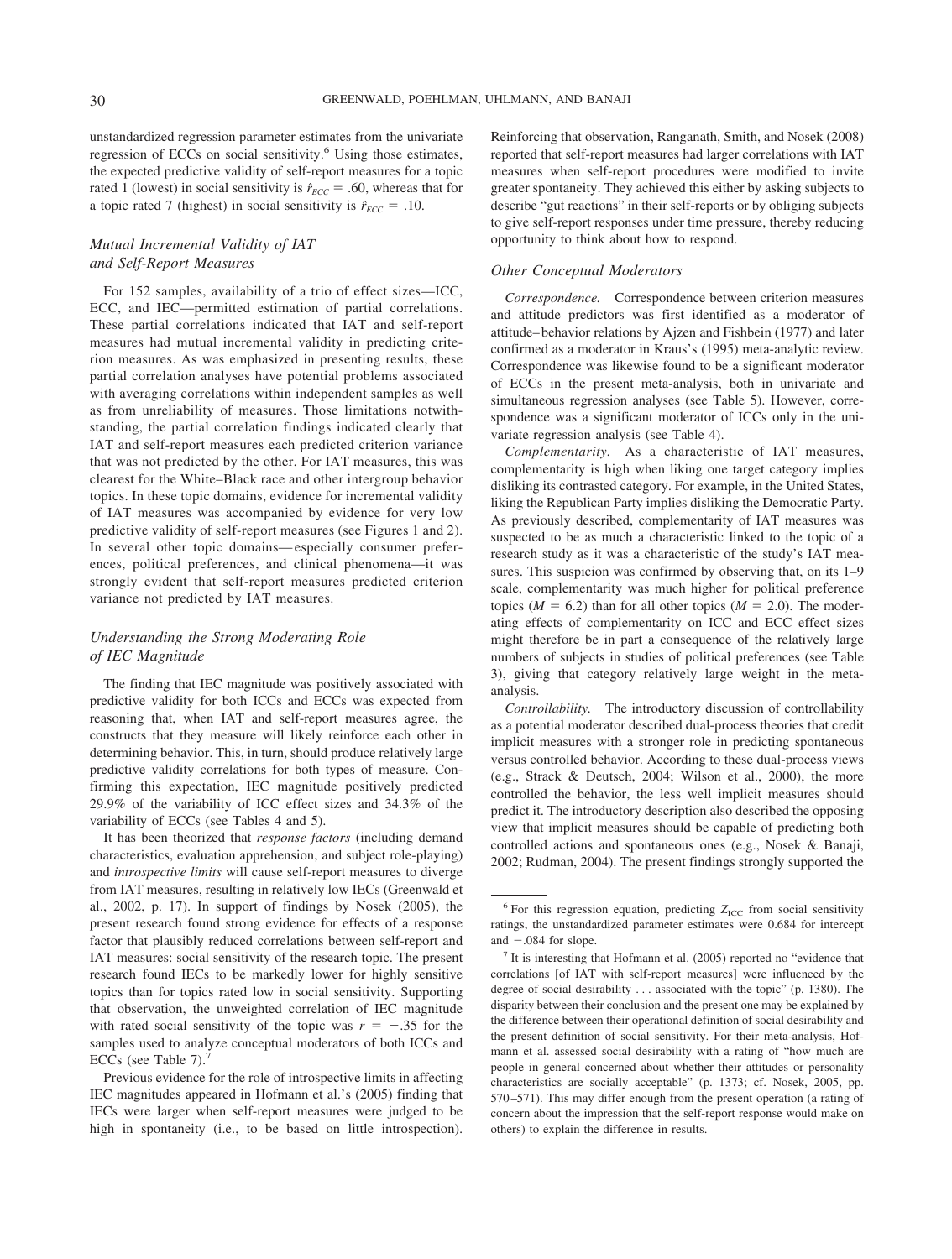latter position. Controllability showed no significant moderating effects in the regression analyses for conceptual moderators of ICCs (see Table 4). Perhaps this should not be surprising, considering that some of the largest ICC effect sizes occurred in the political and consumer preferences domains, in which criterion measures were often coded as being highly controllable.

#### *Intercorrelations Among Conceptual Moderators of ECCs*

The analysis of conceptual moderators of ECCs (see Table 5) showed six unequivocally significant predictors in univariate regressions. For these, absolute beta values ranged from .296 to .594. In the corresponding simultaneous regression, two of these predictors were no longer significant and the set of absolute beta values was noticeably lower, ranging from .015 to .292. These reduced regression coefficients can be understood by considering the high correlations among the conceptual moderators (see Table 7).

Correlations among moderators notwithstanding, the effects of three moderators on ECCs seem well established. First, the effect of correspondence in increasing ECCs, which was initially proposed and confirmed about three decades ago and again in Kraus's (1995) meta-analysis (see the introduction), was effectively confirmed in this meta-analysis. Second, the effect of social sensitivity, which was expected on the basis of widespread understanding of impression management as an interfering factor in self-reports, was evident in both the univariate and simultaneous regression analyses of conceptual moderators of ECCs. Third, the effect of IEC magnitude on increasing predictive validity was very strongly evident in the present analyses of both ECCs and ICCs. The commonsense interpretation of this effect is that, when IAT and self-report measures are highly correlated, their respective bases for predicting behavior should be mutually reinforcing, which should result in relatively high predictive validity correlations for both types of measure.

More difficult to interpret are the significant effects of predictor type (attitude vs. other types of measure), controllability of the criterion response, and complementarity of the contrasting IAT categories. Of these three, only complementarity had a significant effect in the simultaneous regression analysis. However, this property of IAT measures was not expected to have any role in predictive validity of self-report measures. Further, this property was not coded for self-report measures because it could be a characteristic only of measures that contrasted two categories. Although a substantial fraction of self-report measures did make use of contrasted categories, there were too few of these for that coding to be useful in a regression analysis—a large fraction of the meta-analyzed samples would have been dropped for lack of coding.

To test whether the effect of complementarity was a consequence of the high value of this moderator in studies of political preferences, the simultaneous regression of Table 5 was rerun omitting the nine political preference samples for which both ECCs and IECs were available. The effect of complementarity in moderating predictive validity of self-report measures was not at all diminished in the reduced-sample analysis. This observation, along with the relatively low correlations of complementarity with other moderators (see Table 7), indicates that, at least in the analysis of predictive validity of self-report, the effect of comple-

mentarity was not reflecting effects that might reasonably be credited to other moderators. At the same time, a similar reducedsample rerun of the simultaneous regression for ICCs showed that the significant effect of complementarity (see Table 4:  $\beta = .259$ ,  $p = .001$ ) became nonsignificant ( $\beta = .148$ ,  $p = .07$ ). The only justifiable present conclusion is that the moderating effect of complementarity on the predictive validity of self-report measures remains a puzzle yet to be solved.

The lack of a significant effect of controllability in the simultaneous regression analysis of ECCs (see Table 5) may be a consequence of its substantial correlations with social sensitivity and correspondence. In practice it may be difficult to separate controllability of self-report measures from their social sensitivity and correspondence properties. Correspondence was highest in the same topic groupings in which controllability was high, and these were also topics for which social sensitivity was low.

Predictive validity effect sizes of self-report measures were larger in studies involving attitude measures than in studies using the three other types of self-report measure. The conversion of this effect to nonsignificance in the simultaneous regression (see right side of Table 5) was likely a consequence of the positive correlations of predictor type with two other significant moderators of ECC's predictive validity—IEC magnitude and correspondence (see Table 7). Self-report attitude measures had higher correlations with IAT measures and higher levels of rated correspondence to criterion measures than did (collectively) self-report measures of stereotypes, self-concepts, and self-esteem. As in the case of controllability, this may be a situation in which these dimensions are sufficiently entwined in nature to make it impractical to examine their effects separately.

#### *Methodological and Publication Moderators*

The analyses of methodological and publication moderators were remarkable for the near absence of effects (see Tables 8 and 9). The only noteworthy effect was that involving the contrast between measures produced by subject behavior and those coded as a result of experimenters' observations. Predictive validity effect sizes were larger for the approximately two-thirds of studies in which criterion measures were produced by subject behavior. Perhaps subjects were finding ways to inflate consistency with predictors when they responded to criterion measures, or perhaps experimenters' coding introduced greater error into recorded criterion responses. More important than this isolated finding was the absence of effects of procedural variations involving the relative temporal position of predictor and criterion measures. Although there is no reason to oppose standard practices of counterbalancing orders of these measures, it also appears that there is little harm—at least for the purpose of estimating predictive validity—in using fixed orders of measurement. Additionally, there was no indication that having self-report and IAT predictors in the same versus separate sessions affected predictive validity effect sizes. ICC effect sizes were slightly higher with separate sessions and ECC effect sizes were slightly lower with separate sessions, but neither of these differences was statistically significant (see Tables 8 and 9, respectively).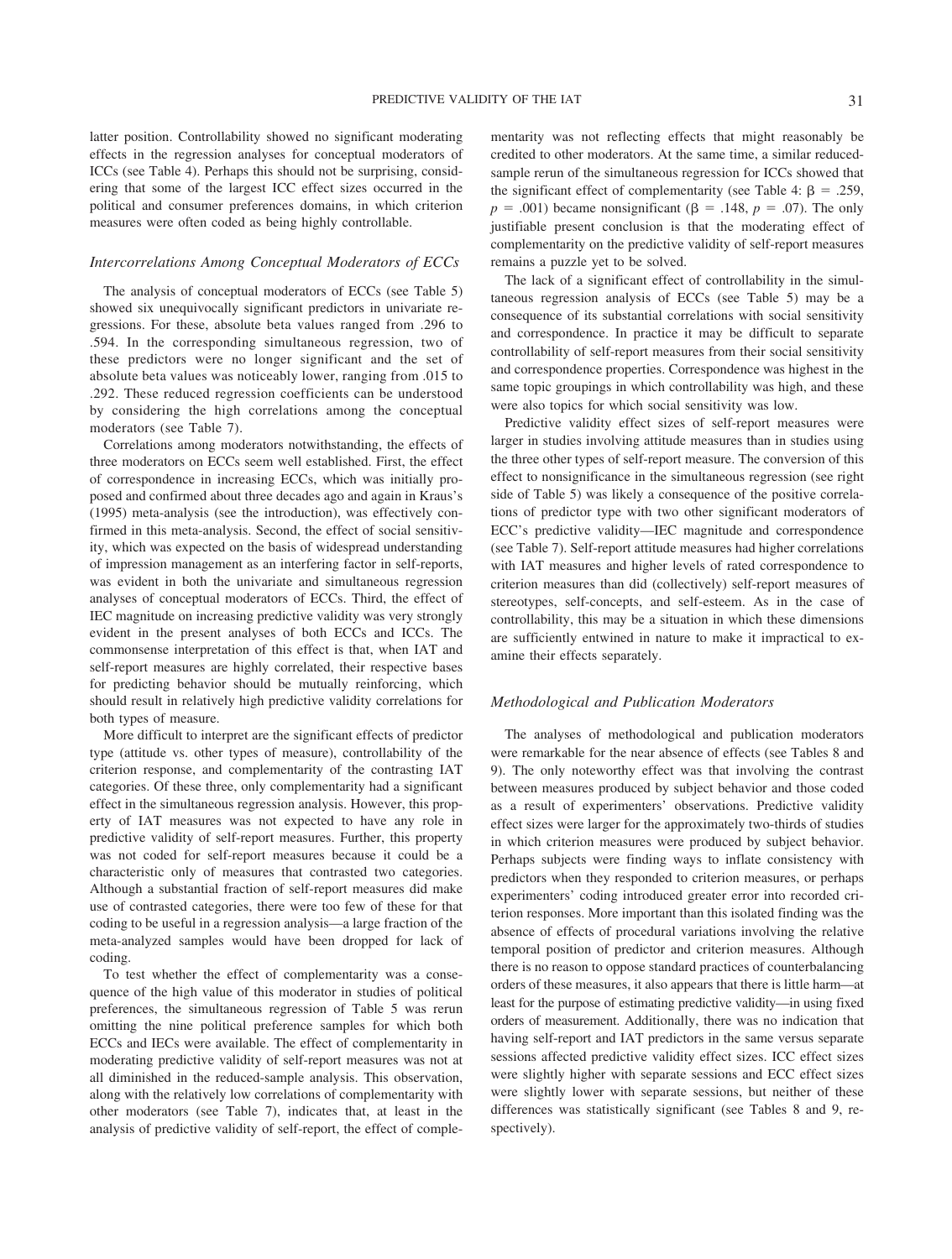## *Dual-Representation Versus Single-Representation Versus Dual-Construct Theoretical Interpretations*

The hypothesis that IAT measures and self-report measures capture distinct phenomena is supported by two observations: (a) mutual incremental validity for the two types of measure—which indicates that they predicted different aspects of criterion behavior—and (b) the finding that the social sensitivity of the topic affected the predictive validity of self-report measures much more strongly than it affected the predictive validity of IAT measures. Some theorists will interpret these findings to indicate that "implicit attitudes" and "explicit attitudes" are distinct entities, as suggested in dual-representation theories such as those of Wilson et al. (2000) and Strack and Deutsch (2004). However, other theorists (e.g., Fazio & Olson, 2003; Kruglanski & Thompson, 1999) point out that these apparent empirical implicit– explicit dissociations can be accounted for by a single-representation form of theory. In the single-representation approach, implicit and explicit attitudes (for example) are conceived not as distinct mental entities, but rather as distinct types of measure that can derive from a single form of underlying representation. Greenwald and Nosek (2008) have advocated a middle course by treating implicit and explicit measures as empirically distinct *constructs*, noting that, at present, the question of single versus dual representations appears empirically irresolvable.

#### *Continuity With Important Previous Reviews*

This review continues themes developed in Crosby, Bromley, and Saxe's (1980) review of unobtrusive-measure research on race discrimination and in Kraus's (1995) meta-analysis of attitude– behavior relations. Crosby et al. drew attention to the substantial divergence of results between survey studies of racially discriminatory attitudes and results of the unobtrusive-measure experiments that they reviewed. They found that "discriminatory behavior is more prevalent in the body of unobtrusive studies than we might expect on the basis of survey data" (p. 557). After they noted that self-report measures were often found to be poor predictors of racial discrimination in studies that used unobtrusive measures, Crosby et al. "inferred from [this] literature that whites today [i.e., in 1980] are, in fact, more prejudiced than they are wont to admit" (p. 557).

Crosby et al. (1980, p. 557) identified five studies as showing poor predictive validity of self-report racial attitude measures. These studies did not appear in Kraus's (1995) meta-analysis, either because they did not meet Kraus's inclusion criterion of having attitude measures in a separate session preceding criterion measurement (see Kraus, 1995, p. 62) or because some of them, instead of reporting numerical effect sizes, described attitude– behavior correlations only as "nonsignificant." Kraus may therefore not have had the possibility of identifying interracial behavior as a domain in which attitude– behavior correlations were relatively low.

#### *Conclusion*

This review justifies a recommendation to use IAT and selfreport measures jointly as predictors of behavior. Even though the relative predictive validities of the two types of measure varied considerably across domains, each type generally provided a gain in predictive validity relative to using the other alone. The review found that, for socially sensitive topics, the predictive validity of self-report measures was remarkably low and the incremental validity of IAT measures was relatively high. In the studies examined in this review, high social sensitivity of topics was most characteristic of studies of racial and other intergroup behavior. In those topic domains, the predictive validity of IAT measures significantly exceeded the predictive validity of self-report measures.

#### References

References marked with an asterisk indicate studies included in the meta-analysis.

- Allport, G. W. (1935). Attitudes. In C. Murchinson (Ed.), *A handbook of social psychology* (pp. 798 – 844). Worcester, MA: Clark University Press.
- Ajzen, I., & Fishbein, M. (1977). Attitude– behavior relations: A theoretical analysis and review of empirical research. *Psychological Bulletin, 84,* 888 –918.
- \*Ames, S. L., Grenard, J. L., Thush, C., Sussman, S., Wiers, R. W., & Stacy, A. W. (2007). Comparison of indirect assessments of association as predictors of marijuana use among at-risk adolescents. *Experimental and Clinical Psychopharmacology, 15,* 204 –218.
- \*Amodio, D. M., & Devine, P. G. (2006). Stereotyping and evaluation in implicit race bias: Evidence for independent constructs and unique effects on behavior. *Journal of Personality and Social Psychology, 91,* 652– 661.
- \*Arcuri, L., Castelli, L., Galdi, S., Zogmaister, C., & Amadori, A. (2008). Predicting the vote: Implicit attitudes as predictors of the future behavior of the decided and undecided voters. *Political Psychology, 29,* 369 –387.
- Arkes, H. R., & Tetlock, P. E. (2004). Attributions of implicit prejudice, or "Would Jesse Jackson 'fail' the Implicit Association Test?" *Psychological Inquiry, 15,* 257–279.
- \*Asendorpf, J. B., Banse, R., & Mücke, D. (2002). Double dissociation between implicit and explicit personality self-concept: The case of shy behavior. *Journal of Personality and Social Psychology, 83,* 380 –393.
- \*Ashburn-Nardo, L., Knowles, M. L., & Monteith, M. J. (2003). Black Americans' implicit racial associations and their implications for intergroup judgment. *Social Cognition*, 21, 61-87.
- Ayres, I. (2001). *Pervasive prejudice? Unconventional evidence of race and gender discrimination.* Chicago: University of Chicago Press.
- \*Bain, T., Oakes, M., Ottaway, S., & Greenwald, A. G. (2004). *Identifying the unidentified: Predicting voting behavior of independents using the Implicit Association Test.* Unpublished manuscript.
- Banaji, M. R. (2001). Implicit attitudes can be measured. In H. L. Roedeger III, J. S. Nairne, I. Neath, & A. Surprenant (Eds.), *The nature of remembering: Essays in honor of Robert G. Crowder* (pp. 117–150). Washington, DC: American Psychological Association.
- Banaji, M. R., & Bhaskar, R. (2000). Implicit stereotypes and memory: The bounded rationality of social beliefs. In D. L. Schacter & E. Scarry (Eds.), *Memory, brain, and belief* (pp. 139 –175). Cambridge, MA: Harvard University Press.
- Banaji, M. R., & Dasgupta, N. (1998). The consciousness of social beliefs: A program of research on stereotyping and prejudice. In V. Y. Yzerbyt, G. Lories, & B. Dardenne (Eds.), *Metacognition: Cognitive and social dimensions* (pp. 157–170). Thousand Oaks, CA: Sage.
- \*Banse, R. (2007). Implicit attitudes towards romantic partners and expartners: A test of the reliability and validity of the IAT. *International Journal of Psychology, 42,* 149 –157.
- \*Banse, R., & Fischer, I. (2002, July). *Implicit and explicit aggressiveness and the prediction of aggressive behaviour.* Poster presented at the 11th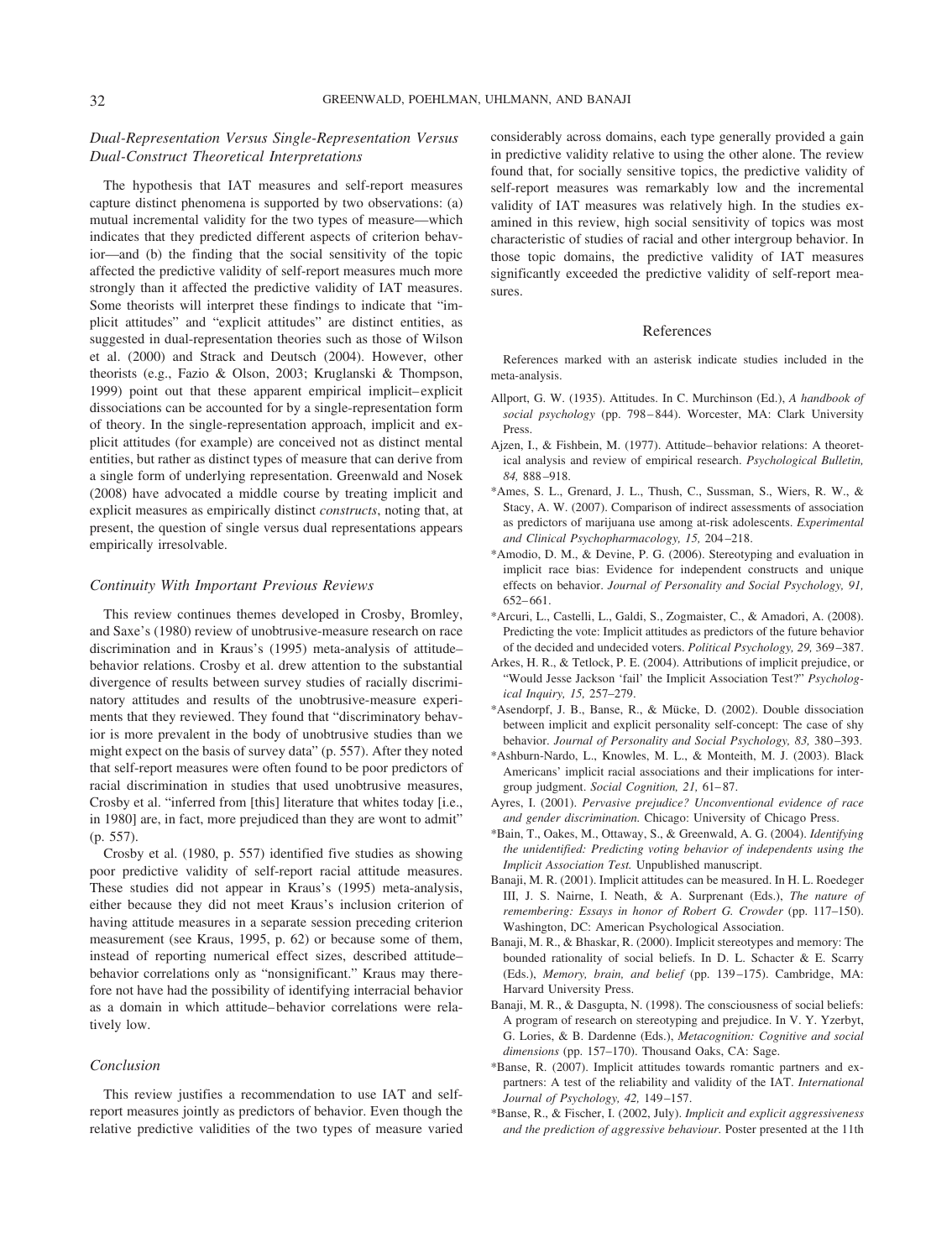conference on personality of the European Association of Personality Psychology, Jena, Germany.

- \*Banse, R., Gru¨ne, J., & Kreft, V. (2002, June). *Implicit attitudes towards romantic partners: Convergent and discriminant validity.* Poster presented at the 13th general meeting of the European Association of Experimental Social Psychology, San Sebastian, Spain.
- Banse, R., Seise, J., & Zerbes, N. (2001). Implicit attitudes towards homosexuality: Reliability, validity, and controllability of the IAT. *Zeitschrift fu¨r Experimentelle Psychologie, 48,* 145–160.
- Bargh, J. A., Chaiken, S., Govender, R., & Pratto, F. (1992). The generality of the automatic attitude activation effect. *Journal of Personality and Social Psychology, 62,* 893–912.
- Bargh, J. A., & Chartrand, T. L. (1999). The unbearable automaticity of being. *American Psychologist, 54,* 462– 479.
- Bem, D. J. (1972). Self-perception theory. In L. Berkowitz (Ed.), *Advances in experimental social psychology* (Vol. 6, pp. 1–62). New York: Academic Press.
- Blanton, H., & Jaccard, J. (2006). Arbitrary metrics in psychology. *American Psychologist, 61,* 27– 41.
- \*Bosson, J. K., Swann, W. B., Jr., & Pennebaker, J. W. (2000). Stalking the perfect measure of implicit self-esteem: The blind man and the elephant revisited? *Journal of Personality and Social Psychology, 79,* 631– 643.
- \*Brochu, P. M., & Morrison, M. A. (2007). Implicit and explicit prejudice toward overweight and average-weight men and women: Testing their correspondence and relation to behavioral intentions. *Journal of Social Psychology, 147,* 681–706.
- \*Brockmyer, B., & Oleson, K. (2004, February). *Implicit and explicit measures of age prejudice: Predictions for behavior.* Poster presented at the 6th annual meeting of the Society for Personality and Social Psychology, New Orleans, LA.
- \*Brunel, F. F., Tietje, B. C., & Greenwald, A. G. (2004). Is the Implicit Association Test a valid and valuable measure of implicit consumer social cognition? *Journal of Consumer Psychology, 14,* 385– 404.
- \*Brunstein, J. C., & Schmitt, C. H. (2004). Assessing individual differences in achievement motivation with the Implicit Association Test. *Journal of Research in Personality, 38,* 536 –555.
- \*Carney, D. R. (2006). *The faces of prejudice: On the malleability of the attitude– behavior link.* Unpublished manuscript, Northeastern University.
- \*Carney, D. R., Olson, K. R., Banaji, M. R., & Mendes, W. B. (2006). *The faces of race-bias: Awareness of racial cues moderates the relation between bias and in-group facial mimicry.* Unpublished manuscript, Harvard University.
- \*Carpenter, S. J. (2000). *Implicit gender attitudes.* Unpublished doctoral dissertation, Yale University.
- Chugh, D. (2004). Societal and managerial implications of implicit social cognition: Why milliseconds matter. *Social Justice Research, 17,* 203– 222.
- Cohen, J. (1977). *Statistical power analysis for the behavioral sciences* (rev. ed.). New York: Academic Press.
- \*Conner, T., & Barrett, L. F. (2005). Implicit self attitudes predict spontaneous affect in daily life. *Emotion, 4,* 476 – 488.
- Conrey, F. R., Sherman, J. W., Gawronski, B., Hugenberg, K., & Groom, C. J. (2005). Separating multiple processes in implicit social cognition: The quad model of implicit task performance. *Journal of Personality and Social Psychology, 89,* 469 – 487.
- Crosby, F., Bromley, S., & Saxe, L. (1980). Recent unobtrusive studies of Black and White discrimination and prejudice: A literature review. *Psychological Bulletin, 87,* 546 –563.
- Crowne, D. P., & Marlowe, D. (1960). A new scale of social desirability independent of psychopathology. *Journal of Consulting Psychology, 24,* 349 –354.
- \*Cunningham, W. A., Johnson, M. K., Raye, C. L., Gatenby, J. C., Gore, J. C., & Banaji, M. R. (2004). Neural components of conscious and

unconscious evaluations of Black and White faces. *Psychological Science, 15,* 806 – 813.

- Cvencek, D., Greenwald, A. G., Brown, A., Gray, N. S., & Snowden, R. J. (2008). *Faking of the Implicit Association Test is statistically detectable and partly correctable.* Manuscript submitted for publication.
- \*Czopp, A. M., Monteith, M. J., Zimmerman, R. S., & Lynam, D. R. (2004). Implicit attitudes as potential protection from risky sex: Predicting condom use with the IAT. *Basic and Applied Social Psychology, 26,* 227–237.
- \*Dal Cin, S., Gibson, B., Zanna, M. P., Shumate, R., & Fong, G. T. (2007). Smoking in movies, implicit associations of smoking with the self, and intentions to smoke. *Psychological Science, 18,* 559 –563.
- Dasgupta, N., & Greenwald, A. G. (2001). On the malleability of automatic attitudes: Combating automatic prejudice with images of admired and disliked individuals. *Journal of Personality and Social Psychology, 81,*  $800 - 814.$
- Dasgupta, N., McGhee, D. E., Greenwald, A. G., & Banaji, M. R. (2000). Automatic preference for White Americans: Ruling out the familiarity explanation. *Journal of Experimental Social Psychology, 36,* 316 –328.
- \*Dasgupta, N., & Rivera, L. M. (2006). From automatic antigay prejudice to behavior: The moderating role of conscious beliefs about gender and behavioral control. *Journal of Personality and Social Psychology, 91,* 268 –280.
- De Houwer, J., Teige-Mocigemba, S., Spruyt, A., & Moors, A. (in press). Implicit measures: A normative analysis and review. *Psychological Bulletin.*
- \*DeSteno, D., Valdesolo, P., & Bartlett, M. Y. (2006). Jealousy and the threatened self: Getting to the heart of the green-eyed monster. *Journal of Personality and Social Psychology, 91,* 626 – 641.
- Devine, P. G. (1989). Stereotypes and prejudice: Their automatic and controlled components. *Journal of Personality and Social Psychology, 56,* 5–18.
- Devine, P. G., Plant, E. A., Amodio, D. M., Harmon-Jones, E., & Vance, S. L. (2002). The regulation of explicit and implicit race bias: The role of motivations to respond without prejudice. *Journal of Personality and Social Psychology, 82,* 835– 848.
- Dovidio, J. F., Kawakami, K., Johnson, C., Johnson, B., & Howard, A. (1997). On the nature of prejudice: Automatic and controlled processes. *Journal of Experimental Social Psychology, 33,* 510 –540.
- Eagly, A. H., Johannesen-Schmidt, M. C., & van Engen, M. L. (2003). Transformational, transactional, and laissez-faire leadership styles: A meta-analysis comparing women and men. *Psychological Bulletin, 129,* 569 –591.
- \*Egloff, B., & Schmukle, S. C. (2002). Predictive validity of an Implicit Association Test for assessing anxiety. *Journal of Personality and Social Psychology, 83,* 1441–1455.
- \*Ellwart, T., Rinck, M., & Becker, E. S. (2006). From fear to love: Individual differences in implicit spider associations. *Emotion, 6,* 18 –27.
- Epstein, S. (1994). Integration of the cognitive and the psychodynamic unconscious. *American Psychologist, 49,* 709 –724.
- \*Eyssel, F., & Bohner, G. (2007). Measuring sexist behavior in the laboratory: The role of implicit and explicit hostile sexism in predicting the endorsement of sexist humor. *Sex Roles*, 57, 651–660.
- Fazio, R. H. (1990). Multiple processes by which attitudes guide behavior: The MODE model as an integrative framework. In M. P. Zanna (Ed.), *Advances in experimental social psychology* (Vol. 23, pp. 75–109). New York: Academic Press.
- Fazio, R., Jackson, J., Dunton, B., & Williams, C. (1995). Variability in automatic activation as an unobtrusive measure of racial attitudes: A bona fide pipeline? *Journal of Personality and Social Psychology, 69,* 1013–1027.
- Fazio, R. H., & Olson, M. A. (2003). Implicit measures in social cognition research: Their meaning and uses. *Annual Review of Psychology, 54,* 297–327.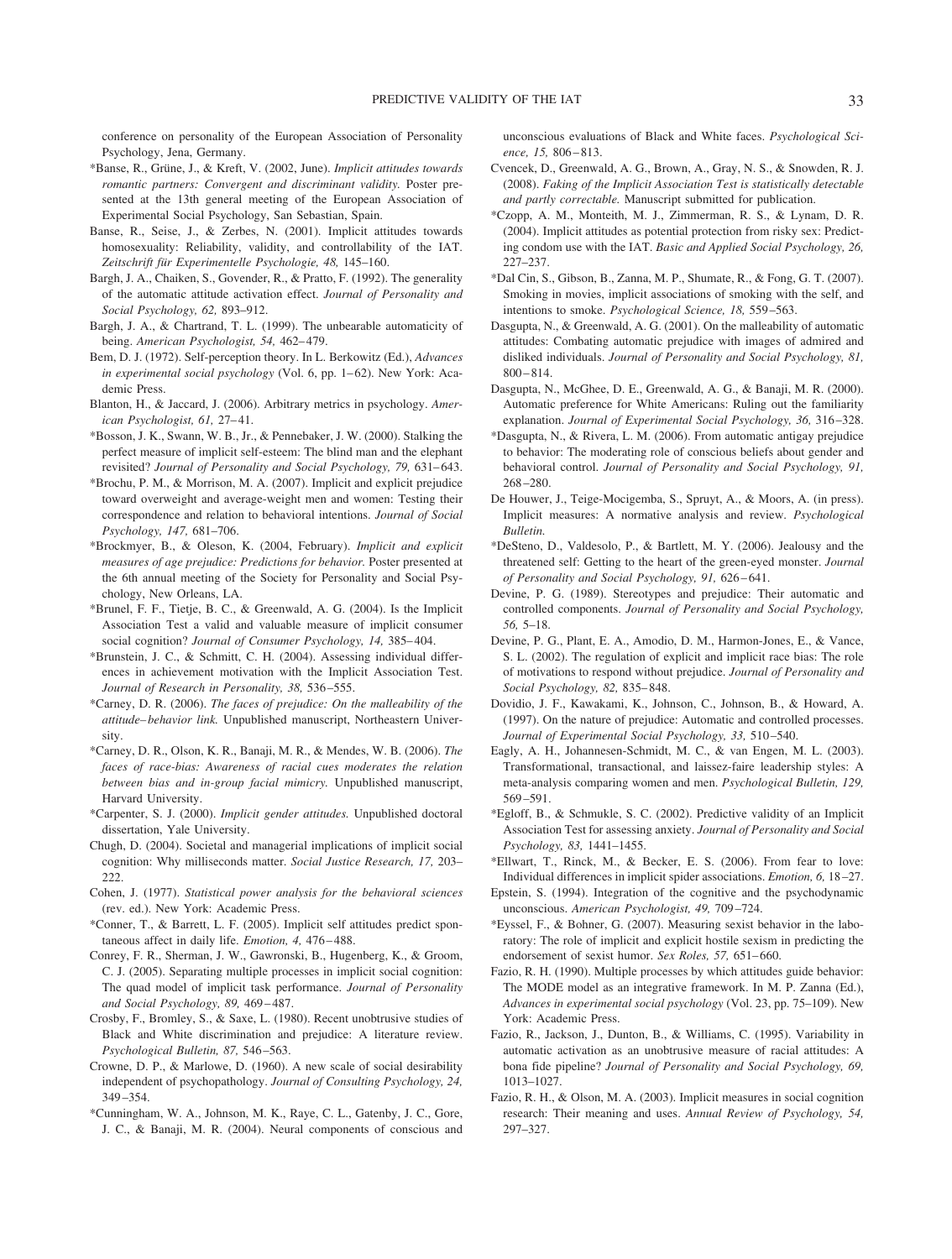- Fazio, R. H., & Zanna, M. P. (1981). Direct experience and attitude— Behavior consistency. In L. Berkowitz (Ed.), *Advances in experimental social psychology* (Vol. 14, pp. 161–202). San Diego, CA: Academic Press.
- Festinger, L. (1964). Behavioral support for opinion change. *Public Opinion Quarterly, 28,* 404 – 417.
- Fiedler, K., & Bluemke, M. (2005). Faking the IAT: Aided and unaided response control on the Implicit Association Test. *Basic and Applied Social Psychology, 27,* 307–316.
- Fiedler, K., Messner, C., & Bluemke, M. (2006). Unresolved problems with the "I," the "A," and the "T": A logical and psychometric critique of the Implicit Association Test (IAT). *European Review of Social Psychology, 17,* 74 –147.
- \*Field, M., Mogg, K., & Bradley, B. P. (2004). Cognitive bias and drug craving in recreational cannabis users. *Drug and Alcohol Dependence, 74,* 105–111.
- \*Florack, A., Scarabis, M., & Bless, H. (2001). Der Einfluß wahrgenommener Bedrohung auf die Nutzung automatischer Assoziationen bei der Personen-beurteilung [The impact of perceived threat on the use of automatic associations in person judgments]. Zeitschrift für Sozialpsy*chologie, 32,* 249 –259.
- \*Florack, A., Scarabis, M., & Gosejohann, S. (2004). *Choices between binary alternatives: On automatic preferences in consumer choice* [Research report]. Basel, Germany: University of Basel.
- \*Friedman, M., Nosek, B. A., Gordon, K., Miller, I., & Banaji, M. R. (2001). *Implicit hopelessness and depressive symptoms among married couples.* Unpublished manuscript.
- \*Friese, M., Bluemke, M., & Wa¨nke, M. (2007). Predicting voter behavior with implicit attitude measures: The 2002 German parliamentary election. *Experimental Psychology, 54,* 247–255.
- \*Friese, M., Hofmann, W., & Wänke, M. (2008). When impulses take over: Moderated predictive validity of explicit and implicit attitude measures in predicting food choice and consumption behaviour. *British Journal of Social Psychology, 47,* 397– 419.
- \*Friese, M., Wänke, M., & Plessner, H. (2006). Implicit consumer preferences and their influence on product choice. *Psychology and Marketing, 23,* 727–740.
- \*Gabriel, U., Banse, R., & Hug, F. (2007). Predicting private and public helping behavior by implicit prejudice and the motivation to control prejudiced reactions. *British Journal of Social Psychology, 46,* 365–382.
- Gaertner, S. L., & Dovidio, J. F. (1986). The aversive form of racism. In J. F. Dovidio & S. L. Gaertner (Eds.), *Prejudice, discrimination, and* racism (pp. 61-89). San Diego, CA: Academic Press.
- \*Gawronski, B., Ehrenberg, K., Banse, R., Zukova, J., & Klauer, K. C. (2003). It's in the mind of the beholder: Individual differences in associative strength moderate category based and individuating impression formation. *Journal of Experimental Social Psychology, 39,* 16 –30.
- \*Gawronski, B., Geschke, D., & Banse, R. (2003). Implicit bias in impression formation: Associations influence the construal of individuating information. *European Journal of Social Psychology, 33,* 573–589.
- \*Gibson, B. (2008). Can evaluative conditioning change attitudes toward mature brands? New evidence from the Implicit Association Test. *Journal of Consumer Research, 35,* 178 –188.
- \*Glaser, J., & Knowles, E. D. (2008). Implicit motivation to control prejudice. *Journal of Experimental Social Psychology, 44,* 164 –172.
- \*Gray, N. S., Brown, A. S., MacCulloch, M. J., Smith, J., & Snowden, R. J. (2005). An implicit test of the associations between children and sex in pedophiles. *Journal of Abnormal Psychology, 114,* 304 –308.
- \*Green, A. R., Carney, D. R., Pallin, D. J., Ngo, L. H., Raymond, K. L., Iezzoni, L. I., & Banaji, M. R. (2007). The presence of implicit bias in physicians and its prediction of thrombolysis decisions for Black and White patients. *Journal of General Internal Medicine, 22,* 1231–1238.

Greenwald, A. G., & Banaji, M. R. (1995). Implicit social cognition:

Attitudes, self-esteem, and stereotypes. *Psychological Review, 102,*  $4 - 27$ .

- Greenwald, A. G., Banaji, M. R., Rudman, L. A., Farnham, S. D., Nosek, B. A., & Mellott, D. S. (2002). A unified theory of implicit attitudes, stereotypes, self-esteem, and self-concept. *Psychological Review, 109,* 3–25.
- Greenwald, A. G., & Farnham, S. D. (2000). Using the Implicit Association Test to measure self-esteem and self-concept. *Journal of Personality and Social Psychology, 79,* 1022–1038.
- Greenwald, A. G., McGhee, D. E., & Schwartz, J. L. K. (1998). Measuring individual differences in implicit cognition: The Implicit Association Test. *Journal of Personality and Social Psychology, 74,* 1464 –1480.
- Greenwald, A. G., & Nosek, B. A. (2001). Health of the Implicit Association Test at age 3. *Zeitschrift fu¨r Experimentelle Psychologie, 48,* 85–93.
- Greenwald, A. G., & Nosek, B. A. (2008). Attitudinal dissociation: What does it mean? In R. E. Petty, R. H. Fazio, & P. Briñol (Eds.), *Attitudes: Insights from the new implicit measures* (pp. 65– 82). Hillsdale, NJ: Erlbaum.
- Greenwald, A. G., Nosek, B. A., & Banaji, M. R. (2003). Understanding and using the Implicit Association Test: I. An improved scoring algorithm. *Journal of Personality and Social Psychology, 85,* 197–216.
- Haidt, J. (2001). The emotional dog and its rational tail: A social intuitionist approach to moral judgment. *Psychological Review, 108,* 814 – 834.
- Hedges, L. V., & Olkin, I. (1985). *Statistical methods for meta-analysis.* Orlando, FL: Academic Press.
- \*Heider, J. D., & Skowronski, J. J. (2007). Improving the predictive validity of the Implicit Association Test. *North American Journal of Psychology, 9,* 53–76.
- Hetts, J. J., Sakuma, M., & Pelham, B. W. (1999). Two roads to positive regard: Implicit and explicit self-evaluation and culture. *Journal of Experimental Social Psychology, 35,* 512–559.
- \*Hofmann, W., & Friese, M. (2008). Impulses got the better of me: Alcohol moderates the influence of implicit attitudes toward food cues on eating behavior. *Journal of Abnormal Psychology, 117, 420–427*.
- Hofmann, W., Gawronski, B., Gschwendner, T., Le, H., & Schmitt, M. (2005). A meta-analysis on the correlation between the Implicit Association Test and explicit self-report measures. *Personality and Social Psychology Bulletin, 31,* 1369 –1385.
- \*Hofmann, W., Gschwendner, T., Castelli, L., & Schmitt, M. (2008). Implicit and explicit attitudes and interracial interaction: The moderating role of situationally available control resources. *Group Processes & Intergroup Relations, 11,* 69 – 87.
- \*Hofmann, W., Rauch, W., & Gawronski, B. (2007). And deplete us not into temptation: Automatic attitudes, dietary restraint, and selfregulatory resources as determinants of eating behavior. *Journal of Experimental Social Psychology, 43,* 497–504.
- \*Houben, K., & Wiers, R. W. (2006a). Assessing implicit alcohol associations with the Implicit Association Test: Fact or artifact? *Addictive Behaviors, 31,* 1346 –1362.
- \*Houben, K., & Wiers, R. W. (2006b). A test of the salience asymmetry interpretation of the alcohol-IAT. *Experimental Psychology, 53,* 292– 300.
- \*Houben, K., & Wiers, R. W. (2007a). Are drinkers implicitly positive about drinking alcohol? Personalizing the alcohol-IAT to reduce negative extrapersonal contamination. *Alcohol and Alcoholism, 42,* 301–307.
- \*Houben, K., & Wiers, R. W. (2007b). Personalizing the alcohol-IAT with individualized stimuli: Relationship with drinking behavior and drinking-related problems. *Addictive Behaviors, 32,* 2852–2864.
- \*Houben, K., & Wiers, R. W. (2008). Implicitly positive about alcohol? Implicit positive associations predict drinking behavior. *Addictive Behaviors, 33,* 979 –986.
- \*Hugenberg, K., & Bodenhausen, G. V. (2003). Facing prejudice: Implicit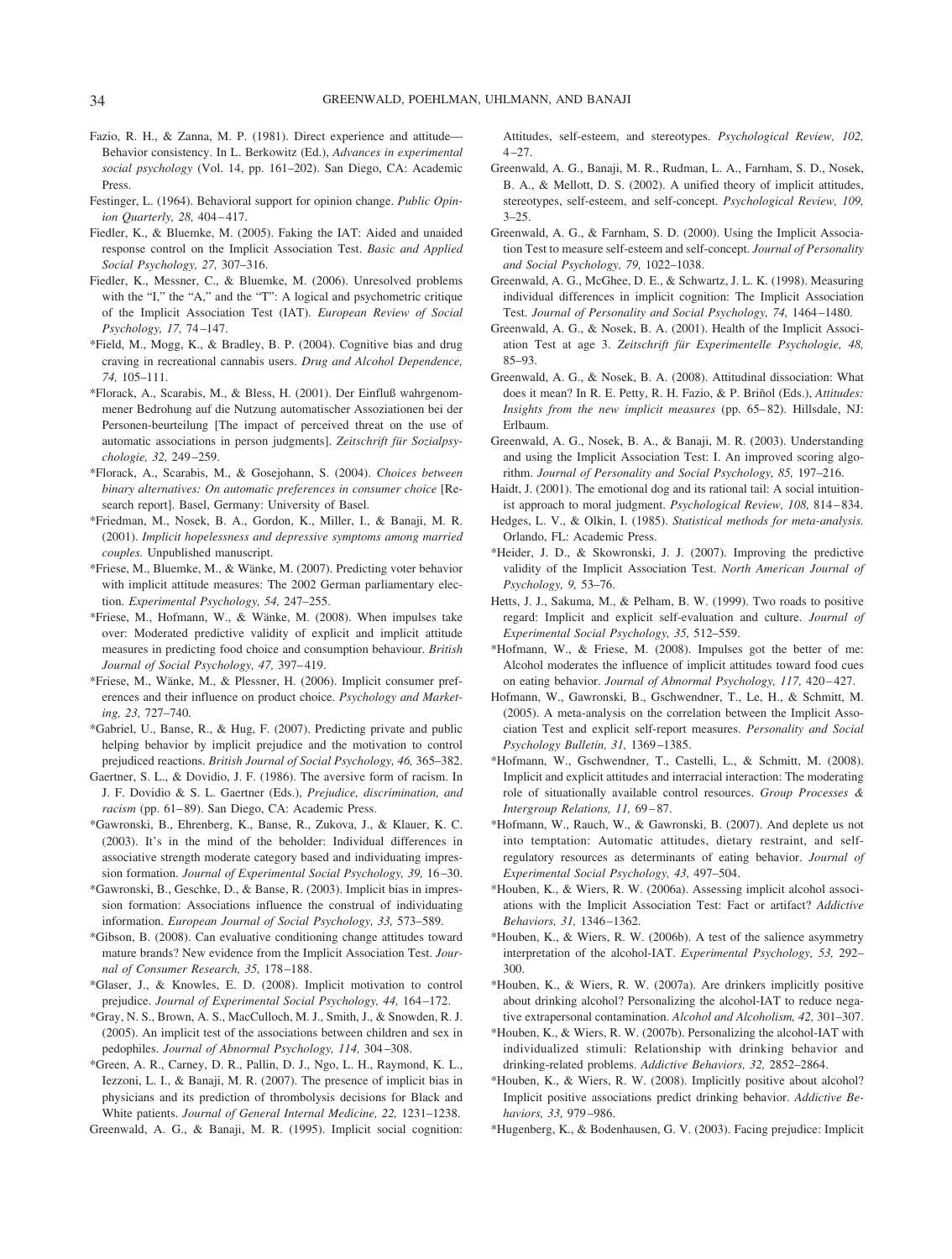prejudice and the perception of facial threat. *Psychological Science, 14,*  $640 - 643.$ 

- \*Hugenberg, K., & Bodenhausen, G. V. (2004). Ambiguity in social categorization: The role of prejudice and facial affect in race categorization. *Psychological Science, 15,* 342–345.
- \*Huijding, J., de Jong, P. J., Wiers, R. W., & Verkooijen, K. (2005). Implicit and explicit attitudes toward smoking in a smoking and a nonsmoking setting. *Addictive Behaviors, 30,* 949 –961.
- \*Jajodia, A., & Earleywine, M. (2003). Measuring alcohol expectancies with the Implicit Association Test. *Psychology of Addictive Behaviors, 17,* 126 –133.
- \*Jellison, W. A., McConnell, A. R., & Gabriel, S. (2004). Implicit and explicit measures of sexual orientation attitudes: Ingroup preferences and overt behaviors among gay and straight men. *Personality and Social Psychology Bulletin, 30,* 629 – 642.
- Jones, J. T., Pelham, B. W., Mirenberg, M. C., & Hetts, J. J. (2002). Name letter preferences are not merely mere exposure: Implicit egotism as self-regulation. *Journal of Experimental Social Psychology, 38,* 170 – 177.
- Jordan, C. H., Spencer, S. J., Zanna, M. P., Hoshino-Browne, E., & Correll, J. (2003). Secure and defensive high self-esteem. *Journal of Personality and Social Psychology, 85,* 969 –978.
- \*Kaminska-Feldman, M. (2004). The relation between two different implicit attitude measures: Asymmetry in self– others distance rating and Implicit Association Test. *Polish Psychological Bulletin, 35,* 65–70.
- \*Karpinski, A., & Hilton, J. L. (2001). Attitudes and the Implicit Association Test. *Journal of Personality and Social Psychology, 81,* 774 –788.
- \*Karpinski, A., & Steinman, R. B. (2006). The single category Implicit Association Test as a measure of implicit social cognition. *Journal of Personality and Social Psychology, 91,* 16 –32.
- \*Karpinski, A., Steinman, R. B., & Hilton, J. L. (2005). Attitude importance as a moderator of the relationship between implicit and explicit attitude measures. *Personality and Social Psychology Bulletin, 31,* 949 – 962.
- Kelman, H. C. (1974). Attitudes are alive and well and gainfully employed in the sphere of action. *American Psychologist, 29,* 310 –324.
- Kim, D.-Y. (2003). Voluntary controllability of the Implicit Association Test (IAT). *Social Psychology Quarterly, 66,* 83–96.
- Kraus, S. J. (1995). Attitudes and the prediction of behavior: A metaanalysis of the empirical literature. *Personality and Social Psychology Bulletin, 21,* 58 –75.
- Krosnick, J. A. (1988). The role of attitude importance in social evaluation: A study of policy preferences, presidential candidate evaluations, and voting behavior. *Journal of Personality and Social Psychology, 55,* 196 –210.
- Kruglanski, A. W., & Thompson, E. P. (1999). Persuasion by a single route: A view from the unimodel. *Psychological Inquiry, 10,* 83–109.
- Lane, K. A., Banaji, M. R., Nosek, B. A., & Greenwald, A. G. (2007). Understanding and using the Implicit Association Test: IV. What we know (so far). In B. Wittenbrink & N. S. Schwarz (Eds.), *Implicit measures of attitudes: Procedures and controversies* (pp. 59 –102). New York: Guilford Press.
- \*Lemm, K. M. (2000). *Personal and social motivation to respond without prejudice: Implications for implicit and explicit attitudes and behavior.* Unpublished doctoral dissertation, Yale University.
- \*Levesque, C., & Brown, K. W. (2004). *Overriding motivational automaticity: Mindfulness as a moderator of the influence of implicit motivation on day-to-day behavior.* Unpublished manuscript, Southwest Missouri State University.
- Lipsey, M. W., & Wilson, D. B. (2001). *Practical meta-analysis.* Thousand Oaks, CA: Sage.
- \*Livingston, R. W. (2002). *Bias in the absence of malice: The paradox of unintentional deliberative discrimination.* Unpublished manuscript, University of Wisconsin—Madison.
- \*Maison, D., Greenwald, A. G., & Bruin, R. (2001). The Implicit Association Test as a measure of consumer attitudes. *Polish Psychological Bulletin, 2,* 61–79.
- \*Maison, D., Greenwald, A. G., & Bruin, R. H. (2004). Predictive validity of the Implicit Association Test in studies of brands, consumer attitudes and behavior. *Journal of Consumer Psychology, 14, 405–415.*
- \*Maner, J. K., Kenrick, D. T., Neuberg, S. L., Becker, D. V., Robertson, T., Hofer, B., et al. (2005). Functional projection: How fundamental social motives can bias interpersonal perception. *Journal of Personality and Social Psychology, 88,* 63–78.
- \*Marsh, K. L., Johnson, B. T., & Scott-Sheldon, L. A. J. (2001). Heart versus reason in condom use: Implicit vs. explicit attitudinal predictors of sexual behavior. *Zeitschrift fur Experimentelle Psychologie, 48,* 161– 175.
- \*Martens, A., Jonas, E., Zanna, M., & Greenberg, J. (2005, November). *Investigating the association between death-denial and cultural worldview defense.* Poster presented at the 2005 meeting of the Society for Personality and Social Psychology, Tampa, FL.
- \*Mauss, I. B., Evers, C., Wilhelm, F. H., & Gross, J. J. (2006). How to bite your tongue without blowing your top: Implicit evaluation of emotion regulation predicts affective responding to anger provocation. *Personality and Social Psychology Bulletin, 32,* 589 – 602.
- \*McConnell, A. R., & Leibold, J. M. (2001). Relations among the Implicit Association Test, discriminatory behavior, and explicit measures of racial attitudes. *Journal of Experimental Social Psychology, 37,* 435– 442.
- \*McGraw, K. M., & Mulligan, K. (2008). *Implicit political attitudes: Measurement and consequences for political judgment.* Unpublished manuscript, Ohio State University.
- McGregor, I., & Marigold, D. C. (2003). Defensive zeal and the uncertain self: What makes you so sure? *Journal of Personality and Social Psychology, 85,* 838 – 852.
- Mierke, J., & Klauer, K. C. (2001). Implicit association measurement with the IAT: Evidence for effects of executive control processes. *Zeitschrift fu¨r Experimentelle Psychologie, 48,* 107–122.
- \*Mitchell, J. P., Macrae, C. N., & Banaji, M. R. (2006). Dissociable medial prefrontal contributions to judgments of similar and dissimilar others. *Neuron, 50,* 655– 663.
- Monteith, M. J., Voils, C. I., & Ashburn-Nardo, L. (2001). Taking a look underground: Detecting, interpreting, and reacting to implicit racial biases. *Social Cognition, 19,* 395– 417.
- \*Neumann, R., Hu¨lsenbeck, K., & Seibt, B. (2004). Attitudes towards people with AIDS and avoidance behavior: Automatic and reflective bases of behavior. *Journal of Experimental Social Psychology, 40,* 543–550.
- Nisbett, R. E., & Wilson, T. D. (1977). Telling more than we can know: Verbal reports on mental processes. *Psychological Review, 84,* 231–259.
- \*Nock, M. K., & Banaji, M. R. (2007a). Assessments of self-injurious thoughts using a behavioral test. *American Journal of Psychiatry, 164,*  $820 - 823$ .
- \*Nock, M. K., & Banaji, M. R. (2007b). Prediction of suicide ideation and attempts among adolescents using a brief performance-based test. *Journal of Consulting and Clinical Psychology, 75,* 707–715.
- Nosek, B. A. (2005). Moderators of the relationship between implicit and explicit evaluation. *Journal of Experimental Psychology: General, 134,* 565–584.
- Nosek, B. A., & Banaji, M. R. (2002). (At least) two factors moderate the relationship between implicit and explicit attitudes [Polish language]. In R. K. Ohme & M. Jarymowicz (Eds.), *Natura automatyzmow* (pp. 49 –56). Warsaw, Poland: WIP PAN & SWPS.
- Nosek, B. A., Banaji, M. R., & Greenwald, A. G. (2002a). Harvesting implicit group attitudes and beliefs from a demonstration website. *Group Dynamics, 6,* 101–115.
- \*Nosek, B. A., Banaji, M. R., & Greenwald, A. G. (2002b). Math  $=$  male,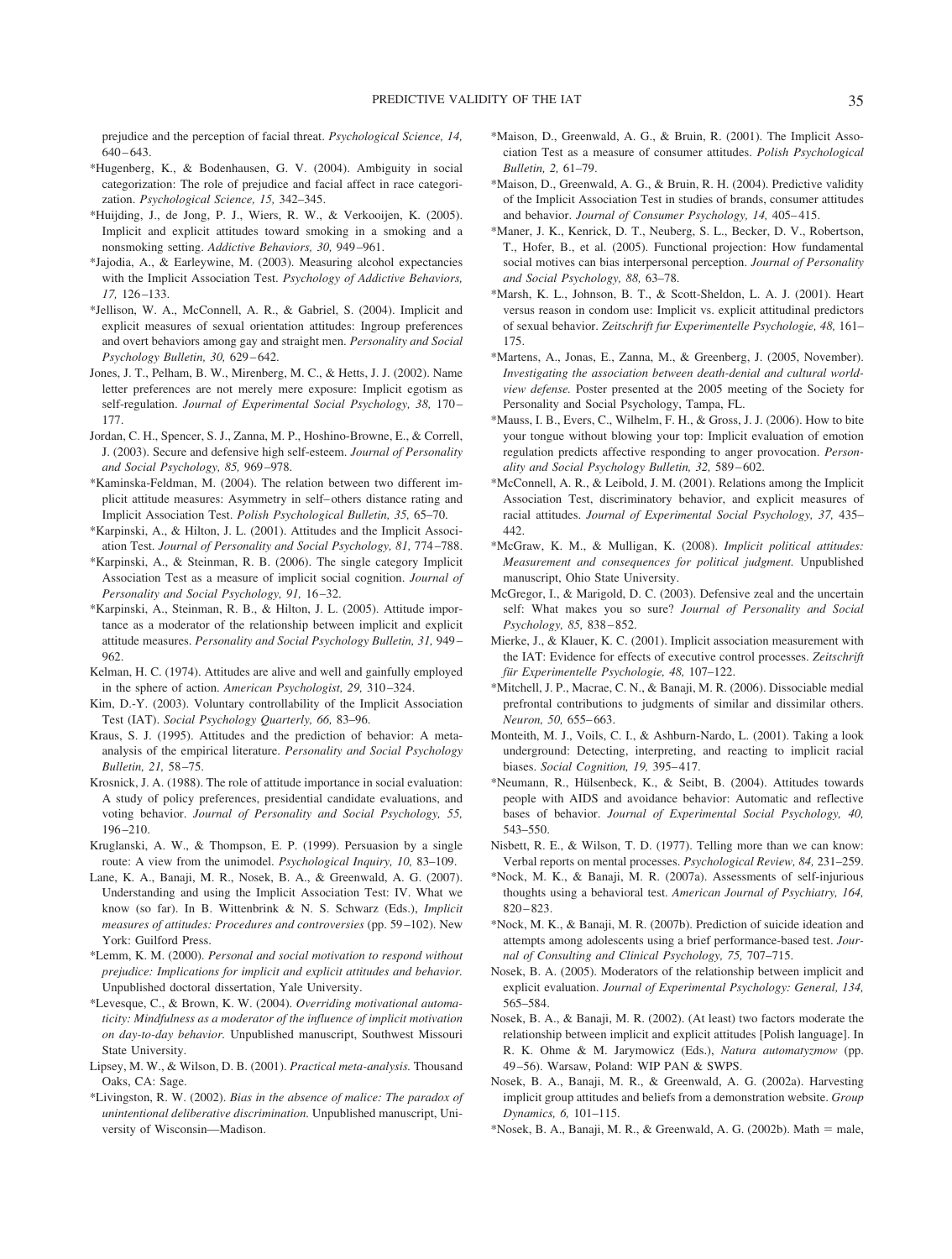$me = female$ , therefore math  $\neq$  me. *Journal of Personality and Social Psychology, 83,* 44 –59.

Nosek, B. A., Greenwald, A. G., & Banaji, M. R. (2005). Understanding and using the Implicit Association Test: II. Method variables and construct validity. *Personality and Social Psychology Bulletin, 31,* 166 – 180.

- Nosek, B. A., Greenwald, A. G., & Banaji, M. R. (2007). The Implicit Association Test at age 7: A methodological and conceptual review. In J. A. Bargh (Ed.), *Automatic processes in social thinking and behavior* (pp. 265–292). New York: Psychology Press.
- \*Nosek, B. A., & Hansen, J. (2008). Personalizing the Implicit Association Test increases explicit evaluation of target concepts. *European Journal of Personality Assessment, 25,* 226 –236.
- \*Olson, K. R., Parsons, A., Rowatt, W., Nosek, B., Mangu-Ward, K., & Banaji, M. R. (2006). *Implicit and explicit attitudes toward gays and lesbians: Evidence from national web-based and university lab-based samples.* Unpublished manuscript.
- \*Olson, M. A., & Fazio, R. H. (2004). Reducing the influence of extrapersonal associations on the Implicit Association Test: Personalizing the IAT. *Journal of Personality and Social Psychology, 86,* 653– 667.
- Ottaway, S., Hayden, D. C., & Oakes, M. (2001). Implicit attitudes and racism: Effect of word familiarity and frequency on the Implicit Association Test. *Social Cognition, 19,* 97–144.
- \*Perugini, M. (2005). Predictive models of implicit and explicit attitudes. *British Journal of Social Psychology, 44,* 29 – 45.
- Petty, R. E., Tormala, Z. L., Briñol, P., & Jarvis, W. B. G. (2006). Implicit ambivalence from attitude change: An exploration of the PAST model. Journal of Personality and Social Psychology, 90, 21-41.
- \*Phelps, E. A., O'Conner, K. J., Cunningham, W. A., Funayama, E. S., Gatenby, J. C., Gore, J. C., & Banaji, M. R. (2000). Performance on indirect measures of race evaluation predicts amygdala activation. *Journal of Cognitive Neuroscience, 12,* 1–10.
- \*Plessner, H., Haar, T., Hoffman, K., Stark, R., & Wänke, M. (2006). *Directness of attitude measure and speed of information processing as constituents of consumer's attitude behavior correspondence.* Unpublished manuscript, University of Heidelberg, Germany.
- \*Powell, A. J., & Williams, K. D. (2000, April). *The role of racial attitudes and experience in cross-racial identification among Asian, Caucasian and Eurasian Australians.* Paper presented at the 5th annual meeting of the Society of Australasian Social Psychologists, Fremantle, Western Australia.
- Ranganath, K. A., Smith, C. T., & Nosek, B. A. (2008). Distinguishing automatic and controlled components of attitudes from direct and indirect measurement methods. *Journal of Experimental Social Psychology, 44,* 386 –396.
- \*Redker, C., & Gibson, B. (in press). Music as an unconditioned stimulus: Positive and negative effects of country music on implicit attitudes, explicit attitudes, and product choice. *Journal of Applied Social Psychology.*
- \*Richeson, J. A., Baird, A. A., Gordon, H. L., Heatherton, T. F., Wyland, C. L., Trawalter, S., & Shelton, J. N. (2003). An fMRI examination of the impact of interracial contact on executive function. *Nature Neuroscience, 6,* 1323–1328.
- \*Richeson, J. A., & Shelton, J. N. (2003). When prejudice doesn't pay: Effects of interracial contact on executive function. *Psychological Science, 14,* 287–290.
- \*Robinson, M. D., Meier, B. P., Zetocha, K. J., & McCaul, K. D. (2005). Smoking and the Implicit Association Test: When the contrast category determines the theoretical conclusions. *Basic and Applied Social Psychology, 27,* 201–212.
- \*Robinson, M. D., Mitchell, K. A., Kirkeby, B. S., & Meier, B. P. (2006). The self as a container: Implications for implicit self-esteem and somatic symptoms. *Metaphor and Symbol, 21,* 147–167.

\*Ronay, R., & Kim, D. (2006). Gender differences in explicit and implicit

risk attitudes: A socially facilitated phenomenon. *British Journal of Social Psychology, 45,* 397– 419.

- Rothermund, K., & Wentura, D. (2004). Underlying processes in the Implicit Association Test: Dissociating salience from associations. *Journal of Experimental Psychology: General, 133,* 139 –165.
- Rudman, L. A. (2004). Social justice in our minds, homes, and society: The nature, causes, and consequences of implicit bias. *Social Justice Research, 17,* 129 –142.
- \*Rudman, L. A., & Ashmore, R. D. (2007). Discrimination and the Implicit Association Test. *Group Processes & Intergroup Relations, 10,* 359 – 372.
- \*Rudman, L. A., & Glick, P. (2001). Prescriptive gender stereotypes and backlash toward agentic women. *Journal of Social Issues, 57,* 743–762.
- Rudman, L. A., Greenwald, A. G., Mellott, D. S., & Schwartz, J. L. K. (1999). Measuring the automatic components of prejudice: Flexibility and generality of the Implicit Association Test. *Social Cognition, 17,* 437– 465.
- \*Rudman, L. A., & Heppen, J. (2003). Implicit romantic fantasies and women's interest in personal power: A glass slipper effect? *Personality and Social Psychology Bulletin, 29,* 1357–1370.
- \*Rudman, L. A., & Lee, M. R. (2002). Implicit and explicit consequences of exposure to violent and misogynous rap music. *Group Processes & Intergroup Relations, 5,* 133–150.
- \*Rydell, R. J., & McConnell, A. R. (2006). Understanding implicit and explicit attitude change: A systems of reasoning analysis. *Journal of Personality and Social Psychology, 91,* 995–1008.
- \*Sargent, M. J., & Theil, A. (2001). *When do implicit racial attitudes predict behavior? On the moderating role of attributional ambiguity.* Unpublished manuscript, Bates College.
- \*Scarabis, M., Florack, A., & Gosejohann, S. (2006). When consumers follow their feelings: The impact of affective or cognitive focus on the basis of consumers' choice. *Psychology & Marketing, 23,* 1005–1036.
- Schmidt, F. L., Pearlman, K., Hunter, J. E., & Hirsch, H. R. (1985). Forty questions about validity generalization and meta-analysis. *Personnel Psychology, 38,* 697–798.
- \*Schnabel, K., Banse, R., & Asendorpf, J. B. (2006a). Assessment of implicit personality self-concept using the Implicit Association Test (IAT): Concurrent assessment of anxiousness and angriness. *British Journal of Social Psychology, 45,* 373–396.
- \*Schnabel, K., Banse, R., & Asendorpf, J. B. (2006b). Employing automatic approach and avoidance tendencies for the assessment of implicit personality self-concept: The Implicit Association Procedure (IAP). *Experimental Psychology, 53,* 69 –76.
- \*Sekaquaptewa, D., Espinoza, P., Thompson, M., Vargas, P., & von Hippel, W. (2003). Stereotypic explanatory bias: Implicit stereotyping as a predictor of discrimination. *Journal of Experimental Social Psychology, 39,* 75– 82.
- \*Sherman, S. J., Rose, J. S., Koch, K., Presson, C. C., & Chassin, L. (2003). Implicit and explicit attitudes toward cigarette smoking: The effects of context and motivation. *Journal of Social and Clinical Psychology, 22,* 13–39.
- \*Shoda, Y., & Zayas, V. (1999, October). *Individual differences in automatic evaluative associations toward significant persons.* Paper presented at the annual meeting of the Society of Experimental Social Psychology, Lexington, KY.
- \*Smoak, N. D., Glasford, D. E., Portnoy, D. B., Marsh, K. L., & Scott-Sheldon, L. A. J. (2006). *Impulsive contributors to steady and casual partner condom use in an at-risk sample and implications for HIV prevention.* Unpublished manuscript, University of Connecticut.
- \*Spicer, C. V., & Monteith, M. J. (2001). *Implicit outgroup favoritism among African Americans and vulnerability to stereotype threat.* Unpublished manuscript.
- Steffens, M. C. (2004). Is the Implicit Association Test immune to faking? *Experimental Psychology, 51,* 165–179.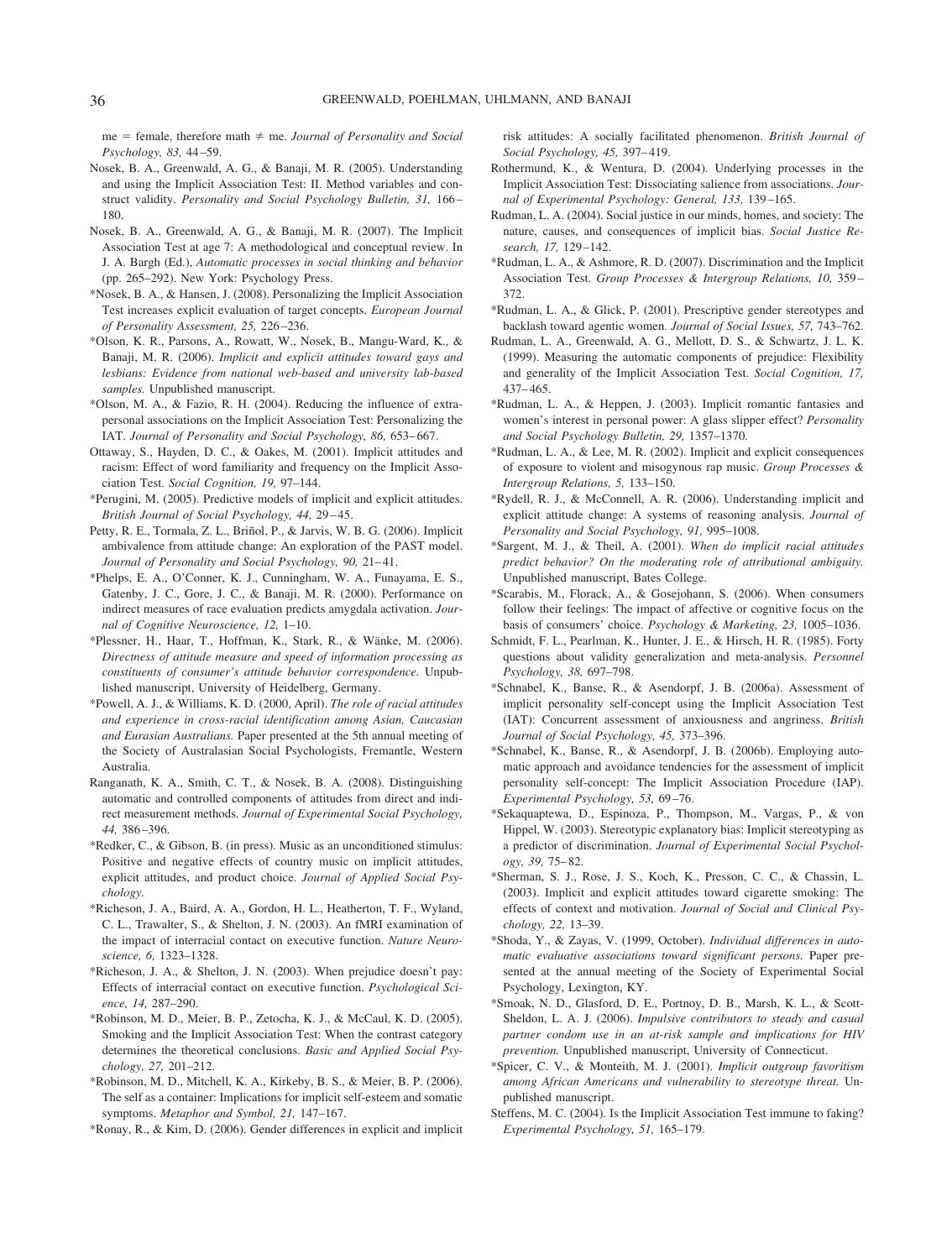- \*Steffens, M. C., & König, S. S. (2006). Predicting spontaneous Big Five behavior with Implicit Association Tests. *European Journal of Psychological Assessment, 22,* 13–20.
- Strack, F., & Deutsch, R. (2004). Reflective and impulsive determinants of social behavior. *Personality and Social Psychology Review, 8,* 220 –247.
- \*Swanson, J. E., Rudman, L. A., & Greenwald, A. G. (2001). Using the Implicit Association Test to investigate attitude– behavior consistency for stigmatized behavior. *Cognition and Emotion, 15,* 207–230.
- \*Teachman, B. A. (2005). Information processing and anxiety sensitivity: Cognitive vulnerability to panic reflected in interpretation and memory biases. *Cognitive Therapy and Research, 29,* 479 – 499.
- \*Teachman, B. A. (2007). Evaluating implicit spider fear associations using the go/no-go association task. *Journal of Behavior Therapy and Experimental Psychiatry, 38,* 157–167.
- \*Teachman, B. A., Gregg, A. P., & Woody, S. R. (2001). Implicit associations for fear-relevant stimuli among individuals with snake and spider fears. *Journal of Abnormal Psychology, 110,* 226 –235.
- \*Teachman, B. A., Smith-Janik, S. B., & Saporito, J. (2007). Information processing biases and panic disorder: Relationships among cognitive and symptom measures. *Behaviour Research and Therapy, 45,* 1791–1811.
- \*Teachman, B., & Woody, S. (2003). Automatic processing in spider phobia: Implicit fear associations over the course of treatment. *Journal of Abnormal Psychology, 112,* 100 –109.
- \*Thush, C., & Wiers, R. W. (2007). Explicit and implicit alcohol-related cognitions and the prediction of future drinking in adolescents. *Addictive Behaviors, 32,* 1367–1383.
- \*Thush, C., Wiers, R. W., Ames, S. L., Grenard, J. L., Sussman, S., & Stacy, A. W. (2007). Apples and oranges? Comparing indirect measures of alcohol-related cognition predicting alcohol use in at-risk adolescents. *Psychology of Addictive Behaviors, 21,* 587–591.
- \*van den Wildenberg, E., Beckers, M., van Lambaart, F., Conrod, P. J., & Wiers, R. W. (2006). Is the strength of implicit alcohol associations correlated with alcohol-induced heart-rate acceleration? *Alcoholism: Clinical and Experimental Research, 30,* 1336 –1348.
- \*Vanman, E. J., Saltz, J. L., Nathan, L. R., & Warren, J. A. (2004). Racial discrimination by low-prejudiced Whites: Facial movements as implicit measures of attitudes related to behavior. *Psychological Science, 15,* 711–714.
- \*Vantomme, D., Geuens, M., De Houwer, J., & De Pelsmacker, P. (2005). Implicit attitudes toward green consumer behavior. *Psychologica Belgica, 45,* 217–239.
- \*Vargas, P. T., von Hippel, W., & Petty, R. E. (2004). Using partially

structured attitude measures to enhance the attitude– behavior relationship. *Personality and Social Psychology Bulletin, 30,* 197–211.

- \*Verplanken, B., Friborg, O., Wang, C. E., Trafimow, D., & Woolf, K. (2007). Mental habits: Metacognitive reflection on negative selfthinking. *Journal of Personality and Social Psychology, 92,* 526 –541.
- von Hippel, W., Sekaquaptewa, D., & Vargas, P. (1997). The linguistic intergroup bias as an implicit indicator of prejudice. *Journal of Experimental Social Psychology, 33,* 490 –509.
- Wegner, D. M., & Bargh, J. A. (1998). Control and automaticity in social life. In D. T. Gilbert, S. T. Fiske, & G. Lindzey (Eds.), *Handbook of social psychology* (4th ed., Vol. 1, pp. 446 – 496). New York: McGraw-Hill.
- Wicker, A. W. (1969). Attitudes versus actions: The relationship of verbal and overt behavioral responses to attitude objects. *Journal of Social Issues, 25,* 41–78.
- \*Wiers, R. W., Houben, K., & de Kraker, J. (2007). Implicit cocaine associations in active cocaine users and controls. *Addictive Behaviors, 32,* 1284 –1289.
- \*Wiers, R. W., van de Luitgaarden, J., van den Wildenberg, E., & Smulders, F. T. Y. (2005). Challenging implicit and explicit alcohol-related cognitions in young heavy drinkers. *Addiction, 100,* 806 – 819.
- \*Wiers, R. W., van Woerden, N. V., Smulders, F. T. Y., & de Jong, P. T. (2002). Implicit and explicit alcohol-related cognitions in heavy and light drinkers. *Journal of Abnormal Psychology, 111*, 648-658.
- \*Williams, K., Wheeler, L., Edwardson, M., & Govan, C. (2001). *The Implicit Association Test as a measure of consumer involvement.* Unpublished manuscript, University of New South Wales, Australia.
- Wilson, T., Lindsey, S., & Schooler, T. Y. (2000). A model of dual attitudes. *Psychological Review, 107,* 101–126.
- Wittenbrink, B., Judd, C. M., & Park, B. (1997). Evidence for racial prejudice at the implicit level and its relationship with questionnaire measures. *Journal of Personality and Social Psychology, 72,* 262–274.
- \*Yabar, Y., Johnson, L., Miles, L., & Peace, V. (2006). Implicit behavioral mimicry: Investigating the impact of group membership. *Journal of Nonverbal Behavior, 30,* 97–113.
- \*Zayas, V., & Shoda, Y. (2005). Do automatic reactions elicited by thoughts of romantic partner, mother, and self relate to adult romantic attachment? *Personality and Social Psychology Bulletin, 31,* 1011– 1025.
- \*Ziegert, J. C., & Hanges, P. J. (2005). Employment discrimination: The role of implicit attitudes, motivation, and a climate for racial bias. *Journal of Applied Psychology, 90,* 554 –562.

(*Appendix follows*)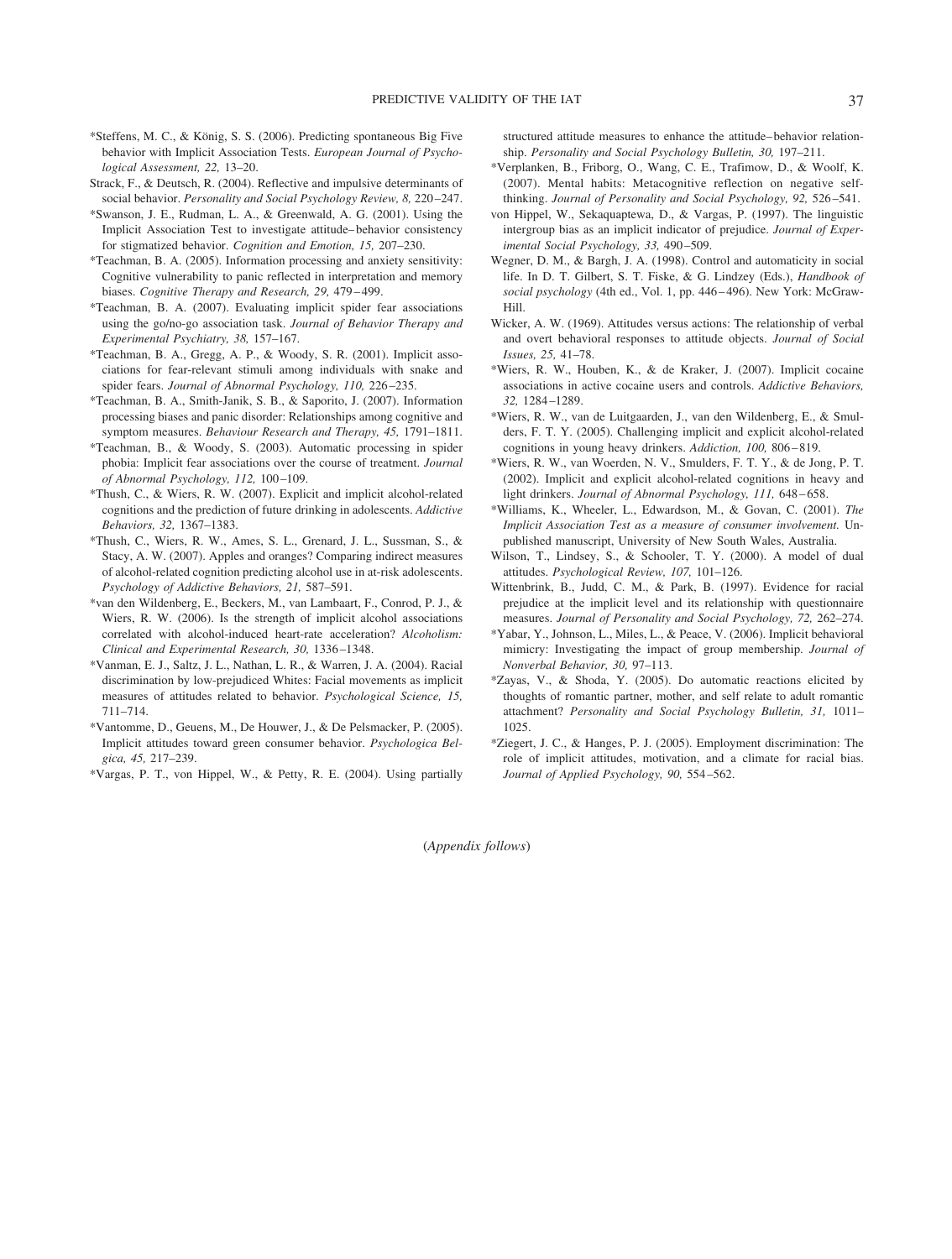## Appendix

## Characteristics of the 184 Independent Samples Included in the Meta-Analysis

| Citation                                        | Expt                         | Sample                         | N          | N<br>crit                    | Topic                | ICC          | N<br><b>IAT</b>   | IAT type             | ECC     | N<br>expl      | Expl type     | IEC     |
|-------------------------------------------------|------------------------------|--------------------------------|------------|------------------------------|----------------------|--------------|-------------------|----------------------|---------|----------------|---------------|---------|
| Ames et al. (2007)                              | 1                            | 1                              | 121        | $\mathbf{1}$                 | Drugs/tobacco        | .137         | 3                 | Attitude             | .418    | 3              | Multiple      | .058    |
| Amodio & Devine (2006)                          | $\overline{2}$               | $\mathbf{1}$                   | 32         | $\mathfrak{2}$               | Race (Bl/Wh)         | .156         | $\mathfrak{2}$    | Att/belief           | .333    | $\mathbf{1}$   | Attitude      | .171    |
|                                                 | 3                            | $\overline{c}$                 | 21         | 3                            | Race (Bl/Wh)         | .325         | $\mathfrak{2}$    | Multiple             |         |                |               |         |
| Arcuri et al. (2008)                            | 1                            | $\mathbf{1}$                   | 52         | $\mathbf{1}$                 | Politics             | .642         | $\mathbf{1}$      | Attitude             |         |                |               |         |
|                                                 | $\overline{2}$               | $\mathfrak{2}$                 | 37         | $\mathbf{1}$                 | Politics             | .414         | $\mathbf{1}$      | Attitude             |         |                |               |         |
| Asendorpf et al. (2002)                         | $\mathbf{1}$                 | $\mathbf{1}$                   | 138        | 3                            | Personality          | .274         | $\mathbf{1}$      | Self                 | .260    | 3              | Self          | .440    |
| Ashburn-Nardo et al. (2003)                     | $\mathbf{1}$                 | 1                              | 77         | $\mathbf{1}$                 | Race (Bl/Wh)         | .230         | $\mathbf{1}$      | Attitude             | .152    | 7              | <b>Belief</b> | .400    |
| *Bain et al. (2004)                             | $\mathbf{1}$                 | 1                              | 138        | $\overline{2}$               | Politics             | .462         | $\mathbf{1}$      | Attitude             | .672    | $\overline{2}$ | <b>Belief</b> | .660    |
| Banse (2007)                                    | $\mathbf{1}$                 | 1                              | 132        | $\mathbf{1}$                 | Personality          | .370         | $\mathbf{1}$      | Attitude             | .480    | 1              | Attitude      | .490    |
| *Banse & Fischer (2002)                         | $\mathbf{1}$                 | $\mathbf{1}$                   | 94         | $\mathbf{1}$                 | Personality          | .219         | $\overline{2}$    | Self                 | $-.160$ | 1              | Self          | .150    |
| $\mathrm{F}$ Banse et al. (2002)                | $\mathbf{1}$                 | 1                              | 96         | $\mathfrak{2}$               | Relationships        | .133         | $\mathbf{1}$      | Attitude             | .166    | 1              | Attitude      | .230    |
| Bosson et al. (2000)                            | $\mathbf{1}$                 | 1                              | 83         | 6                            | Personality          | .161         | $\mathbf{1}$      | Self                 | .396    | $\overline{4}$ | Self          | .220    |
| Brochu & Morrison (2007)<br>*Brockmyer & Oleson | $\mathbf{1}$                 | $\mathbf{1}$                   | 37         | 3                            | Other intergroup     | .199         | $\mathbf{1}$      | Attitude             | .459    | 1              | Attitude      | .210    |
| (2004)                                          | $\mathbf{1}$                 | 1                              | 58         | $\mathbf{1}$                 | Other intergroup     | .071         | $\mathbf{1}$      | Attitude             | .185    | 2              | Attitude      | $-.003$ |
| Brunel et al. (2004)                            | $\mathbf{1}$                 | $\mathbf{1}$                   | 50         | $\overline{2}$               | Consumer             | .533         | $\overline{2}$    | <b>Belief</b>        | .637    | $\mathbf{1}$   | Attitude      | .504    |
| Brunstein & Schmitt (2004)                      | $\mathbf{1}$                 | $\mathbf{1}$                   | 44         | $\mathbf{1}$                 | Personality          | .498         | 1                 | Self                 | $-.170$ | 1              | Self          | $-.108$ |
|                                                 | $\mathbf{1}$                 | $\overline{2}$                 | 44         | $\mathbf{1}$                 | Personality          | $-.009$      | $\mathbf{1}$      | Self                 | $-.079$ | 1              | Self          | $-.028$ |
| $^{\circ}$ Carney (2006)                        | $\mathbf{1}$                 | 1                              | 29         | 19                           | Race (Bl/Wh)         | .256         | $\mathbf{1}$      | Attitude             | .007    | 1              | Attitude      | .180    |
|                                                 | $\mathbf{1}$                 | $\overline{2}$                 | 33         | 19                           | Race (Bl/Wh)         | .058         | $\mathbf{1}$      | Attitude             | $-.004$ | 1              | Attitude      | .160    |
| $^{\ast}$ Carney et al. (2006)                  | $\mathbf{1}$                 | 1                              | 21         | $\mathfrak{2}$               | Race (Bl/Wh)         | .266         | 1                 | Attitude             | $-.202$ | 1              | Attitude      | $-.269$ |
| $^{\ast}$ Carpenter (2000)                      | $\mathbf{1}$                 | $\mathbf{1}$                   | 125        | $\mathbf{1}$                 | Gender/sex           | .241         | $\overline{2}$    | Att/belief           | .690    | 1              | Attitude      | .459    |
| Conner & Barrett (2005)                         | $\mathbf{1}$                 | $\mathbf{1}$                   | 124        | 29                           | Personality          | .102         | 1                 | Self                 | .255    | 1              | Self          | .230    |
|                                                 | $\overline{2}$               | $\overline{2}$                 | 84         | 13                           | Personality          | .086         | $\mathbf{1}$      | Self                 | .320    | $\mathbf{1}$   | Self          | .001    |
| Cunningham et al. (2004)                        | 1                            | 1                              | 13         | 1                            | Race (Bl/Wh)         | .790         | 1                 | Attitude             | .508    | $\mathbf{1}$   | Attitude      | .004    |
| Czopp et al. $(2004)$                           | $\mathbf{1}$                 | $\mathbf{1}$                   | 132        | 3                            | Relationships        | .161         | $\mathbf{1}$      | Attitude             | .218    | 1              | Attitude      | .250    |
| Dal Cin et al. (2007)                           | $\mathbf{1}$                 | 1                              | 52         | $\mathbf{1}$                 | Drugs/tobacco        | .461         | 1                 | Self                 |         |                |               |         |
| Dasgupta & Rivera (2006)                        | $\mathbf{1}$                 | 1                              | 82         | $\mathbf{1}$                 | Gender/sex           | $-.060$      | $\mathbf{1}$      | Attitude             |         |                |               |         |
|                                                 | $\mathfrak{2}$               | 1                              | 67         | $\mathbf{1}$                 | Gender/sex           | .040         | 1                 | Attitude             |         |                |               |         |
| DeSteno et al. (2006)                           | $\mathbf{1}$                 | 1                              | 46         | $\mathbf{1}$                 | Relationships        | .550         | 1                 | Self                 | .170    | 1              | Self          | $-.070$ |
| Egloff & Schmukle (2002)                        | 3                            | $\mathbf{1}$                   | 62         | 6                            | Clinical             | .133         | $\mathbf{1}$      | Self                 | .093    | 1              | Self          | $-.060$ |
|                                                 | 4                            | $\overline{2}$                 | 33         | $\tau$                       | Clinical             | .201         | $\mathbf{1}$      | Self                 | .129    | $\mathbf{1}$   | Self          | .250    |
| Ellwart et al. $(2006)$                         | $\mathbf{1}$                 | 1                              | 48         | 3                            | Clinical             | .205         | 1                 | Attitude             | .677    | $\overline{c}$ | Attitude      | .220    |
|                                                 | $\overline{2}$               | $\overline{2}$                 | 18         | $\mathbf{1}$                 | Clinical             | .635         | $\mathbf{1}$      | Attitude             | .648    | $\overline{c}$ | Attitude      | .270    |
| Eyssel & Bohner $(2007)$                        | $\mathbf{1}$                 | $\mathbf{1}$                   | 130        | $\mathbf{1}$                 | Gender/sex           | $-.005$      | $\mathfrak{2}$    | <b>Belief</b>        | .329    | 3              | <b>Belief</b> | .042    |
| Field et al. (2004)                             | $\mathbf{1}$                 | 1                              | 33         | $\mathbf{1}$                 | Drugs/tobacco        | .382         | $\mathbf{1}$      | Attitude             |         |                |               |         |
| Florack et al. (2001)                           | 1                            | $\mathbf{1}$                   | 20         | $\mathbf{1}$                 | Other intergroup     | .580         | $\mathbf{1}$      | Attitude             | .200    | 1              | Attitude      | .210    |
|                                                 | $\mathbf{1}$                 | $\overline{2}$                 | 26         | $\mathfrak{2}$               | Other intergroup     | $-.210$      | $\mathbf{1}$      | Attitude             | $-.100$ | 1              | Attitude      | $-.190$ |
|                                                 | $\mathbf{1}$                 | 3                              | 21         | 3                            | Other intergroup     | .170         | $\mathbf{1}$      | Attitude             | .630    | 1              | Attitude      | .110    |
| *Florack et al. (2004)                          | $\mathbf{1}$                 | $\mathbf{1}$                   | 105        | $\mathbf{1}$                 | Consumer             | .460         | $\mathfrak{2}$    | Att/belief           | .710    | 1              | Attitude      | .470    |
|                                                 | $\mathbf{1}$                 | $\mathfrak{2}$<br>$\mathbf{1}$ | 108<br>122 | $\mathbf{1}$<br>$\mathbf{1}$ | Consumer             | .480         | $\mathfrak{2}$    | Att/belief           | .750    | 1              | Attitude      | .410    |
| <sup>*</sup> Friedman et al. (2001)             | $\mathbf{1}$<br>$\mathbf{1}$ | $\mathfrak{2}$                 | 122        |                              | Clinical             | .380         | $\mathbf{1}$      | Self                 |         |                |               |         |
|                                                 | $\mathbf{1}$                 | $\mathbf{1}$                   | 25         | $\mathbf{1}$<br>$\mathbf{1}$ | Clinical<br>Consumer | .100<br>.080 | $\mathbf{1}$<br>1 | Attitude<br>Attitude | .360    | 1              | Attitude      | .390    |
| Friese et al. $(2006)$                          | 1                            | $\mathfrak{2}$                 | 27         | $\overline{2}$               | Consumer             | .470         | $\mathbf{1}$      | Attitude             | .740    | $\mathbf{1}$   | Attitude      | .260    |
| Friese et al. $(2007)$                          | $\mathbf{1}$                 | $\mathbf{1}$                   | 1,386      | 10                           | Politics             | .302         | 5                 | Attitude             | .560    | 5              | Attitude      | .409    |
| Friese et al. (2008)                            | 1                            | $\mathbf{1}$                   | 42         | $\mathbf{1}$                 | Consumer             | .120         | $\mathbf{1}$      | Attitude             | .600    | $\mathbf{1}$   | Attitude      | .200    |
|                                                 | $\mathbf{1}$                 | $\boldsymbol{2}$               | 43         | $\mathbf{1}$                 | Consumer             | .450         | $\mathbf{1}$      | Attitude             | .240    | $\mathbf{1}$   | Attitude      | .370    |
|                                                 | $\overline{c}$               | 3                              | 33         | $\mathbf{1}$                 | Consumer             | $-.050$      | $\mathbf{1}$      | Attitude             | .350    | $\mathbf{1}$   | Attitude      | .410    |
|                                                 | $\sqrt{2}$                   | $\overline{4}$                 | 33         | $\mathbf{1}$                 | Consumer             | .290         | $\mathbf{1}$      | Attitude             | $-.080$ | $\mathbf{1}$   | Attitude      | .010    |
|                                                 | 3                            | 5                              | 21         | $\mathbf{1}$                 | Drugs/tobacco        | $-.240$      | $\mathbf{1}$      | Attitude             | .380    | $\mathbf{1}$   | Attitude      | .180    |
|                                                 | 3                            | 6                              | 25         | $\mathbf{1}$                 | Drugs/tobacco        | .500         | $\mathbf{1}$      | Attitude             | .110    | $\mathbf{1}$   | Attitude      | .370    |
| Gabriel et al. (2007)                           | $\mathbf{1}$                 | 1                              | 69         | $\mathbf{1}$                 | Gender/sex           | $-.010$      | $\mathbf{1}$      | Attitude             | .174    | 2              | Attitude      | .320    |
| Gawronski et al. (2003)                         | $\mathbf{1}$                 | $\mathbf{1}$                   | 119        | $\mathbf{1}$                 | Gender/sex           | .190         | $\mathbf{1}$      | <b>Belief</b>        |         |                |               |         |
|                                                 | 1                            | 1                              | 35         | $\overline{c}$               | Other intergroup     | .181         | $\mathbf{1}$      | Attitude             | .010    | $\mathbf{1}$   | <b>Belief</b> | .216    |
|                                                 | $\mathbf{1}$                 | $\mathfrak{2}$                 | 34         | $\mathfrak{2}$               | Other intergroup     | .321         | $\mathbf{1}$      | Attitude             | .110    | $\mathbf{1}$   | <b>Belief</b> | .161    |
| Gibson (2008)                                   | $\overline{c}$               | 1                              | 30         | $\mathbf{1}$                 | Consumer             | .487         | $\mathbf{1}$      | Attitude             | .421    | $\mathbf{1}$   | Attitude      | .349    |
|                                                 | $\mathfrak{2}$               | $\mathfrak{2}$                 | 30         | $\mathfrak{2}$               | Consumer             | .139         | $\mathbf{1}$      | Attitude             | .517    | $\mathbf{1}$   | Attitude      | $-.011$ |
| Glaser & Knowles (2008)                         | $\mathbf{1}$                 | 1                              | 48         | $\mathbf{1}$                 | Race (Bl/Wh)         | .290         | $\overline{2}$    | Att/belief           | .248    | 2              | Attitude      | .298    |
| Gray et al. (2005)                              | $\mathbf{1}$                 | $\mathbf{1}$                   | 77         | $\mathbf{1}$                 | Clinical             | .355         | $\mathbf{1}$      | Belief               |         |                |               |         |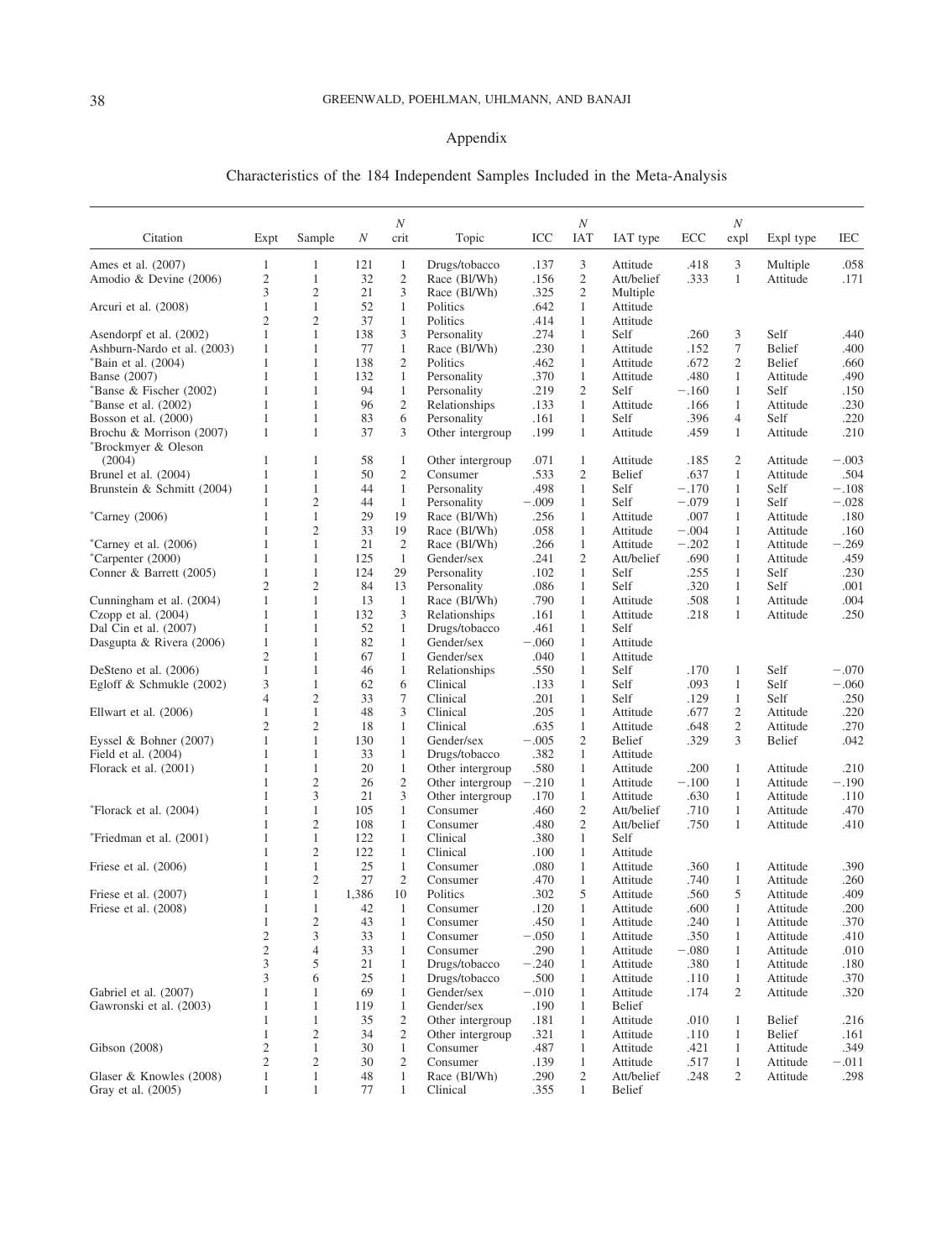## Appendix (*continued*)

| Citation                                   |                |                | N      | N<br>crit      | Topic            | ICC     | N<br><b>IAT</b> |               | ECC     | N              |               | IEC     |
|--------------------------------------------|----------------|----------------|--------|----------------|------------------|---------|-----------------|---------------|---------|----------------|---------------|---------|
|                                            | Expt           | Sample         |        |                |                  |         |                 | IAT type      |         | expl           | Expl type     |         |
| Green et al. (2007)<br>Heider & Skowronski | $\mathbf{1}$   | $\mathbf{1}$   | 207    | $\mathbf{1}$   | Race (Bl/Wh)     | .138    | $\overline{2}$  | Att/belief    | .021    | 2              | Att/belief    | .017    |
| (2007)                                     | $\mathbf{1}$   | 1              | 140    | $\mathfrak{2}$ | Race (Bl/Wh)     | .119    | 1               | Attitude      | .042    | $\mathfrak{2}$ | Attitude      | .003    |
|                                            | $\mathfrak{2}$ | $\overline{c}$ | 55     | $\overline{4}$ | Race (Bl/Wh)     | .272    | $\mathbf{1}$    | Attitude      | .038    | 2              | Attitude      | .284    |
| Hofmann & Friese (2008)                    | $\mathbf{1}$   | $\mathbf{1}$   | 29     | $\mathbf{1}$   | Consumer         | $-.190$ | $\mathbf{1}$    | Attitude      | .470    | $\mathbf{1}$   | Self          | .020    |
|                                            | 1              | $\overline{2}$ | 29     | $\mathbf{1}$   | Consumer         | .400    | $\mathbf{1}$    | Attitude      | .250    | $\mathbf{1}$   | Self          | .260    |
| Hofmann et al. (2007)                      | $\mathbf{1}$   | $\mathbf{1}$   | 26     | $\mathbf{1}$   | Consumer         | .340    | $\mathbf{1}$    | Attitude      | $-.290$ | $\mathbf{1}$   | Self          | $-.290$ |
|                                            | 1              | $\overline{2}$ | 24     | $\mathfrak{2}$ | Consumer         | $-.090$ | $\mathbf{1}$    | Attitude      | .480    | $\mathbf{1}$   | Self          | .480    |
| Hofmann et al. (2008)                      | $\mathbf{1}$   | $\mathbf{1}$   | 85     | $\mathfrak{2}$ | Race (Bl/Wh)     | .118    | $\mathbf{1}$    | Attitude      | .154    | $\mathbf{1}$   | Attitude      | .341    |
|                                            | $\mathfrak{2}$ | $\overline{2}$ | 76     | $\mathfrak{2}$ | Race (Bl/Wh)     | .192    | $\mathbf{1}$    | Attitude      | .002    | 1              | Attitude      | .001    |
| Houben $& Wiers (2006a)$                   | $\mathbf{1}$   | $\mathbf{1}$   | 96     | $\mathfrak{2}$ | Drugs/tobacco    | .153    | 3               | Multiple      | .301    | 7              | Multiple      | .107    |
| Houben & Wiers (2006b)                     | $\mathbf{1}$   | $\mathbf{1}$   | 46     | $\sqrt{2}$     | Drugs/tobacco    | .386    | $\mathbf{1}$    | Attitude      | .110    | $\mathfrak{2}$ | Attitude      | .346    |
| Houben & Wiers $(2007a)$                   | $\mathbf{1}$   | $\mathbf{1}$   | 42     | $\sqrt{2}$     | Drugs/tobacco    | .410    | $\mathbf{1}$    | Attitude      | .126    | $\overline{4}$ | Attitude      | .330    |
| Houben $& Wiers (2007b)$                   | $\mathbf{1}$   | $\mathbf{1}$   | 46     | $\mathfrak{2}$ | Drugs/tobacco    | .289    | $\mathfrak{2}$  | Attitude      | .348    | 3              | Attitude      | .145    |
| Houben & Wiers $(2008)$                    | $\mathbf{1}$   | $\mathbf{1}$   | 62     | 1              | Drugs/tobacco    | .175    | $\overline{4}$  | Attitude      | .341    | $\mathfrak{2}$ | Attitude      | .086    |
| Hugenberg & Bodenhausen                    |                |                |        |                |                  |         |                 |               |         |                |               |         |
| (2003)                                     | $\mathbf{1}$   | 1              | 24     | $\mathbf{1}$   | Race (Bl/Wh)     | .460    | $\mathbf{1}$    | Attitude      | .054    | $\mathbf{1}$   | Attitude      | .360    |
|                                            | $\overline{2}$ | $\overline{2}$ | 24     | $\mathbf{1}$   | Race (Bl/Wh)     | .424    | $\mathbf{1}$    | Attitude      | .187    | $\mathbf{1}$   | Attitude      | $-.129$ |
| Hugenberg & Bodenhausen                    |                |                |        |                |                  |         |                 |               |         |                |               |         |
| (2004)                                     | $\mathbf{1}$   | $\mathbf{1}$   | 20     | $\mathbf{1}$   | Race (Bl/Wh)     | .345    | $\mathbf{1}$    | Attitude      | .032    | $\mathbf{1}$   | Attitude      | $-.068$ |
|                                            | $\overline{2}$ | $\mathfrak{2}$ | 57     | $\mathbf{1}$   | Race (Bl/Wh)     | .163    | $\mathbf{1}$    | Attitude      | $-.030$ | $\mathbf{1}$   | Attitude      | $-.230$ |
| Huijding et al. (2005)                     | $\mathbf{1}$   | $\mathbf{1}$   | 48     | $\mathbf{1}$   | Drugs/tobacco    | .450    | $\mathbf{1}$    | Attitude      | .692    | $\mathbf{1}$   | Attitude      | .221    |
| Jajodia & Earleywine                       |                |                |        |                |                  |         |                 |               |         |                |               |         |
| (2003)                                     | $\mathbf{1}$   | 1              | 103    | 3              | Drugs/tobacco    | .307    | $\mathbf{1}$    | <b>Belief</b> | .387    | $\mathbf{1}$   | <b>Belief</b> | .132    |
| Jellison et al. (2004)                     | $\mathbf{1}$   | $\mathbf{1}$   | 39     | $\overline{4}$ | Gender/sex       | .258    | $\mathbf{1}$    | Attitude      | .271    | $\mathbf{1}$   | Attitude      | .510    |
| Kaminska-Feldman (2004)                    | $\mathbf{1}$   | $\mathbf{1}$   | 47     | $\mathbf{1}$   | Other intergroup | .227    | $\mathbf{1}$    | Attitude      |         |                |               |         |
| Karpinski & Hilton (2001)                  | $\overline{2}$ | $\mathbf{1}$   | 81     | $\mathbf{1}$   | Consumer         | .030    | 1               | Attitude      | .360    | 3              | Multiple      | .160    |
| Karpinski & Steinman                       |                |                |        |                |                  |         |                 |               |         |                |               |         |
| (2006)                                     | $\mathbf{1}$   | 1              | 53     | $\mathbf{1}$   | Consumer         | .277    | 3               | Attitude      | .540    | 2              | Attitude      | .101    |
| Karpinski et al. (2005)                    | $\mathbf{1}$   | $\mathbf{1}$   | 155    | $\mathbf{1}$   | Politics         | .420    | 1               | Attitude      | .721    | $\mathfrak{2}$ | Attitude      | .460    |
|                                            | $\mathfrak{2}$ | $\overline{2}$ | 109    | $\mathbf{1}$   | Consumer         | .353    | $\mathbf{1}$    | Attitude      | .698    | $\mathbf{1}$   | Attitude      | .290    |
|                                            | 3              | 3              | 72     | $\mathbf{1}$   | Consumer         | .550    | $\mathbf{1}$    | Attitude      | .960    | $\mathfrak{2}$ | Attitude      | .520    |
| "Lemma (2000)                              | $\mathbf{1}$   | $\mathbf{1}$   | 33     | $\mathbf{1}$   | Gender/sex       | .380    | $\mathbf{1}$    | Attitude      | $-.160$ | $\mathbf{1}$   | <b>Belief</b> | .130    |
| *Levesque & Brown (2004)                   | $\mathfrak{2}$ | $\mathbf{1}$   | 69     | $\mathbf{1}$   | Personality      | .140    | $\mathbf{1}$    | Self          | .440    | 1              | Self          | .190    |
|                                            | 3              | $\overline{2}$ | 78     | $\mathfrak{2}$ | Personality      | .060    | $\mathbf{1}$    | Self          | .270    | $\mathbf{1}$   | Self          | $-.020$ |
| "Livingston (2002)                         | $\mathbf{1}$   | $\mathbf{1}$   | 34     | $\mathbf{1}$   | Other intergroup | .370    | $\mathbf{1}$    | Attitude      | .025    | $\mathfrak{2}$ | <b>Belief</b> |         |
|                                            | $\overline{2}$ | $\overline{2}$ | 34     | $\mathbf{1}$   | Other intergroup | .040    | $\mathbf{1}$    | Attitude      | $-.265$ | $\mathfrak{2}$ | <b>Belief</b> |         |
|                                            | $\mathfrak{2}$ | 3              | 31     | $\mathfrak{2}$ | Race (Bl/Wh)     | .430    | $\mathfrak{2}$  | Attitude      | .262    | $\mathfrak{2}$ | <b>Belief</b> | .290    |
| Maison et al. (2001)                       | $\mathbf{1}$   | $\mathbf{1}$   | 70     | $\mathbf{1}$   | Consumer         | .200    | $\mathbf{1}$    | Attitude      | .465    | 3              | Multiple      | .380    |
|                                            | $\mathfrak{2}$ | $\overline{c}$ | 50     | $\mathbf{1}$   | Consumer         | .340    | $\mathbf{1}$    | Attitude      |         |                | Attitude      |         |
| Maison et al. (2004)                       | $\mathbf{1}$   | $\mathbf{1}$   | 32     | $\mathbf{1}$   | Consumer         | .535    | $\mathbf{1}$    | Attitude      | .697    | $\mathbf{1}$   | Attitude      | .474    |
|                                            | $\mathfrak{2}$ | $\mathfrak{2}$ | 39     | $\mathbf{1}$   | Consumer         | .352    | $\mathbf{1}$    | Attitude      | .592    | $\mathbf{1}$   | Attitude      | .431    |
|                                            | 3              | 3              | 102    | $\mathfrak{2}$ | Consumer         | .572    | $\mathbf{1}$    | Attitude      | .638    | $\mathbf{1}$   | Attitude      | .404    |
| Maner et al. $(2005)$                      | $\mathfrak{2}$ | 1              | 51     | $\mathfrak{2}$ | Other intergroup | $-.130$ | $\mathbf{1}$    | Attitude      |         |                |               |         |
| Marsh et al. $(2001)$                      | 1              | $\mathbf{1}$   | 36     | $\mathbf{1}$   | Relationships    | .107    | $\mathfrak{2}$  | <b>Belief</b> | .130    | $\overline{4}$ | Multiple      | .055    |
|                                            | $\mathbf{1}$   | $\overline{2}$ | 71     | $\mathbf{1}$   | Relationships    | $-.085$ | $\mathfrak{2}$  | <b>Belief</b> | .461    | 3              | Multiple      | $-.032$ |
|                                            | $\mathbf{1}$   | 3              | $80\,$ | $\mathbf{1}$   | Relationships    | $-.050$ | $\overline{c}$  | Belief        | .317    | $\overline{4}$ | Multiple      | $-.013$ |
| $*$ Martens et al. $(2005)$                | $\mathbf{1}$   | 1              | 35     | $\mathbf{1}$   | Personality      | .460    | $\mathbf{1}$    | Self          | .120    | $\mathbf{1}$   | Attitude      | $-.120$ |
| Mauss et al. (2006)                        | $\mathbf{2}$   | $\mathbf{1}$   | 36     | 8              | Clinical         | .345    | $\mathbf{1}$    | Self          |         |                |               |         |
| McConnell & Leibold                        |                |                |        |                |                  |         |                 |               |         |                |               |         |
| (2001)                                     | $\mathbf{1}$   | $\mathbf{1}$   | 41     | 15             | Race (Bl/Wh)     | .229    | 1               | Attitude      | .085    | $\mathbf{1}$   | Attitude      | .420    |
| *McGraw & Mulligan                         |                |                |        |                |                  |         |                 |               |         |                |               |         |
| (2003)                                     | 1              | 1              | 93     | $\mathfrak{2}$ | Politics         | .418    |                 | Attitude      | .549    | 2              | Self          | .480    |
|                                            |                |                |        |                |                  |         | $\overline{c}$  |               |         |                |               |         |
| Mitchell et al. (2006)                     | 1              | 1              | 15     | $\overline{c}$ | Politics         | .434    | $\overline{c}$  | <b>Belief</b> | $-.021$ | $\mathbf{1}$   | Self          | .173    |
| Neumann et al. (2004)                      | $\mathbf{1}$   | $\mathbf{1}$   | 37     | $\mathfrak{2}$ | Gender/sex       | .160    | $\mathbf{1}$    | Attitude      | .238    | $\mathbf{1}$   | Attitude      | .190    |
| Nock & Banaji (2007a)                      | 1              | 1              | 89     | $\overline{4}$ | Clinical         | .493    | 2               | <b>Belief</b> |         |                |               |         |
| Nock & Banaji (2007b)                      | $\mathbf{1}$   | $\mathbf{1}$   | 73     | 3              | Clinical         | .376    | $\mathbf{1}$    | Self          |         |                |               |         |
| Nosek & Hansen (2008)                      | $\overline{c}$ | 1              | 926    | $\mathbf{1}$   | Politics         | .647    | 1               | Attitude      | .866    | $\overline{c}$ | Attitude      | .637    |
|                                            | $\overline{4}$ | $\mathfrak{2}$ | 1,028  | $\mathfrak{2}$ | Consumer         | .304    | $\mathbf{1}$    | Attitude      | .554    | $\overline{c}$ | Attitude      | .370    |
|                                            | 5              | 3              | 82     | $\mathbf{1}$   | Politics         | .552    | 2               | Attitude      | .837    | $\overline{2}$ | Attitude      | .576    |
|                                            | $\tau$         | $\overline{4}$ | 203    | $\mathfrak{2}$ | Consumer         | .459    | $\mathbf{1}$    | Attitude      | .780    | 2              | Att/belief    | .499    |

(*Appendix continues*)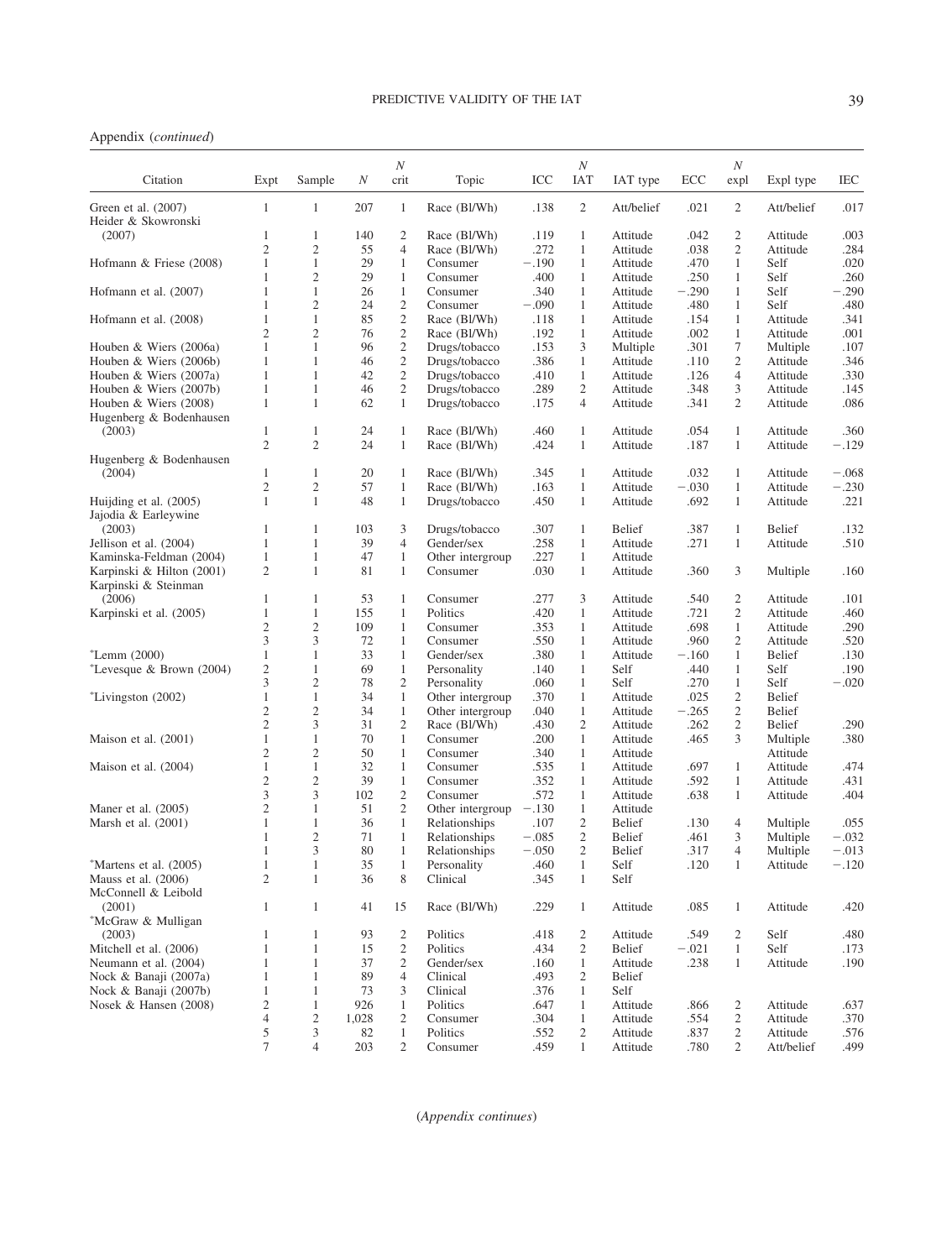## Appendix (*continued*)

| Citation                                                      | Expt                           | Sample                         | N         | N<br>crit                      | Topic                        | ICC          | N<br><b>IAT</b>                | IAT type             | ECC     | N<br>expl      | Expl type     | IEC     |
|---------------------------------------------------------------|--------------------------------|--------------------------------|-----------|--------------------------------|------------------------------|--------------|--------------------------------|----------------------|---------|----------------|---------------|---------|
| Nosek et al. (2002b)                                          | 1                              | 1                              | 227       | 1                              | Personality                  | .380         | 1                              | Attitude             | .490    | $\mathbf{1}$   | Attitude      | .420    |
| <sup>*</sup> K. R. Olson et al. (2006)<br>M. A. Olson & Fazio | 1                              | 1                              | 76        | $\mathbf{1}$                   | Gender/sex                   | .337         | $\mathfrak{2}$                 | Attitude             | .512    | $\mathfrak{2}$ | Attitude      | .342    |
| (2004)                                                        | 3                              | 1                              | 26        | $\mathfrak{2}$                 | Consumer                     | .185         | 1                              | Attitude             | .870    | $\mathbf{1}$   | Attitude      | .150    |
|                                                               | 3                              | $\mathfrak{2}$                 | 33        | $\mathfrak{2}$                 | Consumer                     | .526         | $\mathbf{1}$                   | Attitude             | .880    | $\mathbf{1}$   | Attitude      | .670    |
|                                                               | $\overline{4}$                 | 3                              | 12        | 1                              | Politics                     | .310         | $\mathbf{1}$                   | Attitude             | .830    | $\mathbf{1}$   | Attitude      | .560    |
|                                                               | $\overline{4}$                 | 4                              | 9         | $\mathbf{1}$                   | Politics                     | .610         | $\mathbf{1}$                   | Attitude             | .850    | $\mathbf{1}$   | Attitude      | .730    |
| Perugini (2005)                                               | 1                              | 1                              | 48        | $\mathbf{1}$                   | Drugs/tobacco                | .640         | $\mathbf{1}$                   | Attitude             | .480    | $\mathbf{1}$   | Attitude      | .480    |
|                                                               | $\overline{2}$                 | $\overline{2}$                 | 109       | $\overline{c}$                 | Consumer                     | .190         | $\mathbf{1}$                   | Attitude             | .278    | $\mathbf{1}$   | Attitude      | .090    |
| Phelps et al. $(2000)$                                        | $\mathbf{1}$                   | 1                              | 12        | 1                              | Race (Bl/Wh)                 | .576         | $\mathbf{1}$                   | Attitude             | $-.047$ | 1              | <b>Belief</b> |         |
| <i>Plessner et al.</i> (2006) <sup>*</sup>                    | $\mathbf{1}$                   | $\mathbf{1}$                   | 40        | $\mathbf{1}$                   | Consumer                     | .572         | $\mathbf{1}$                   | Attitude             | .662    | $\mathbf{1}$   | Attitude      | .443    |
| *Powell & Williams (2000)                                     | $\mathfrak{2}$<br>$\mathbf{1}$ | $\overline{2}$<br>$\mathbf{1}$ | 109<br>55 | $\mathfrak{2}$<br>$\mathbf{1}$ | Consumer<br>Other intergroup | .093<br>.313 | $\mathfrak{2}$<br>$\mathbf{1}$ | Attitude<br>Attitude | .301    | 3              | Attitude      | .138    |
| *Redker & Gibson (in                                          |                                |                                |           |                                |                              |              |                                |                      |         |                |               |         |
| press)<br>Richeson et al. (2003)                              | 1<br>1                         | $\mathbf{1}$<br>$\mathbf{1}$   | 68<br>15  | 1<br>3                         | Consumer<br>Race (Bl/Wh)     | .262<br>.554 | 1<br>$\mathbf{1}$              | Attitude<br>Attitude | .357    | $\mathbf{1}$   | Attitude      | .210    |
|                                                               | $\overline{2}$                 | $\mathfrak{2}$                 | 15        | $\overline{c}$                 |                              | .610         | $\mathbf{1}$                   | Attitude             |         |                |               |         |
|                                                               | $\mathbf{1}$                   | $\mathbf{1}$                   | 21        | $\overline{2}$                 | Race (Bl/Wh)<br>Race (Bl/Wh) | .474         | $\mathbf{1}$                   | Attitude             | .389    | $\mathbf{1}$   | Attitude      | .251    |
| Richeson & Shelton $(2003)$<br>Robinson et al. (2005)         | $\mathbf{1}$                   | $\mathbf{1}$                   | 48        | $\mathbf{1}$                   | Drugs/tobacco                | .520         | $\mathbf{1}$                   | Attitude             | .491    | $\mathbf{1}$   | Attitude      | .480    |
|                                                               | $\mathfrak{2}$                 | $\overline{2}$                 | 52        | $\mathbf{1}$                   | Drugs/tobacco                | .260         | $\mathfrak{2}$                 | Attitude             | .456    | $\mathbf{1}$   | Attitude      | .400    |
| Robinson et al. (2006)                                        | $\mathbf{1}$                   | $\mathbf{1}$                   | 96        | $\mathbf{1}$                   | Clinical                     | .210         | $\mathbf{1}$                   | Self                 |         |                |               |         |
|                                                               | $\mathfrak{2}$                 | $\overline{2}$                 | 61        | $\overline{4}$                 | Clinical                     | .309         | $\mathbf{1}$                   | Self                 |         |                |               |         |
| Ronay & Kim (2006)                                            | $\mathbf{1}$                   | $\mathbf{1}$                   | 126       | $\overline{c}$                 | Personality                  | .204         | $\mathfrak{2}$                 | <b>Belief</b>        | .134    | 3              | <b>Belief</b> | .090    |
| Rudman & Ashmore (2007)                                       | 1                              | $\mathbf{1}$                   | 64        | 3                              | Race (Bl/Wh)                 | .265         | $\mathfrak{2}$                 | Att/belief           | .395    | $\mathfrak{2}$ | Att/belief    | .268    |
|                                                               | $\overline{2}$                 | $\mathfrak{2}$                 | 89        | $\mathbf{1}$                   | Other intergroup             | .380         | $\mathbf{1}$                   | <b>Belief</b>        | .239    | 3              | Multiple      | .530    |
|                                                               | $\overline{2}$                 | 3                              | 89        | $\mathfrak{2}$                 | Other intergroup             | .275         | $\mathfrak{2}$                 | Att/belief           | .181    | 3              | Multiple      | .192    |
|                                                               | $\overline{2}$                 | $\overline{4}$                 | 126       | 3                              | Race (Bl/Wh)                 | .205         | $\mathfrak{2}$                 | Att/belief           | .033    | 3              | Multiple      | .225    |
| Rudman & Glick (2001)                                         | $\mathbf{1}$                   | 1                              | 27        | $\overline{c}$                 | Gender/sex                   | .367         | $\mathbf{1}$                   | <b>Belief</b>        | .095    | $\mathbf{1}$   | <b>Belief</b> | .040    |
|                                                               | 1                              | $\mathfrak{2}$                 | 19        | $\overline{c}$                 | Gender/sex                   | .408         | $\mathbf{1}$                   | <b>Belief</b>        | .297    | $\mathbf{1}$   | <b>Belief</b> | .040    |
| Rudman & Heppen (2003)                                        | $\mathbf{1}$                   | $\mathbf{1}$                   | 77        | 3                              | Gender/sex                   | .318         | $\mathbf{1}$                   | <b>Belief</b>        | .057    | $\mathbf{1}$   | <b>Belief</b> | .170    |
|                                                               | $\overline{2}$                 | $\mathfrak{2}$                 | 121       | 3                              | Gender/sex                   | .167         | $\mathbf{1}$                   | <b>Belief</b>        | $-.033$ | $\mathbf{1}$   | <b>Belief</b> | $-.090$ |
|                                                               | 3                              | 3                              | 73        | $\overline{4}$                 | Gender/sex                   | .269         | $\mathfrak{2}$                 | Att/belief           | $-.104$ | $\mathfrak{2}$ | Att/belief    | $-.242$ |
| Rudman & Lee $(2002)$                                         | $\overline{2}$                 | $\mathbf{1}$                   | 38        | 3                              | Race (Bl/Wh)                 | .232         | $\mathbf{1}$                   | <b>Belief</b>        | .147    | $\mathfrak{2}$ | <b>Belief</b> | .190    |
| Rydell & McConnell (2006)                                     | $\overline{4}$                 | $\mathbf{1}$                   | 29        | $\overline{c}$                 | Relationships                | .229         | $\mathbf{1}$                   | Attitude             | .433    | $\mathbf{1}$   | Attitude      | $-.030$ |
| $\sqrt[8]{\text{Sargent}} \& \text{Theil} (2001)$             | 1                              | $\mathbf{1}$                   | 38        | $\mathbf{1}$                   | Race (Bl/Wh)                 | .320         | $\mathbf{1}$                   | Attitude             | .070    | $\mathbf{1}$   | <b>Belief</b> | .010    |
| Scarabis et al. (2006)                                        | 1                              | $\mathbf{1}$                   | 25        | $\mathbf{1}$                   | Consumer                     | .595         | $\mathfrak{2}$                 | <b>Belief</b>        | .373    | $\mathfrak{2}$ | Attitude      | .481    |
|                                                               | 1                              | $\mathfrak{2}$                 | 24        | $\overline{c}$                 | Consumer                     | .287         | $\mathfrak{2}$                 | <b>Belief</b>        | .282    | $\mathfrak{2}$ | Attitude      | .397    |
|                                                               | 1                              | 3                              | 25        | 3                              | Consumer                     | .165         | $\mathfrak{2}$                 | <b>Belief</b>        | .301    | $\mathfrak{2}$ | Attitude      | .440    |
|                                                               | 1                              | 4                              | 24        | $\overline{4}$                 | Consumer                     | .066         | $\mathfrak{2}$                 | <b>Belief</b>        | .320    | $\overline{2}$ | Attitude      | $-.039$ |
| Schnabel et al. (2006a)                                       | 1                              | 1                              | 100       | $\overline{4}$                 | Clinical                     | .021         | $\mathfrak{2}$                 | Self                 | .193    | 7              | Self          | .181    |
| Schnabel et al. (2006b)                                       | 1                              | $\mathbf{1}$                   | 58        | 1                              | Clinical                     | .170         | $\mathbf{1}$                   | Self                 | .360    | $\mathbf{1}$   | Self          | .150    |
| Sekaquaptewa et al. (2003)                                    | $\mathbf{1}$                   | $\mathbf{1}$                   | 79        | 1                              | Race (Bl/Wh)                 | .030         | $\mathbf{1}$                   | Attitude             | .010    | $\mathbf{1}$   | <b>Belief</b> | .160    |
| Sherman et al. (2003)                                         | $\mathbf{1}$                   | $\mathbf{1}$                   | 54        | $\mathbf{1}$                   | Drugs/tobacco                | .120         | $\mathbf{1}$                   | Attitude             |         |                |               |         |
| "Shoda & Zayas (1999)                                         | $\overline{2}$                 | $\mathbf{1}$                   | 84        | 6                              | Relationships                | .060         | 3                              | <b>Belief</b>        | .225    | 3              | <b>Belief</b> | .217    |
|                                                               | 3                              | $\mathfrak{2}$                 | 40        | 8                              | Relationships                | .369         | 1                              | <b>Belief</b>        | .097    | $\mathbf{1}$   | <b>Belief</b> | $-.054$ |
| "Smoak et al. (2006)                                          | 1                              | 1                              | 19        | 3                              | Relationships                | .341         | $\mathbf{1}$                   | <b>Belief</b>        | .205    | 3              | <b>Belief</b> | $-.004$ |
| *Spicer & Monteith (2001)                                     | $\mathfrak{2}$                 | $\mathbf{1}$                   | $78\,$    | 7                              | Race (Bl/Wh)                 | .146         | $\mathbf{1}$                   | Attitude             |         |                |               |         |
| Steffens & König (2006)                                       | $\mathbf{1}$                   | $\mathbf{1}$                   | 89        | 7                              | Personality                  | .192         | 5                              | Self                 | .110    | 5              | Self          | .091    |
| Swanson et al. (2001)                                         | $\mathfrak{2}$                 | $\mathbf{1}$                   | 101       | $\overline{c}$                 | Consumer                     | .250         | $\mathfrak{2}$                 | Att/belief           | .403    | $\mathfrak{2}$ | Att/belief    | .473    |
|                                                               | $\overline{2}$                 | $\mathfrak{2}$                 | 98        | 1                              | Drugs/tobacco                | .221         | $\mathfrak{2}$                 | Att/belief           | .547    | $\mathfrak{2}$ | Att/belief    | .166    |
|                                                               | 3                              | 3                              | 70        | $\mathbf{1}$                   | Drugs/tobacco                | .357         | $\mathfrak{2}$                 | Att/belief           | .486    | $\overline{c}$ | Att/belief    | .276    |
| Teachman (2005)                                               | 1                              | 1                              | 103       | 3                              | Clinical                     | .277         | 1                              | Self                 |         |                |               |         |
| Teachman (2007)                                               | 1                              | $\mathbf{1}$                   | 32        | 3                              | Clinical                     | .562         | $\mathbf{1}$                   | Attitude             | .665    | 2              | Attitude      | .340    |
| Teachman et al. (2001)                                        | 1                              | 1                              | 67        | 1                              | Clinical                     | .543         | 4                              | Attitude             | .856    | $\mathbf{1}$   | Attitude      |         |
| Teachman et al. (2007)                                        | $\mathbf{1}$                   | 1                              | 81        | 3                              | Clinical                     | .271         | $\mathbf{1}$                   | Self                 | .662    | 3              | Multiple      | .260    |
| Teachman & Woody (2003)                                       | $\mathbf{1}$                   | 1                              | 59        | 3                              | Clinical                     | .243         | 4                              | Multiple             | .649    | $\mathbf{1}$   | <b>Belief</b> | .340    |
| Thush & Wiers $(2007)$                                        | $\mathbf{1}$                   | $\mathbf{1}$                   | 100       | $\mathbf{2}$                   | Drugs/tobacco                | .198         | 3                              | Multiple             | .341    | 3              | Multiple      | .074    |
| Thush et al. $(2007)$                                         | $\mathbf{1}$                   | $\mathbf{1}$                   | 81        | 1                              | Drugs/tobacco                | .075         | 3                              | <b>Belief</b>        | .378    | 3              | <b>Belief</b> | .023    |
| van den Wildenberg et al.                                     |                                |                                |           |                                |                              |              |                                |                      |         |                |               |         |
| (2006)                                                        | 1                              | 1                              | 48        | 2                              | Drugs/tobacco                | .183         | 2                              | Att/belief           | .132    | 2              | <b>Belief</b> | $-.033$ |
| Vanman et al. (2004)                                          | $\mathbf{1}$                   | 1                              | 59        | $\mathbf{1}$                   | Race (Bl/Wh)                 | .170         | $\mathbf{1}$                   | Attitude             | .251    | $\mathbf{1}$   | Attitude      | .042    |
|                                                               | $\mathbf{1}$                   | $\mathfrak{2}$                 | 21        | 3                              | Race (Bl/Wh)                 | .024         | 1                              | Attitude             | .193    | 1              | Attitude      | .106    |
| Vantomme et al. (2005)                                        | $\mathbf{1}$                   | $\mathbf{1}$                   | 60        | $\mathbf{2}$                   | Consumer                     | .224         | $\mathbf{1}$                   | Attitude             | .386    | $\mathbf{1}$   | Attitude      | .190    |
|                                                               | $\mathfrak{2}$                 | $\mathfrak{2}$                 | 67        | $\overline{c}$                 | Consumer                     | .298         | 1                              | Attitude             | .493    | $\mathbf{1}$   | Attitude      | .330    |
| Vargas et al. $(2004)$                                        | $\overline{4}$                 | $\mathbf{1}$                   | 226       | $\mathbf{1}$                   | Personality                  | .170         | $\mathbf{1}$                   | Self                 | .587    | 3              | Multiple      | .120    |
| Verplanken et al. (2007)                                      | 5                              | $\mathbf{1}$                   | 125       | 2                              | Personality                  | .201         | 1                              | Self                 | .441    | 1              | Self          | .065    |